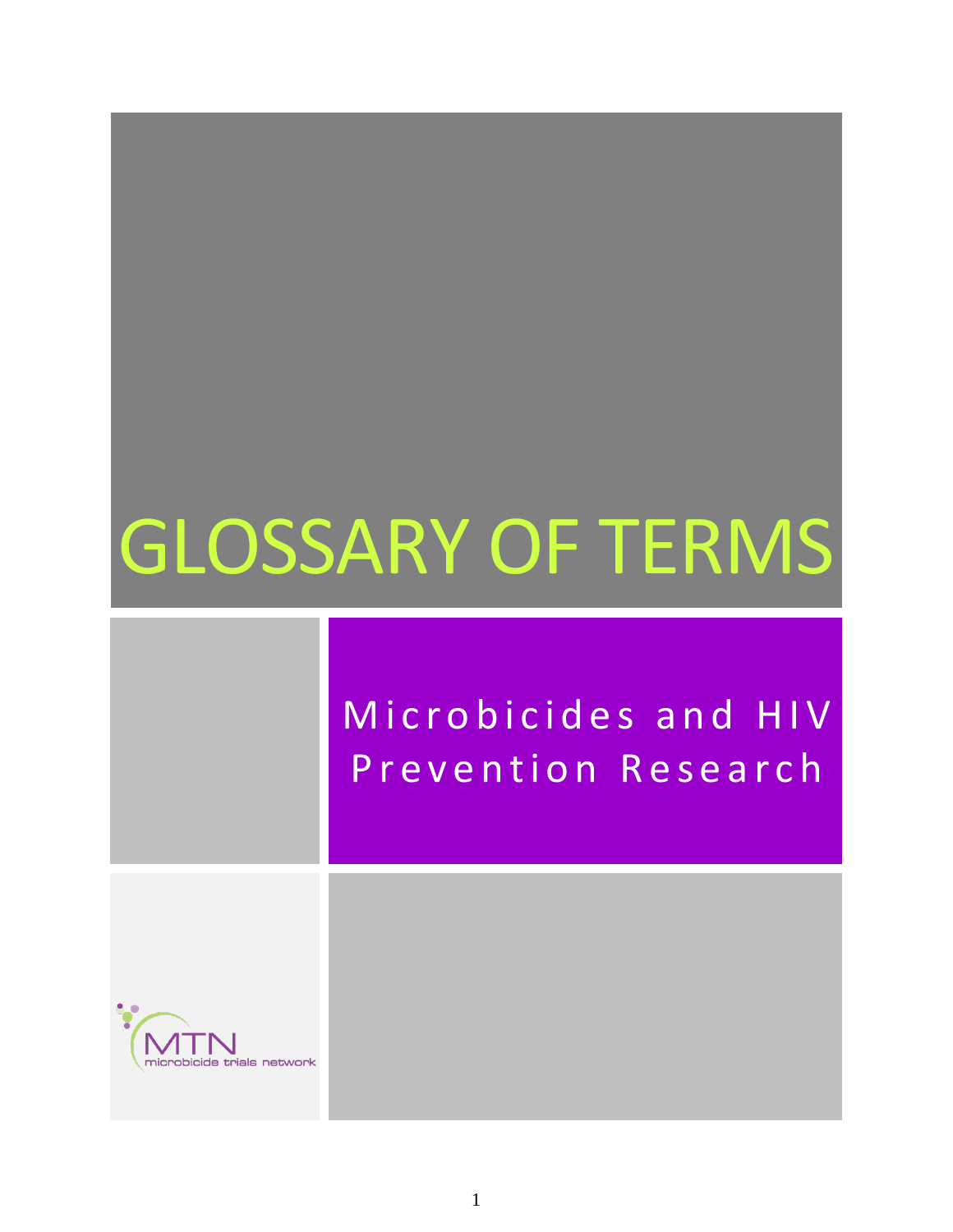

Prepared by the Microbicide Trials Network September 2014

This glossary and other resources are available at [www.mtnstopshiv.org](http://www.mtnstopshiv.org/)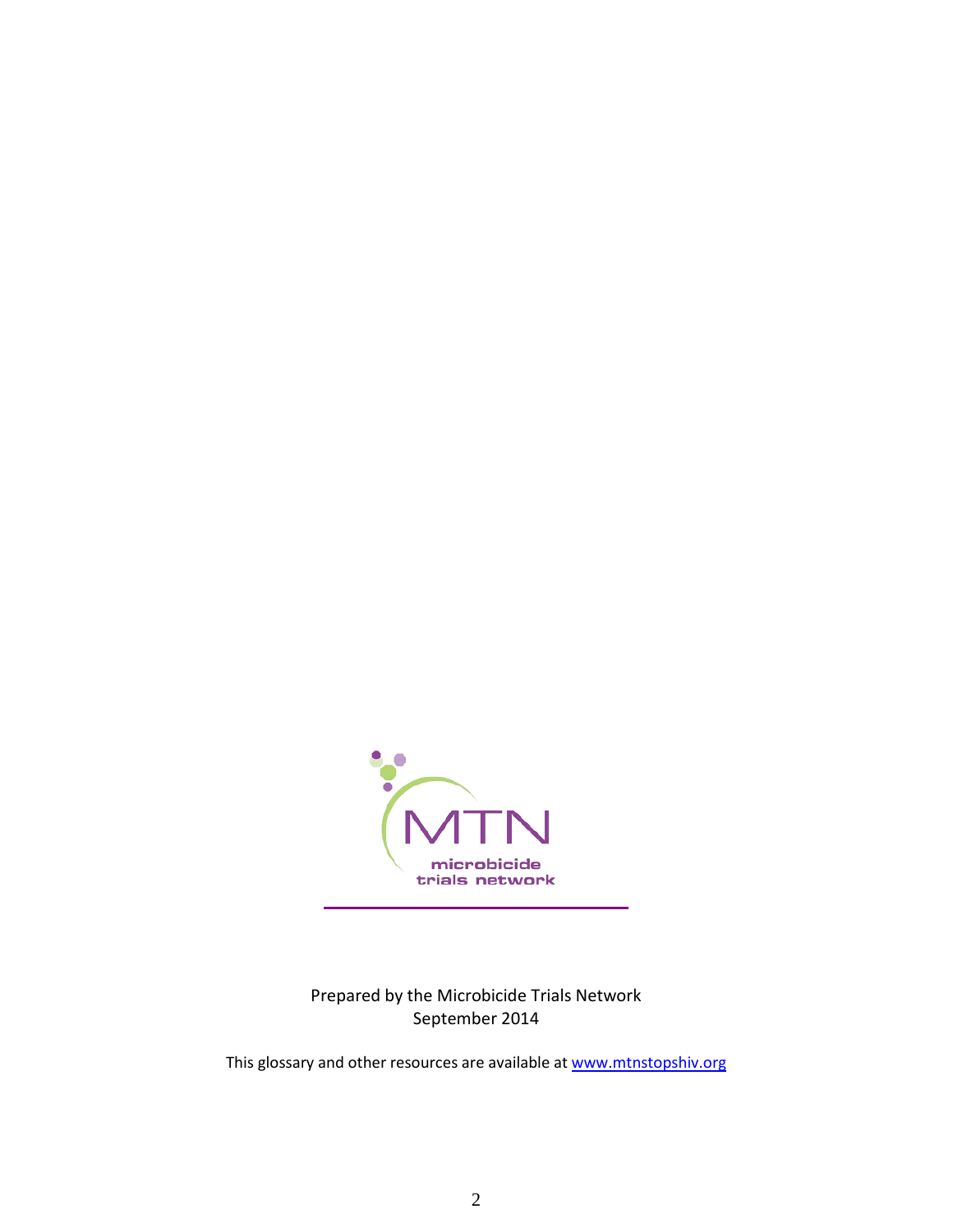**A\_\_\_\_\_\_\_\_\_\_\_\_\_\_\_\_\_\_\_\_\_\_\_\_\_\_\_\_\_\_\_\_**

#### **ABC**

An HIV prevention approach focused on behavioral changes:

- A Abstaining from sexual activity or delaying the age of the first sexual experience
- B Being faithful or practicing mutual monogamy with an uninfected partner
- C Correct and consistent condom use

#### **Abstinence**

In the context of HIV infection and AIDS, refers to complete avoidance of sexual intercourse to prevent passing an HIV infection from one sexual partner to another.

#### **Abstract**

A concise summary of a research study's objectives, methods, results and conclusions. Typically may not exceed a certain number of words (e.g. 150-250 words).

#### **Acceptability**

How a product or service fits the physical, social and cultural needs of a user or community. Products and services that do not meet these needs are unlikely to be widely used, no matter how well they work.

#### **Accidental exposure or accidental transmission**

Usually refers to HIV exposure or transmission that occurs in a health care setting, from a needle stick injury, for example.

#### **Accrual**

The process of recruiting participants into a trial in order to reach its target number of enrolled participants.

#### **Acquired immunity**

Also referred to as adaptive immunity, the body's ability to fight or prevent a specific infection due to the existence of antibodies from previous exposure to the antigen, either from previous illness, vaccination or through breast milk or blood. See also *antibody* and/or *antigen*. Compare with *innate immunity*.

#### **Acquired Immunodeficiency Syndrome (AIDS)**

A chronic, potentially life-threatening condition caused by the human immunodeficiency virus (HIV). AIDS is characterized by the death of CD4 cells (an important part of the body's immune system), making the body vulnerable to a range of very serious illnesses, infections and cancers.

#### **ACTG**

See *AIDS Clinical Trials Group*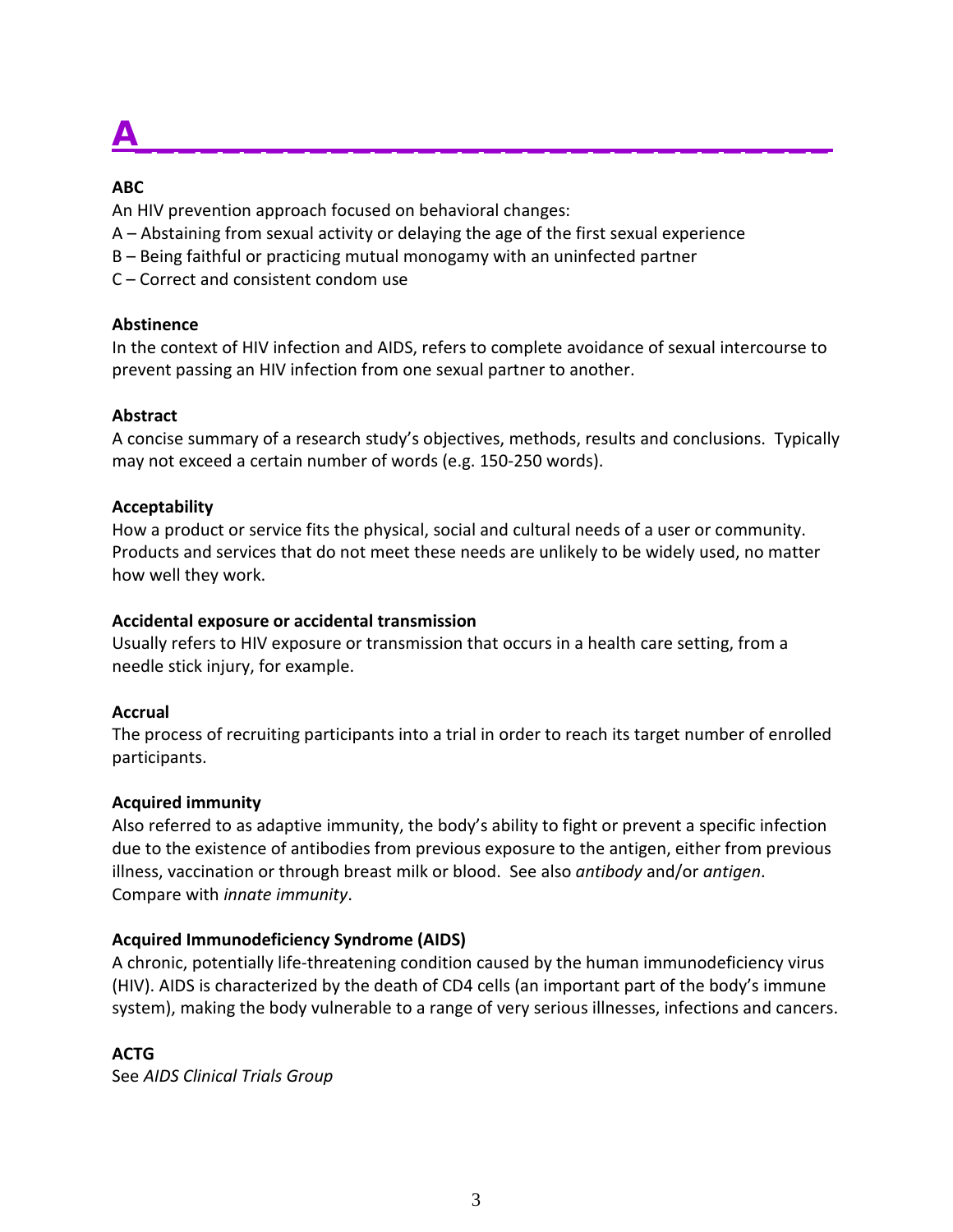#### **Acute**

Rapid in onset; the short-term initial stage of a disease. Compare with *chronic*.

#### **Acute HIV infection**

The first stage of HIV infection, which can last anywhere from a few days to several weeks. HIV multiplies rapidly and is more easily transmitted to others during this time. See also *primary HIV infection (PHI).*

#### **Adaptive Immunity**

See *acquired immunity*.

#### **Adherence**

Following a prescribed regimen correctly and consistently. In clinical trials, adherence usually refers to how well the trial participant follows the trial's study drug regimen or protocol.

#### **Adverse event**

An unwanted reaction or side effect to a pharmaceutical product or intervention. Can range from a reaction that is less severe, such as a rash or nausea, to something more serious, such as kidney or liver failure. In clinical trials, adverse events among study participants are recorded to assess the safety of study products. See also *[side effect](http://www.sfaf.org/custom/glossary.aspx?l=en&id=1355)*.

#### **Agonist**

A chemical substance, such as a drug, that binds to a receptor on a cell's surface and promotes a specific cellular activity. Compare with *[antagonist.](http://www.sfaf.org/custom/glossary.aspx?l=en&id=84)*

#### **AIDS Clinical Trials Group (ACTG)**

An HIV/AIDS clinical trials network funded by the U.S. National Institute of Allergy and Infectious Diseases (NIAID) focused on investigating the viral and immune pathogenesis of HIV-1 infection and its complications; evaluating novel drugs and strategies for treating HIV-1 infection and evaluating interventions and strategies to treat and prevent HIV-related coinfections and co-morbidity.

#### **AIDS-defining illness**

A variety of conditions that occur in the late stages of HIV infection and signal progression to AIDS.

#### **Allele**

A variation of a gene on a specific place on a chromosome; individual organisms have two alleles for each trait, which may be the same (homozygous) or different (heterozygous).

#### **AMAG**

The African Microbicides Advocacy Group. A coalition of microbicide and other new prevention technology advocates from organizations and institutions based in and/or working in Africa.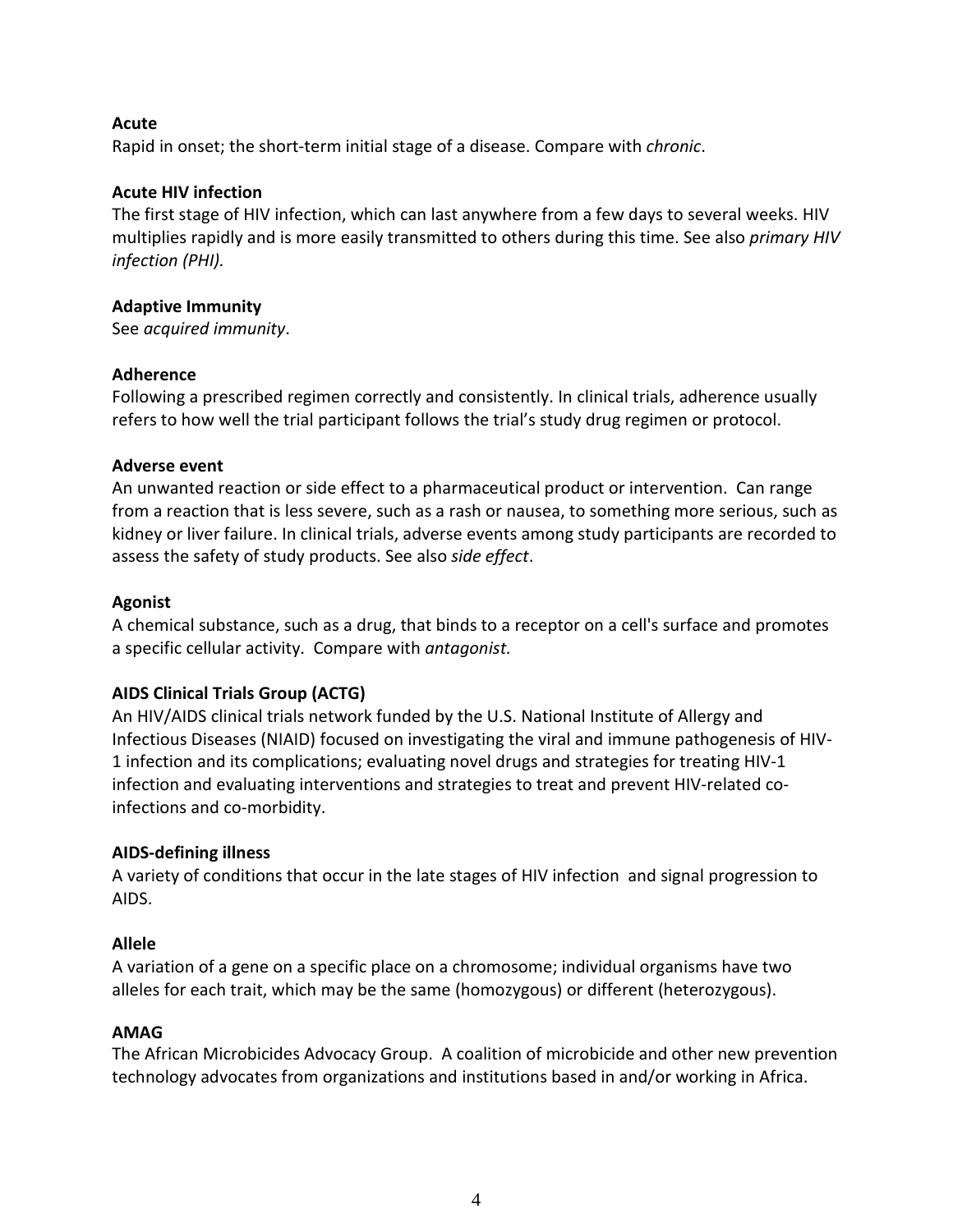#### **Amniotic fluid**

The fluid in which the embryo and fetus is suspended within the amniotic sac (a thin membrane inside the uterus) during pregnancy.

#### **Anal intercourse**

Intercourse involving the insertion of the penis into the anus of a sexual partner (male or female). See also *receptive anal intercourse*.

#### **Antagonist**

A chemical substance, such as a drug, that binds to a cell's receptor and blocks the action of another substance or drug. Compare with *agonist.*

#### **Antenatal**

Occurring before birth, as in HIV exposure or transmission from mother to fetus during pregnancy.

#### **Antepartum**

The time period before childbirth (refers to the mother).

#### **Antibiotic**

A drug used to treat infections caused by bacteria and other microorganisms.

#### **Antibody**

Molecules in the body that identify and destroy foreign (unfamiliar) substances such as bacteria and viruses. Standard HIV tests identify whether or not antibodies to HIV are present in the blood. A positive HIV test signals that antibodies are present.

#### **Antibody positive**

Having antibodies against a microorganism, indicating previous exposure to the microorganism.

#### **Antibody test**

A test that detects the presence of antibodies in a blood sample. Tests typically used to detect HIV antibodies are ELISA (enzyme-linked immunosorbent assay) and Western blot.

#### **Antigen**

Any substance considered foreign to the body that can stimulate the body's immune system to produce antibodies against it. Antigens include bacteria, viruses and allergens such as pollen. See also *antibody.*

#### **Antigen presenting cell (APC)**

Type of immune cell that collects foreign materials (antigens), digests them into small pieces, and displays them on the cell's surface. Other immune cells recognize these pieces and become activated to fight the foreign invader. APCs include B cells, macrophages and dendritic cells.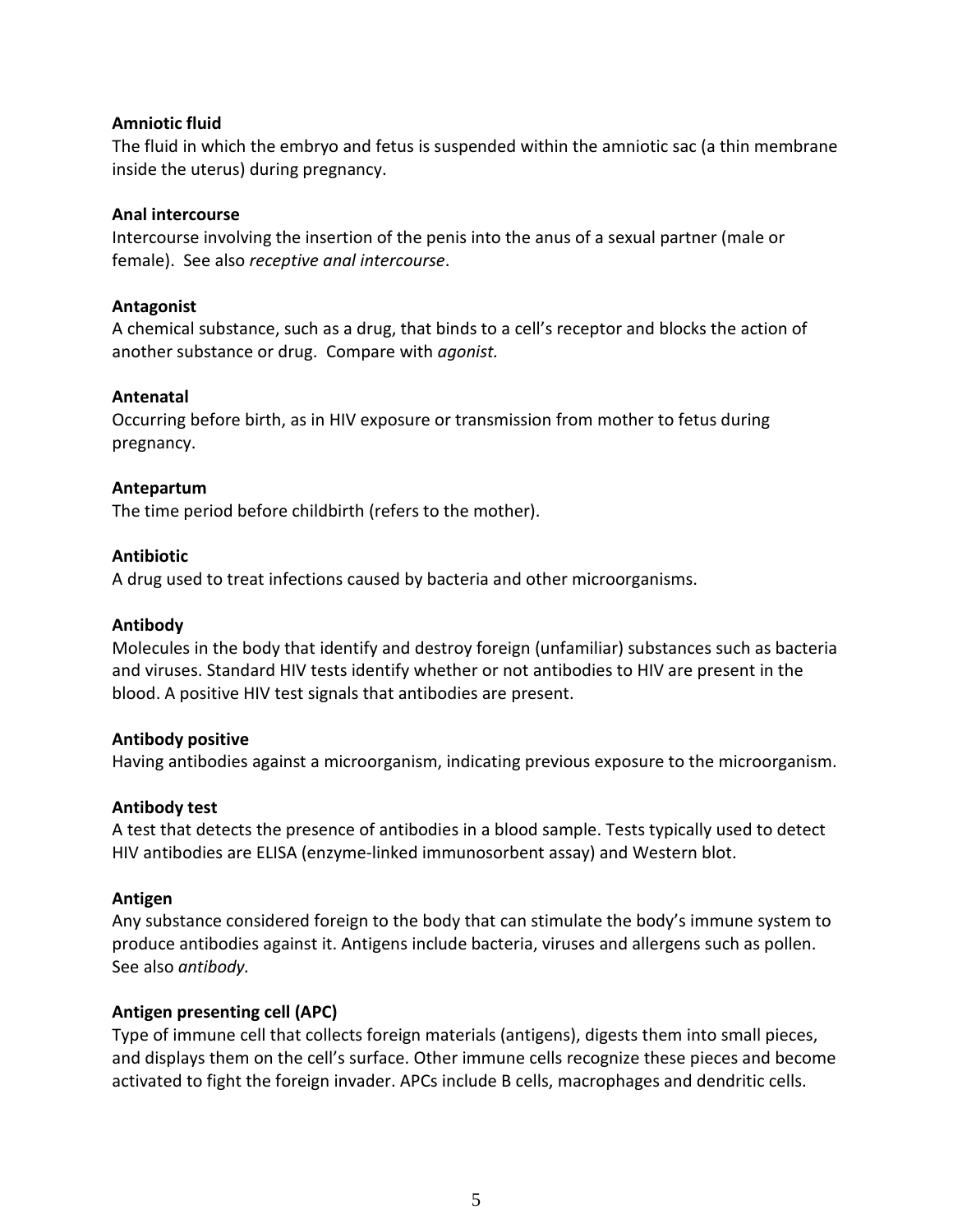#### **Antimicrobial**

An agent that destroys or prevents growth of microorganisms such as bacteria, fungi or parasites.

#### **Antiretroviral (ARV)**

A drug that interferes with the ability of a retrovirus, such as HIV, to make more copies of itself. See also *antiretroviral therapy (ART)* and *highly active antiretroviral therapy (HAART).*

#### **Antiretroviral (ARV)-based microbicides**

Candidate microbicides that contain antiretroviral (ARV) drugs. Some of these employ the same mechanism of action as ARV drugs used in HIV treatment. Examples include tenofovir gel and the dapivirine vaginal ring.

#### **Antiretroviral therapy (ART)**

Treatment involving a combination of ARVs that together inhibit the ability of retroviruses, such as HIV, to multiply in the body. The antiretroviral therapy recommended for HIV infection is referred to as highly active antiretroviral therapy (HAART).

#### **Apoptosis**

A form of natural cell death in which a programmed sequence of events leads to the elimination of cells without harming other parts of the body. Apoptosis plays a crucial role in developing and maintaining health by eliminating cells that are old, unnecessary or unhealthy.

#### **Approved drug**

A drug that has undergone rigorous study, including in human clinical trials, and based on a comprehensive review of all data, is subsequently given authorization by a national drug authority (such as the U.S. Food and Drug Administration) to be licensed for use within that country for a specific indication or condition. See also *off-label use, New Drug Application*.

#### **Area under the curve (AUC)**

A measure of how much drug reaches a person's bloodstream in a given period of time (usually the time between each dose or within 24 hours of a dose). The AUC is calculated by plotting the drug's blood levels on a graph at different times during a set period to form a curve. The area under this curve reflects the total drug exposure in the set time period.

#### **Arm**

A group or subgroup of participants in a clinical trial who are assigned to receive the same intervention, e.g., an active drug or a placebo. Most randomized trials have two arms, but some have three arms, or even more.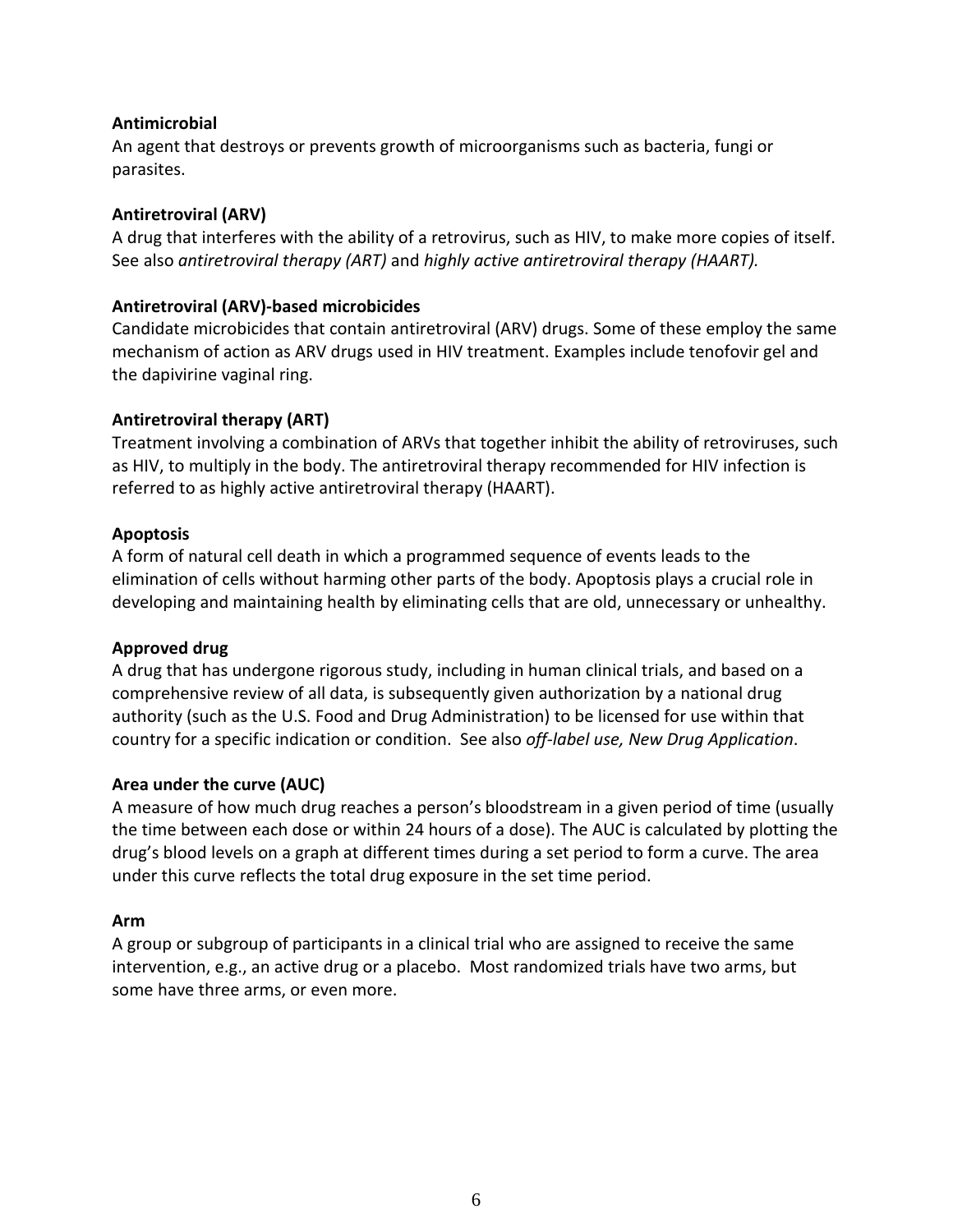#### **Article 58**

Refers to a section within a regulation of the European Medicines Agency (EMA) that allows the EMA to express scientific opinion on the safety and effectiveness of products for use outside the European Union, e.g., in developing countries. The opinion helps guide decisions of incountry national drug authorities (NRAs) and the development of guidance by the World Health Organization. See also *European Medicines Agency* and *WHO guidance*.

#### **ASPIRE**

Stands for A Study to Prevent Infection with a Ring for Extended use. A Phase III clinical trial designed to evaluate the safety and effectiveness of the dapivirine vaginal ring for preventing HIV when used by women for a month at a time. Being conducted by the Microbicide Trials Network (MTN). See also *The Ring Study* and *dapivirine ring*.

#### **Assay**

A test used to detect the presence or concentration of a chemical marker, drug or microorganism in the blood or other body fluids or tissues.

#### **Asymptomatic**

Showing no signs or symptoms of a disease. Also refers to the second stage of HIV disease progression. Although a person is asymptomatic, the virus can be transmitted during this stage.

#### **Attachment inhibitor**

Class of anti-HIV drugs that prevents the virus from attaching to a new, healthy host cell, thus preventing cell infection. See also *entry inhibitor.*

#### **Attenuated**

A term used to describe a bacterium or virus that has been changed in the laboratory so that it is not harmful to people. Attenuated viruses are often used as vaccines because they can no longer cause disease but can still stimulate a strong immune response. Examples include the vaccines against polio (Sabin oral vaccine), measles, mumps and rubella.

#### **Audio Computer-Assisted Self-Interview (ACASI)**

A system that allows research participants to answer questions about sexual behaviors and product use privately via a laptop computer.

#### **Autoimmune**

Relating to an immune response by the body against one of its own cells or tissues.

#### **AVAC**

A non-profit organization dedicated to the prevention of HIV. First reference may be AVAC: Global Advocacy for HIV Prevention. Formerly called the AIDS Vaccine Advocacy Coalition

#### **Aviremia**

Lack of virus in the blood plasma.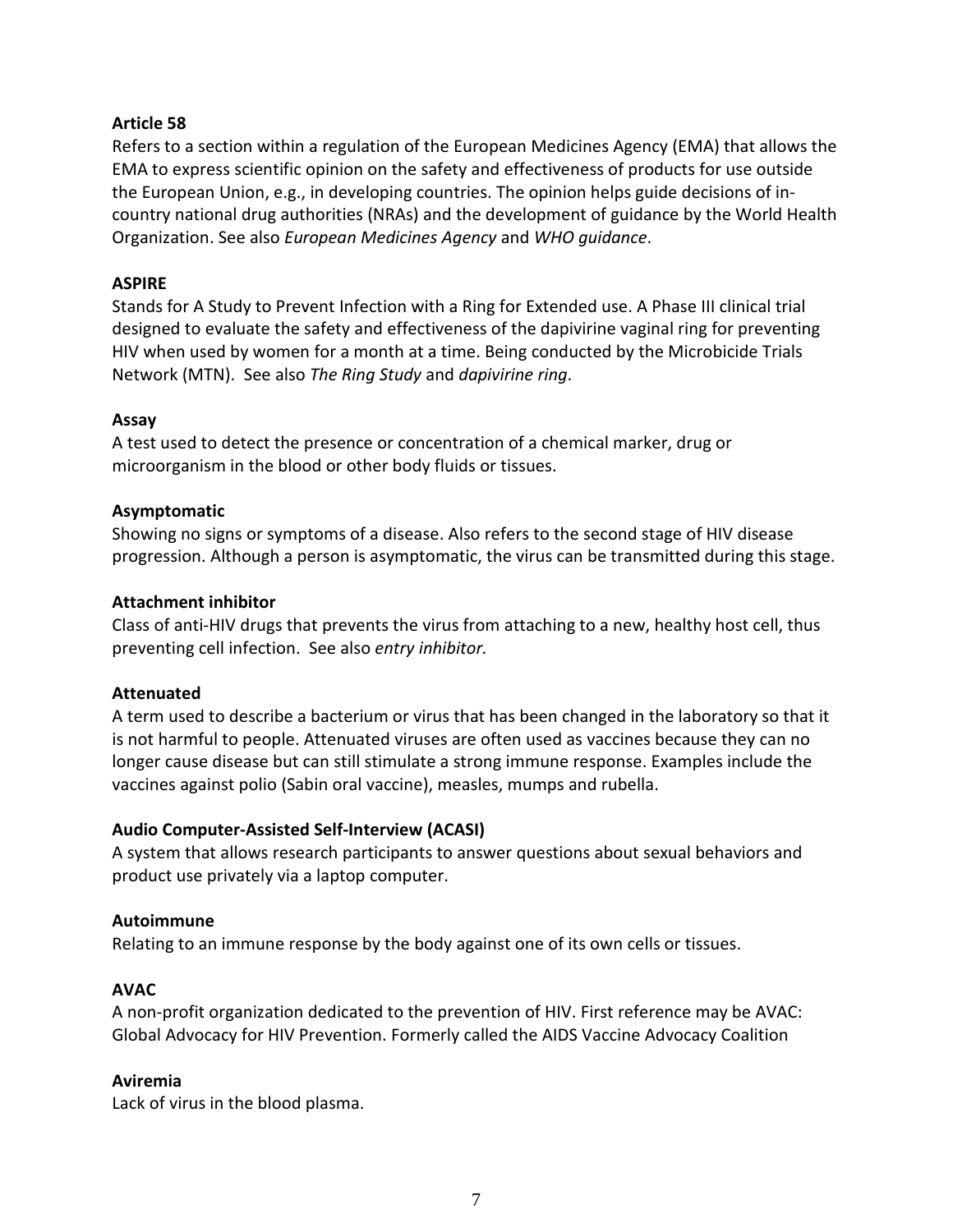# **B\_\_\_\_\_\_\_\_\_\_\_\_\_\_\_\_\_\_\_\_\_\_\_\_\_\_\_\_\_\_\_**

#### **B cell**

Also known as a B lymphocyte, an infection-fighting white blood cell that produces antibodies against foreign substances (antigens), such as bacteria, viruses and allergens.

#### **Bacteria**

Simple single-celled microorganisms, many of which can cause disease but are essential to health. Bacteria are classified by their shape (rod, spirochete, etc.), staining properties (Gram positive or Gram negative), and habitat (aerobic – needing oxygen, or anaerobic – not needing oxygen).

#### **Bacterial vaginosis**

A vaginal condition characterized by an abnormal vaginal discharge due to an overgrowth of certain bacteria in the vagina. Women with bacterial vaginosis have less of the normal vaginal bacteria called lactobacilli. See also *lactobacillus*.

#### **Baseline characteristics**

Data collected from all participants at the beginning of a clinical study for the purposes of comparison at a later time, such as at the end of the study. This can include demographic information (e.g., age, marital status), behavioral measures (e.g., use of condoms) or results of laboratory tests (e.g., liver function or CD4 count).

#### **Bias**

In a clinical trial, a flaw in the study design, method of collecting information, or in interpretation of the data. Bias can lead to incorrect conclusions such that the true effect of the intervention being studied is either underestimated or overestimated. One way to help reduce the potential for bias in a clinical trial is to employ a double-blind design, whereby neither the researchers nor the participants know the treatment being received. See also *double-blind study*

#### **Biochemical response**

A favorable response to treatment as indicated by normalization of certain blood values (e.g., liver enzyme levels).

#### **Biomarker**

A chemical or biological signal detected in cells, blood or tissues that can help predict or measure the safety and effectiveness of a therapeutic intervention and/or that correlates with a clinical outcome. The amount of HIV in an infected person's blood, for example, can be used both as a biomarker of disease progression and as a measure of response to antiretroviral treatment.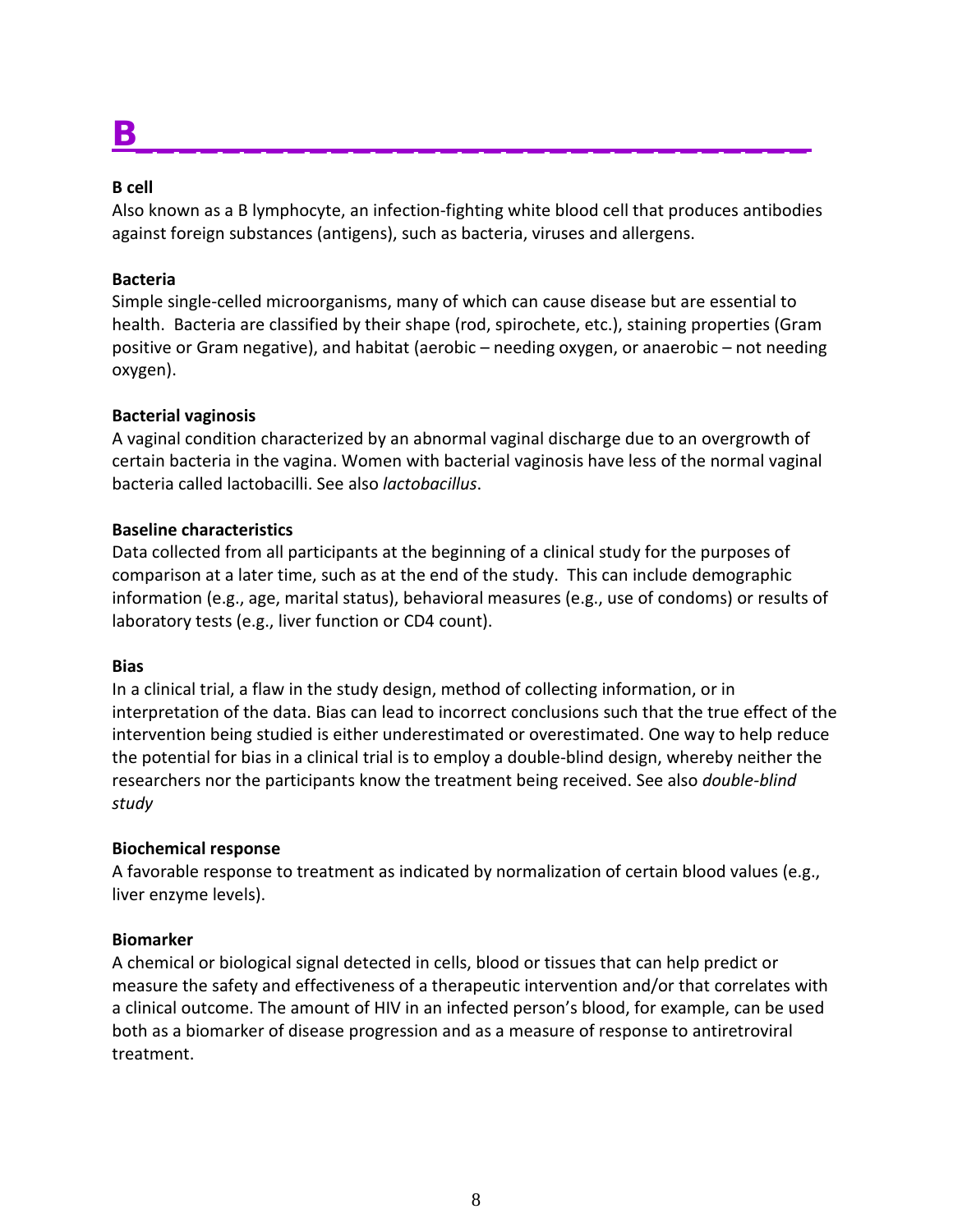#### **Biomedical Prevention**

Refers generally to microbicides, vaccines, pre-exposure prophylaxis, treatment as prevention and voluntary medical male circumcision.

#### **Biopsy**

The surgical removal and laboratory examination of a small sample of an organ or tissue to aid in the diagnosis and treatment of a health condition.

#### **Blinded**

When either the researcher or the participants – or both – do not know the group to which participants are assigned. See also *double-blind study*.

#### **Blinding**

Procedure to limit bias by preventing participants and/or study personnel from identifying which treatments or procedures have been administered (i.e., which study groups participants have been assigned to) or from learning the results of test and measures undertaken as part of the study. Compare with *unblinding*.

#### **Blood-borne**

Refers to pathogens transmitted through direct blood-to-blood contact, for example, via shared needles or blood transfusion.

#### **Blood chemistry panel**

Set of tests used to measure levels of various substances (e.g., liver enzymes) in the blood.

#### **Booster**

An additional dose or doses of a vaccine given after the initial dose to enhance the immune response to the vaccine. Also used as a term to describe a medicine given to enhance another medicine.

#### **Breakthrough infection**

An [infection](http://encyclopedia.thefreedictionary.com/Infection) caused by the same virus that a biomedical prevention approach, such as a vaccine or a microbicide, is intended to protect against.

#### **Budding**

The final step in the HIV life cycle, in which an individual virus pushes out (or "buds") from a host cell, steals part of the cell's outer envelope, and frees itself to attach to and infect another host cell.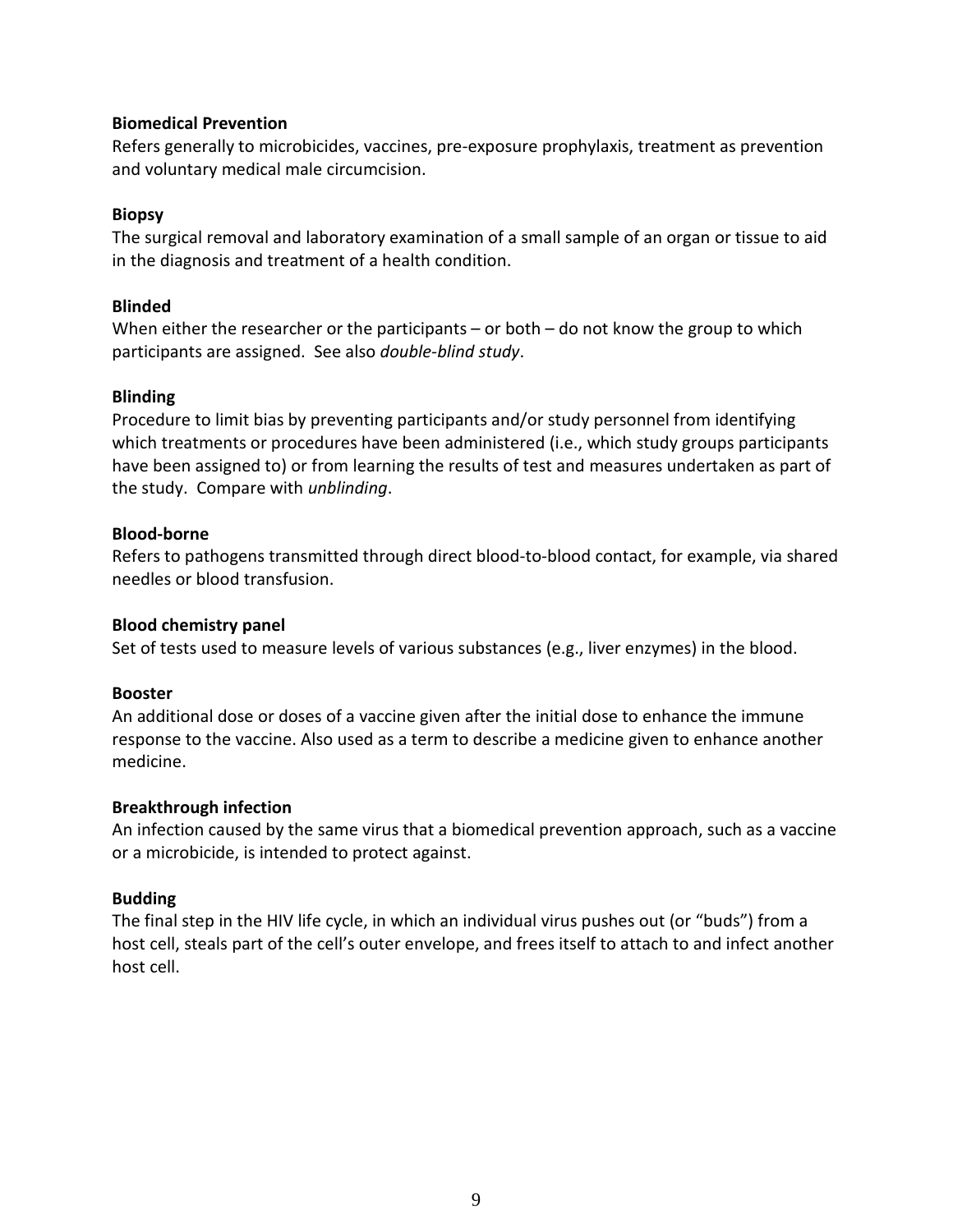# **C\_\_\_\_\_\_\_\_\_\_\_\_\_\_\_\_\_\_\_\_\_\_\_\_\_\_\_\_\_\_\_**

#### **Candidiasis**

Infection in the gastrointestinal tract, vagina or elsewhere in the body arising when overgrowth of the *C. albicans* yeast disrupts the normal balance of different bacteria (flora). See also *flora*.

#### **CAPRISA**

Centre for the AIDS Programme of Research in South Africa. Conducts research on HIV pathogenesis and epidemiology, treatment of HIV and tuberculosis (TB), and microbicides and vaccines for the prevention HIV.

#### **Care, treatment and support**

Refers to the range of interventions for people living with HIV/AIDS, including antiretroviral therapy, treatment and prevention of opportunistic infections, nutritional support, and support focused on mental health and meeting the needs of daily living. See also *antiretroviral therapy*.

#### **Carrier**

An individual who does not show symptoms or have active disease, but carries an infectious organism and can transmit it to others.

#### **Case study**

A description of a single individual's development of disease and/or response to treatment.

#### **CCR5**

A type of protein called a receptor that sits on the surface of some immune system cells. To enter a host cell, HIV must bind to two different receptors: the CD4 receptor and either the CCR5 receptor or the CXCR4 receptor. CCR5 and CXCR4 are often referred to as co-receptors. See also *CXCR4* and *CD4*.

#### **CCR5 antagonist**

Class of anti-HIV drug that stops HIV from binding to the CCR5 co-receptor, a receptor that most strains of HIV need to enter cells. Without the ability to bind to CCR5, HIV entry is halted. See also *CCR5*.

#### **CD4**

A type of protein called a receptor found on the surface of certain cells of the immune system that HIV binds to, along with another receptor (CCR5 or CXCR4) to enter host cells. See also *CCR5 and CXCR4*.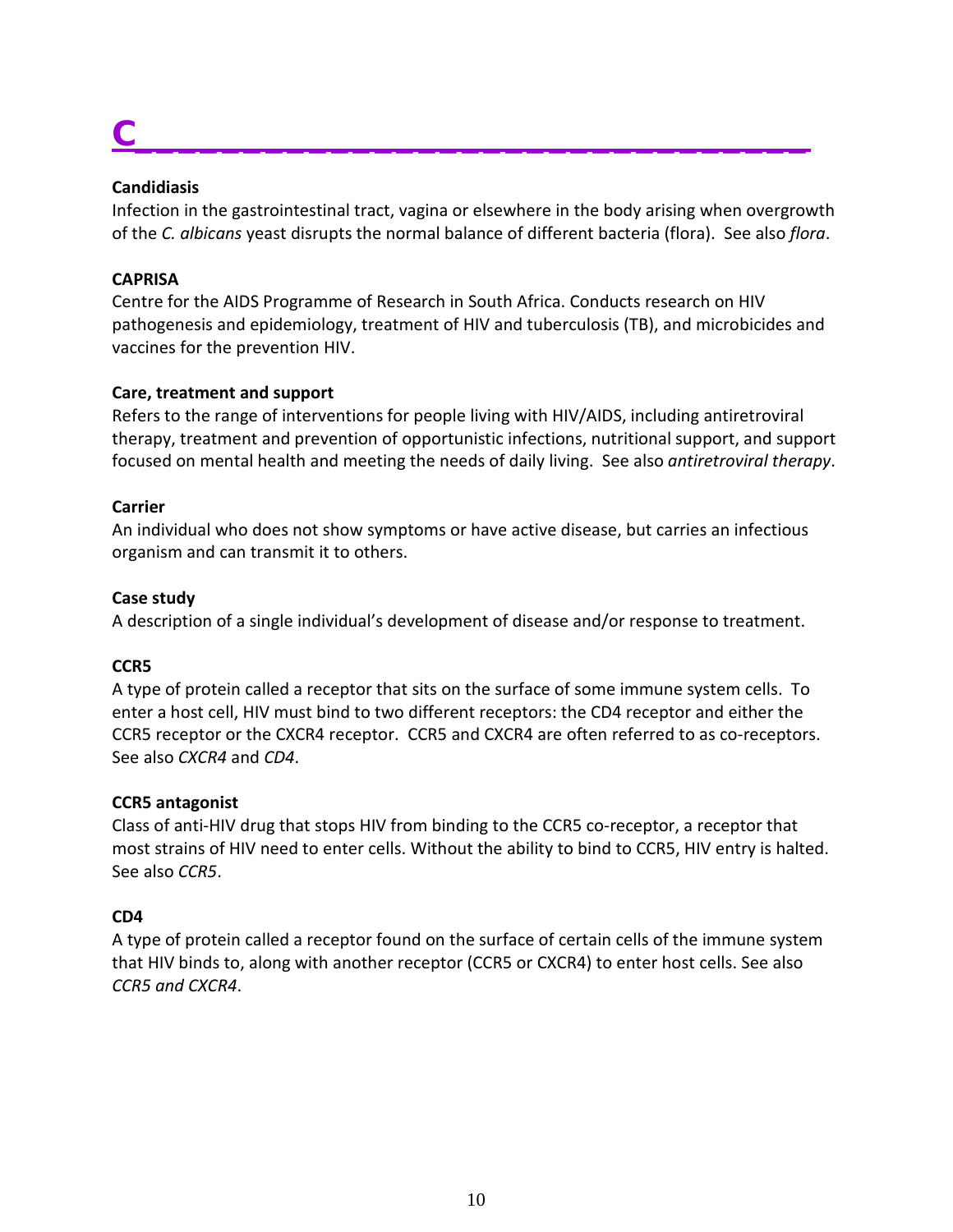#### **CD4 cell**

Also known as a helper T cell or CD4 lymphocyte. A type of white blood cell for fighting infections that has the CD4 receptor on its surface. CD4 cells coordinate the immune response, signaling other cells to perform their special functions. The number of CD4 cells in a blood sample is an indicator of the health of the immune system. HIV infects and kills CD4 cells, which leads to a weakened immune system.

#### **CD4 cell count**

Also referred to as T cell count, the absolute number of CD4 cells in one cubic millimeter (mm3) of blood. The CD4 cell count is one indicator of HIV disease progression. A normal CD4 cell count ranges from about 600 to 1,200 cells/mm3; moderate immunodeficiency in adults is associated with a CD4 cell count between 200 and 500 cells/mm3, while severe immunodeficiency is associated with counts below 200 cells/mm3. Many treatment guidelines now recommend starting antiretroviral therapy when the CD4 cell count is between 350 and 500 cells/mm<sup>3</sup> . Compare with *viral load*.

#### **CD8 cell**

Also called a cytotoxic T lymphocyte, killer T cell, or suppressor T cell. A type of white blood cell that is able to identify and kill cells infected with bacteria, viruses, or other foreign invaders.

#### **Cell**

The basic unit of living organisms; a typical animal cell contains a nucleus and a cell membrane surrounding the intracellular material, or cytoplasm.

#### **Cell-associated virus**

Virus particles that remain attached to or within the host cell.

#### **Cell-free virus**

A virus particle found inside the body that has not yet infected (entered) a host cell.

#### **Cell-mediated immunity**

Also referred to as cellular immunity, the immune protection provided by direct action of T-cells of the immune system. This type of immune protection differs from that involving primarily B cells and antibodies, called humoral immunity. Compare with *humoral immunity*.

#### **Centers for Disease Control and Prevention (CDC)**

An agency of the U.S. Department of Health and Human Services (HHS) responsible for protecting people's health and safety. Its activities emphasize disease prevention and control, environmental health, and health promotion. The CDC also conducts international prevention activities for HIV, tuberculosis (TB), malaria and other diseases. First reference is usually the U.S. Centers for Disease Control and Prevention.

#### **Cervical-vaginal lavage (CVL)**

A rinse of the inside of the vagina to collect vaginal and cervical fluids for laboratory testing.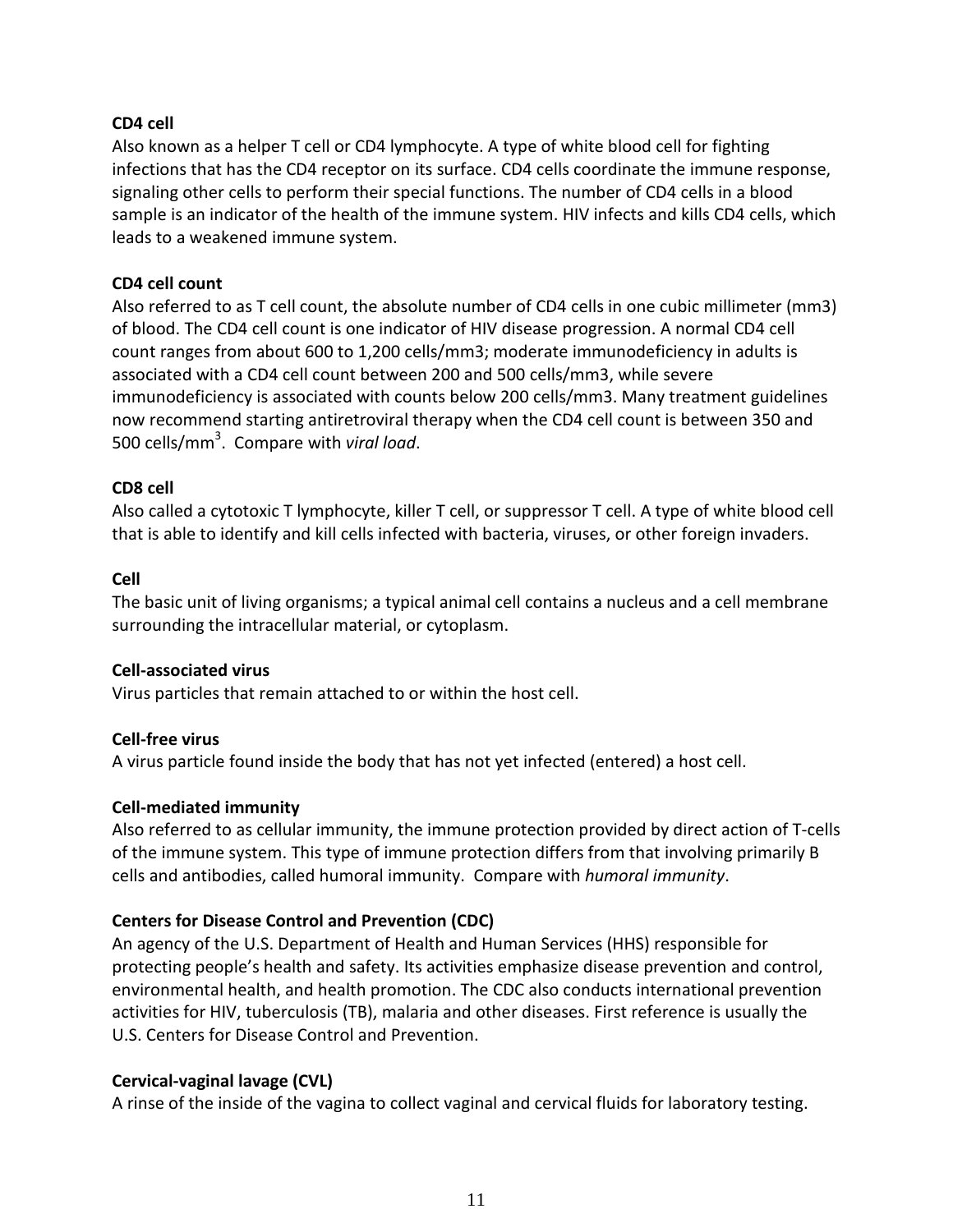#### **Cervical-vaginal secretions**

Liquid discharge that is a normal aspect of the environment in the vagina.

#### **Cervix**

The lower, narrow end of the uterus that forms a canal between the uterus and vagina. The cervix protrudes slightly into the vagina.

#### **Challenge**

The deliberate exposure of a research animal to an infectious pathogen in order to test the safety and effectiveness of potential treatments and/or prevention approaches and determine whether evaluation of the intervention should proceed to clinical trials in humans.

#### **Chemokines**

Small proteins that serve as chemical messengers to control the activities of the immune system. See also *cytokines*.

#### **Chemoprevention**

Also known as chemoprophylaxis, the use of natural or man-made agents to help reduce the risk of or delay the development or recurrence of a disease, such as HIV or cancer.

#### **Chlamydia**

A sexually transmitted infection (STI) caused by a bacterium called *Chlamydia trachomatis*. Left untreated, can cause damage to the female and male reproductive systems and infertility. See also *sexually transmitted infection (STI)*.

#### **Chromosome**

A structure of compact, intertwined molecules of DNA found in the nucleus of cells that carries the cell's genetic information.

#### **Chronic**

Slow to develop, persisting over a long period, or recurring frequently. Compare with *[acute](http://www.sfaf.org/custom/glossary.aspx?l=en&id=16)*.

#### **Circumcision**

See *voluntary medical male circumcision*

#### **Cisgender**

A person who identifies as the sex they were assigned at birth. See also *Transgender*.

#### **Clade**

A group of organisms that are genetically similar and descended from a single parent organism. With HIV, the term refers to a group of specific HIV-1 strains within an HIV subtype. For example, HIV-1 subtype M contains clades A through H, J and K. Clades B and C account for the majority of HIV infections around the world. See also *subtype*.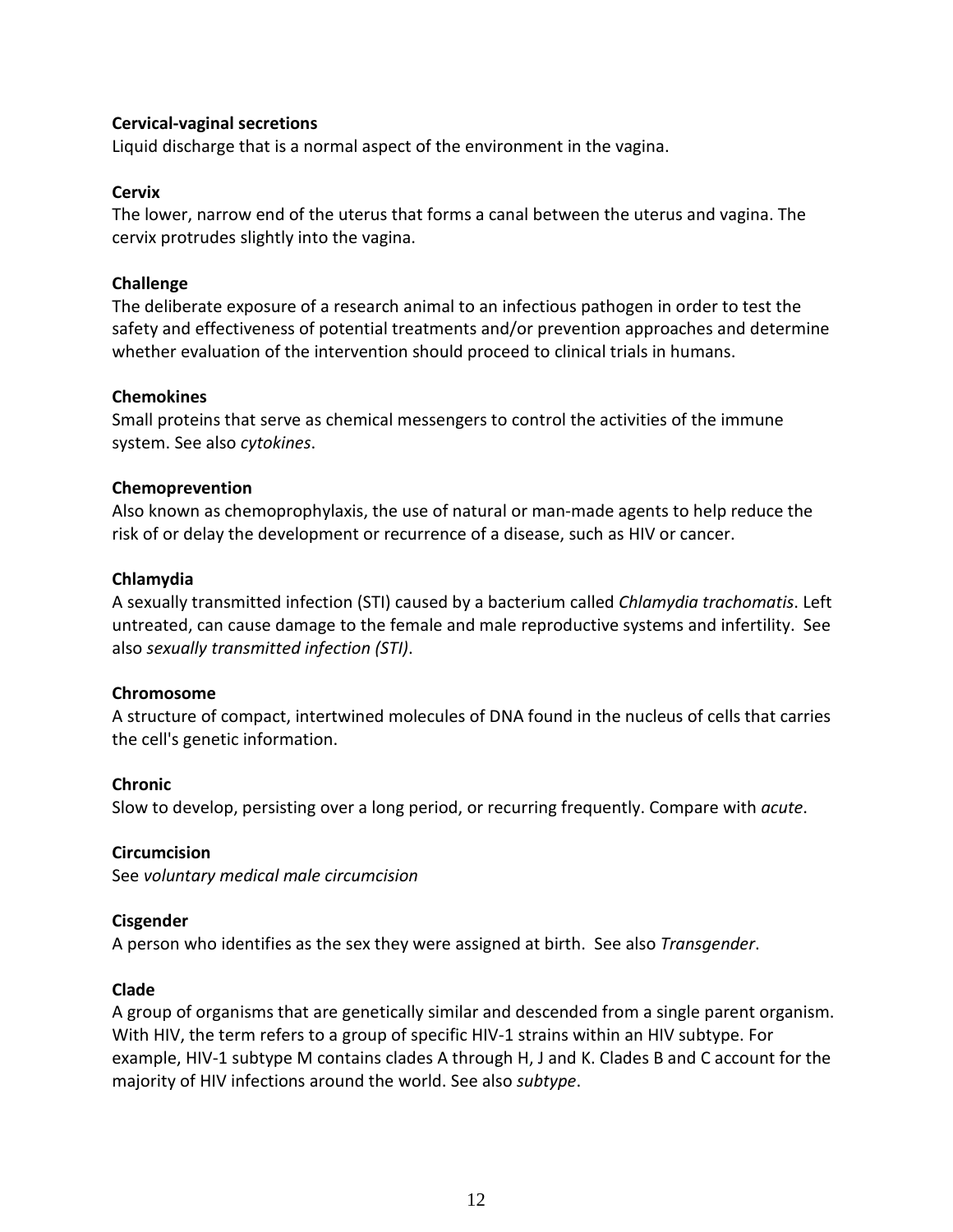#### **Class-sparing regimen**

An anti-HIV drug regimen that purposefully does not include one or more classes of anti-HIV drugs. May be prescribed to save certain classes of drugs for later use or to avoid side effects specific to a class.

#### **Clearance**

Refers to the state in which a drug or microorganism is no longer present in the body.

#### **Clinical failure**

The occurrence or recurrence of HIV-related infections or a decline in physical health despite taking an HIV treatment regimen for a minimum of 3 months. Clinical failure may occur as a result of virologic or immunologic failure. See also *virologic failure* and *immunologic failure.*

#### **Clinical Practice Guidelines**

Recommendations by panels of expert health care practitioners designed to assist clinicians and patients in making decisions about appropriate health care for specific diseases and conditions.

#### **Clinical progression**

A term for the overall progression of a disease as measured by deterioration of clinical outcomes. In an HIV-infected person, clinical progression may be defined as the occurrence or recurrence of HIV-related events (after at least 3 months on an antiretroviral regimen), excluding immune reconstitution syndromes.

#### **Clinical Research Site (CRS)**

In general, the center, clinic or other location where a research study is conducted. Also refers to a component of a Clinical Trials Unit (CTU) where trials are conducted through the HIV/AIDS clinical trials networks of the U.S. National Institute of Allergy and Infectious Disease (NIAID). See also *Clinical Trials Unit*.

#### **Clinical trial**

A research study that uses human volunteers to answer specific questions about the safety, efficacy and medical effects of a specific treatment or intervention. The clinical trial process includes Phase I, II, IIb, II, IIIb and IV post-marketing evaluation.

#### **Clinical Trials Agreement (CTA)**

A contract for services agreed to by the sponsor of a clinical trial and product developer or pharmaceutical collaborator.

#### **Clinical Trials Unit (CTU)**

An organization/institution funded by the U.S. National Institute of Allergy and Infectious Diseases (NIAID) that coordinates and executes clinical trials and other research studies for NIAID-funded HIV/AIDS clinical trials networks (e.g., the Microbicides Trials Network). CTUs comprise clinical research sites (CRSs) where the trials are conducted. See also *Clinical Research Site* and *HIV/AIDS clinical trials network*.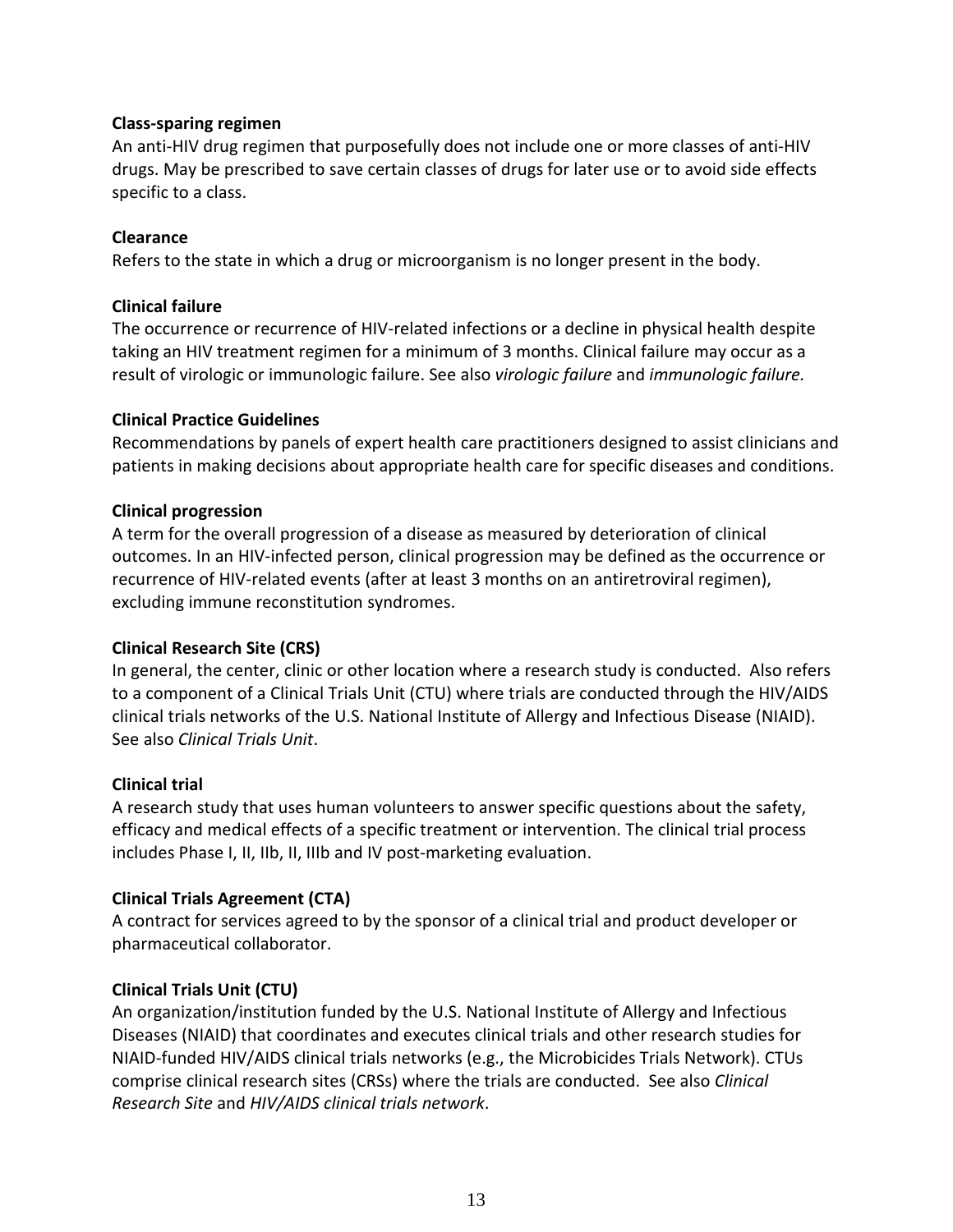#### **Cohort**

A group of individuals in a study who share a demographic, clinical or other characteristic (e.g., age, study site).

#### **Co-infection**

Infection with more than one virus, bacterium or other microorganism at a given time. For example, an HIV-infected individual may be co-infected with hepatitis C virus (HCV) or tuberculosis (TB).

#### **Coitally dependent**

In HIV prevention, the requirement that products are used or regimens followed around the time of sex. Compare with *noncoitally dependent*.

#### **Coitus**

Sexual intercourse, especially between a man and a woman.

#### **Colony-stimulating factor (CSF)**

A cytokine responsible for regulating the production of white blood cells; types include granulocyte colony-stimulating factor (G-CSF), granulocyte macrophage colony-stimulating factor (GM-CSF), and macrophage colony-stimulating factor (M-CSF).

#### **Colorectal**

Refers to the colon and rectum.

#### **Colposcopy**

Examination of the uterine cervix or anal canal using a lighted magnifying instrument (colposcope) to identify abnormal cell growth or evidence of damage/inflammation. May be used to obtain small samples of tissue (biopsy) for laboratory analysis.

#### **Combination therapy**

Two or more drugs used together to achieve optimal results. Controlling HIV infection requires multiple drugs in different classes, referred to as highly active antiretroviral therapy, or HAART. Compare with *monotherapy*. See also *highly active antiretroviral therapy (HAART)*.

#### **Community Advisory Board (CAB)**

A group of community members and individuals impacted by HIV/AIDS who provide recommendations regarding clinical research being conducted at a particular research site.

#### **Comparison trial**

A type of clinical trial in which two or more experimental therapies or interventions are tested against each other or against existing therapy or interventions.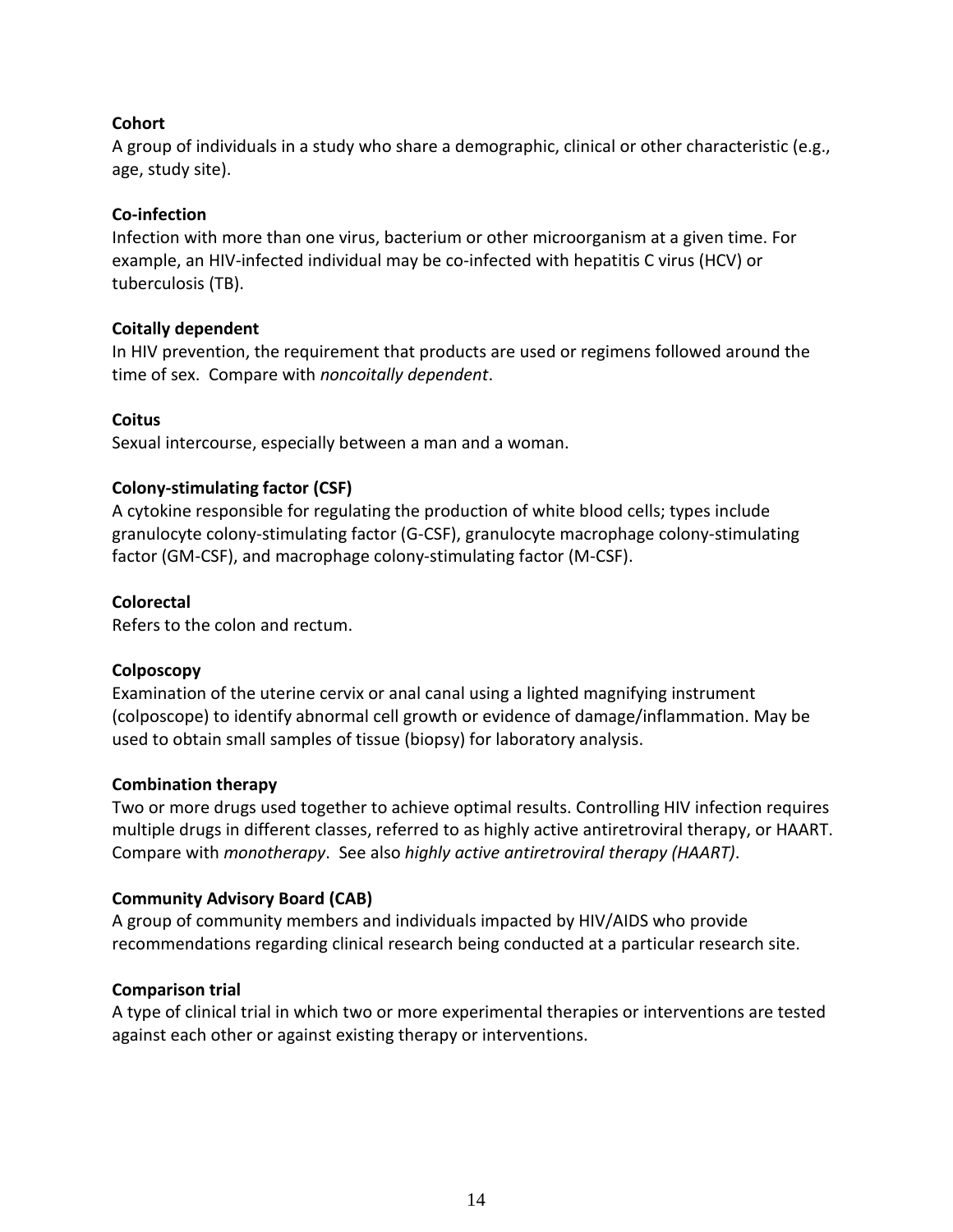#### **Complete blood count (CBC)**

An inventory of the cellular components of whole blood, including red blood cells (e.g., hematocrit and hemoglobin), various types of white blood cells (e.g., granulocytes and lymphocytes) and platelets.

#### **Computed tomography (CT) scan**

Also referred to as a CT scan. A method of visualizing the soft tissues of the body using X-rays.

#### **Concomitant**

Accompanied by or occurring at the same time; concomitant therapies are those that are used together.

#### **Condom**

A sheath made of latex or polyurethane that is worn over the penis to prevent pregnancy and/or the spread of HIV and other sexually transmitted infections; the "female condom" is an internal pouch worn inside the vagina or anus. See also *female condom*.

#### **Condom migration**

A term used to describe the act of abandoning condom use in favor of another approach that may not be as effective. Also called condom substitution. Most biomedical approaches being evaluated are intended to be used in tandem with condoms.

#### **Confidentiality**

Within a clinical trial, refers to the protection of a trial participant's personal identity and all personal medical information collected as part of the study.

#### **Confidence interval (CI)**

Research results often include a point estimate of an effect as well as a confidence interval. A confidence interval refers to the range within which the true result lies, and is expressed with an upper and lower limit.

#### **Confounder**

A factor that can influence a trial or experiment, leading to outcomes that improperly skew the results.

#### **Congenital**

A trait present from the time of birth.

#### **Conjoint analysis**

A statistical technique used in market research to determine how people value different features that make up an individual product or service.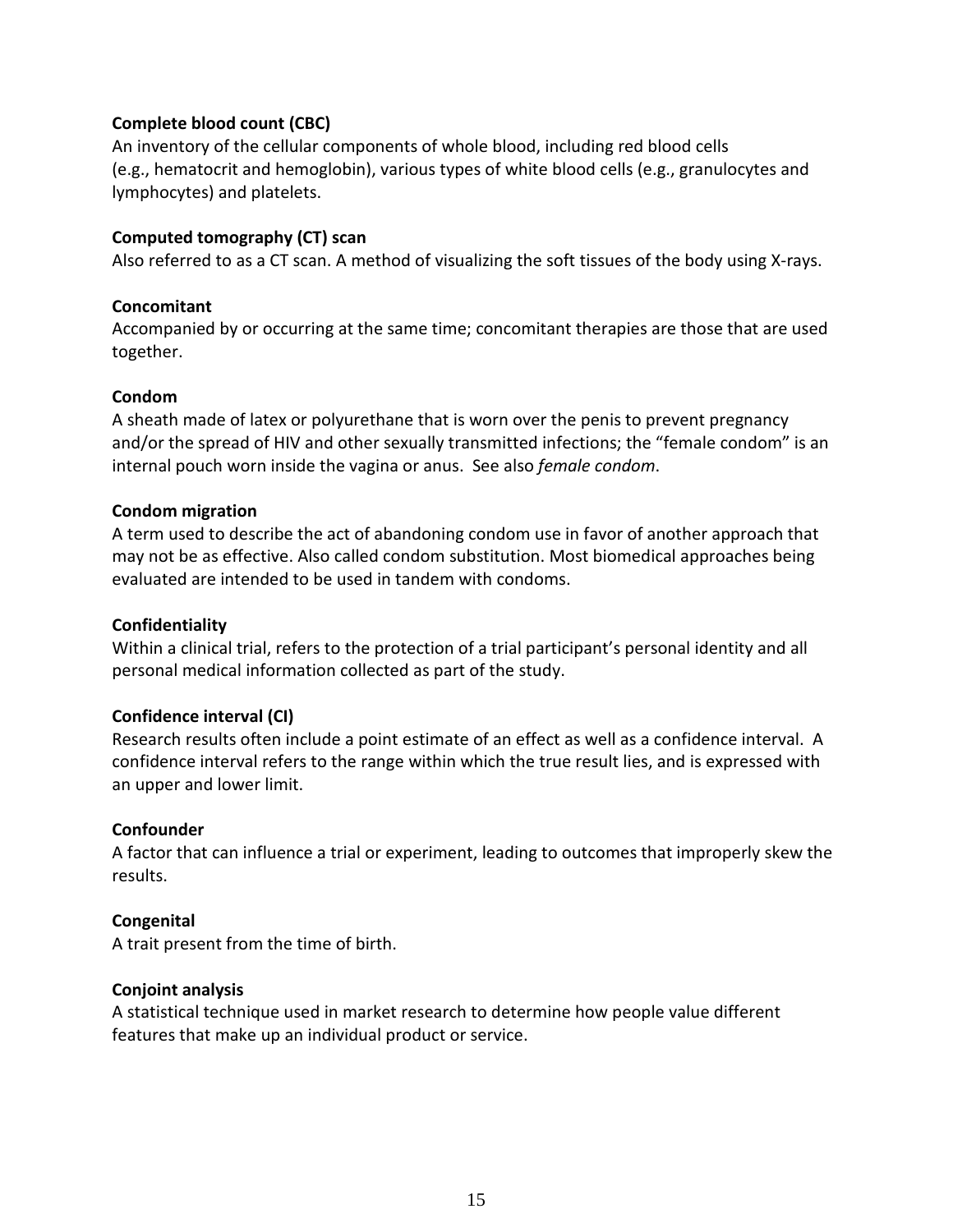#### **CONRAD**

A non-profit organization based in the United States focused on research, product development, and clinical evaluation of products and methods that provide contraception and/or prevent the sexual transmission of HIV/AIDS and other infections.

#### **Control group**

The group of participants in a clinical trial who do not receive an experimental drug or treatment so that comparisons can be made with the group that does.

#### **Controlled trial**

A type of clinical trial in which observations are made between one group of participants given an experimental drug or intervention and another group (i.e., the control group) that is given either a standard intervention for the disease or a placebo.

#### **Core**

The inner protective coat of protein surrounding the genetic material of most viruses. In HIV, the core is mostly made up of the p24 protein.

#### **Co-receptor**

A protein on the surface of a cell that serves as a second binding site for a virus or other molecule. Although the CD4 protein is HIV's primary receptor, the virus must also bind to either the CCR5 or CXCR4 co-receptor to get into a host cell. See also *receptor*

#### **Cross-immunity**

A state in which immunity to one organism serves to protect an individual against a different but related organism.

#### **Crossover trial**

A trial in which the participants receive each of the interventions under study (and/or a placebo) but in different order. For example participants in group 1 may use product A for the first part of the study, while group 2 participants will use product B. The two groups then switch, or crossover, so that they each use the other product for the second part of the study. See also *washout period*.

#### **Cross-reactivity**

A process by which an antibody responds to an antigen other than that which originally stimulated its production.

#### **Cross resistance**

The phenomenon whereby HIV resistance to one drug prompts resistance to other drugs in the same drug class. See also *drug resistance*.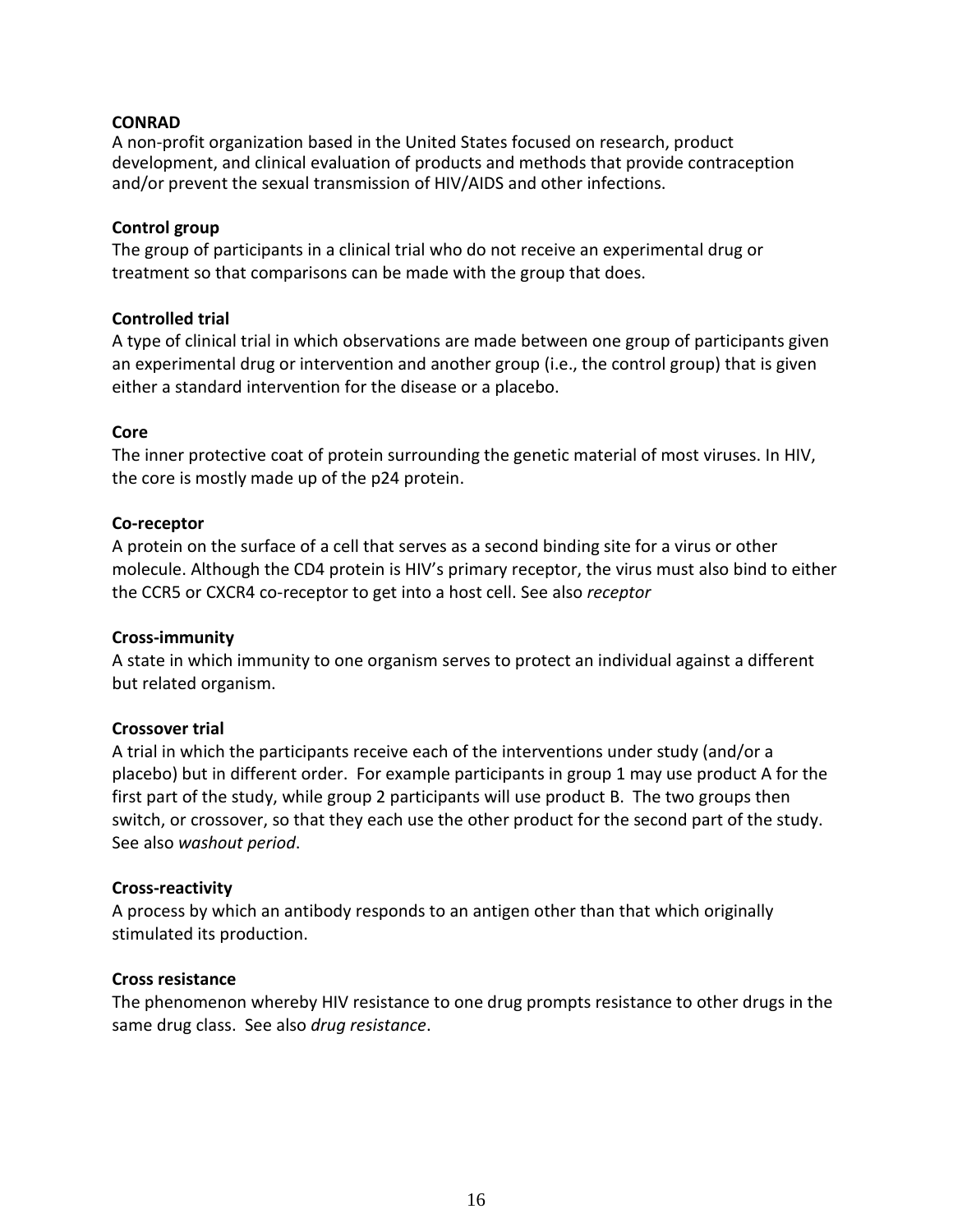#### **Cross sectional study**

A type of study that involves the collection of data at a defined time. Often used to assess the prevalence of a disease or condition in a particular population or to answer questions about the cause of disease in a population.

#### **Cross sensitivity**

A drug reaction that may occur again with the use of a different, but related, drug.

#### **Culture**

A laboratory method of growing a microorganism or living cells or tissue in a medium that promotes growth.

#### **CXCR4**

A protein called a receptor on the surface of some immune system cells. In order to enter a host cell, HIV must bind to two different receptors: CD4 and either the CXCR4 or CCR5 receptor. CXCR4 and CCR5 are often referred to as co-receptors. See also *CCR5* and *CD4*.

#### **Cytokines**

Small proteins that act as chemical messengers between cells to help regulate an immune response. See also *chemokines.*

#### **Cytology**

The study of the structure, function and pathology of cells.

#### **Cytopathology**

Disease, disorders or the destruction of cells.

#### **Cytopenia**

An abnormal reduction in the number of cells, in particular, blood cells.

#### **Cytoplasm**

The gel-like substance that surrounds the cell nucleus.

#### **Cytotoxicity**

Poisonous or harmful to cells.

#### **Cytotoxic T lymphocyte (CTL)**

Also known as a killer T cell. A type of white blood cell that bears the CD8 surface marker, and targets and kills cancerous cells and cells infected with viruses; the action of CTLs is coordinated by CD4 cells via the production of cytokines.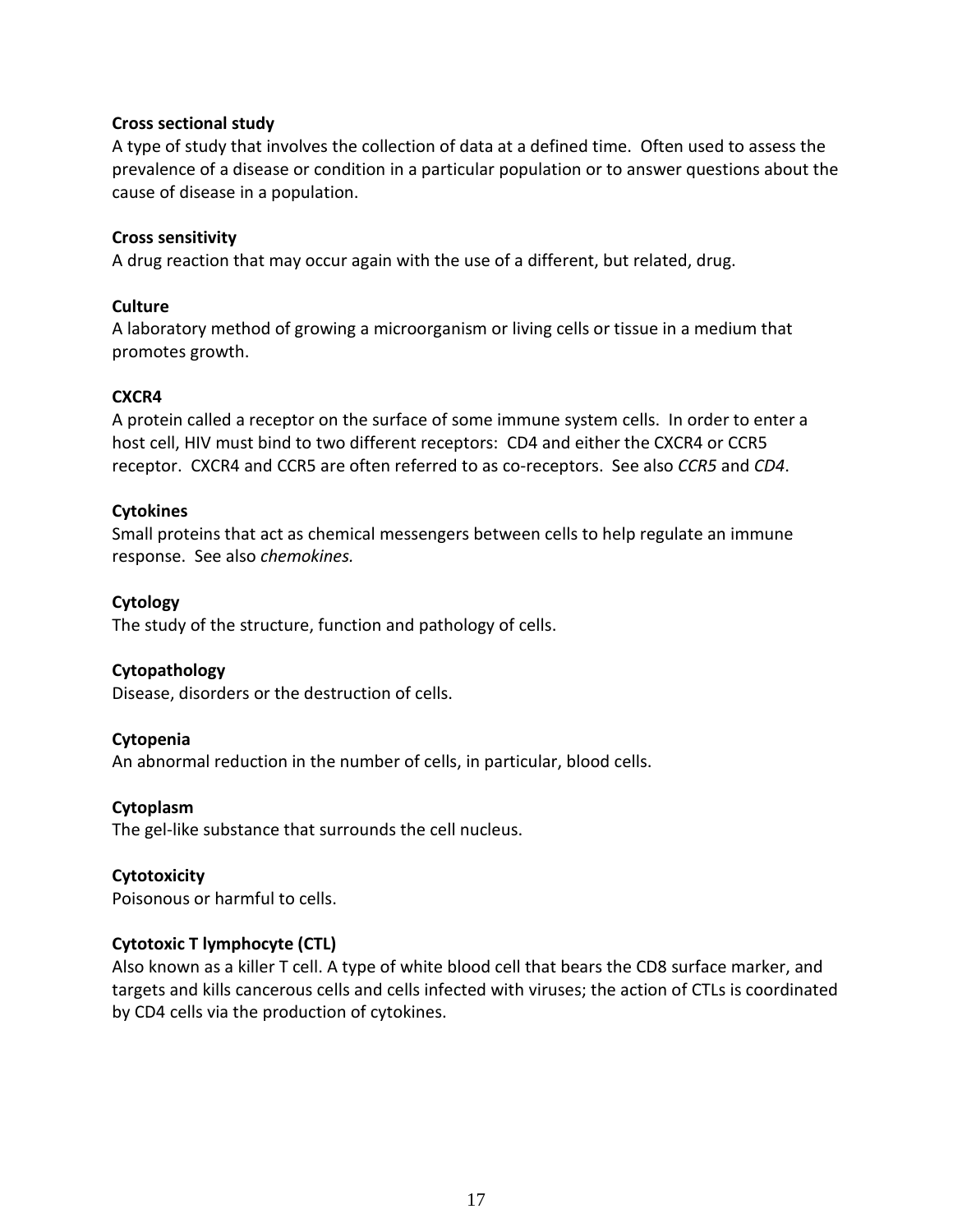# **D\_\_\_\_\_\_\_\_\_\_\_\_\_\_\_\_\_\_\_\_\_\_\_\_\_\_\_\_\_\_**

#### **DAIDS**

See *Division of AIDS.*

#### **Daily monitored adherence**

A strategy to ensure adherence to a prevention regimen, in which a health care provider or other observer watches a patient take each dose of a drug. See also *directly observed therapy.*

#### **Dapivirine**

Also known as TMC-120, a non-nucleoside reverse transcriptase inhibitor being developed as a microbicide for preventing HIV by the International Partnership for Microbicides (IPM).

#### **Dapivirine ring**

An intravaginal ring containing the antiretroviral drug dapivirine that is being tested in two Phase III trials for preventing HIV in women when worn for a month at a time. See also *ASPIRE*  and *The Ring Study*.

#### **Data Safety Monitoring Board (DSMB)**

An independent committee of clinical research experts that reviews data not available to the study team while a clinical trial is in progress to ensure that participants are not exposed to undue risks. A DSMB can recommend that the study be stopped if the intervention is not effective, is causing harm to participants or the study is not likely to serve its scientific purpose. See also *Independent Data Monitoring Committee*.

#### **Demonstration project**

A project that tests and measures the effect of a treatment or prevention approach in a realworld setting.

#### **Dendritic cell**

A type of antigen-presenting cell that picks up foreign substances from the bloodstream and presents them to other cells of the immune system, which activates an immune response against the foreign invader. Dendritic cells are present in skin (where they are often called Langerhans cells) and the lining of the nose, intestines, lungs and genital tract. See also *antigenpresenting cell (APC)* and *antigen.*

#### **Deoxyribonucleic acid (DNA)**

Chemical structure that contains the genetic instructions for reproduction and protein synthesis for all cells and for many viruses.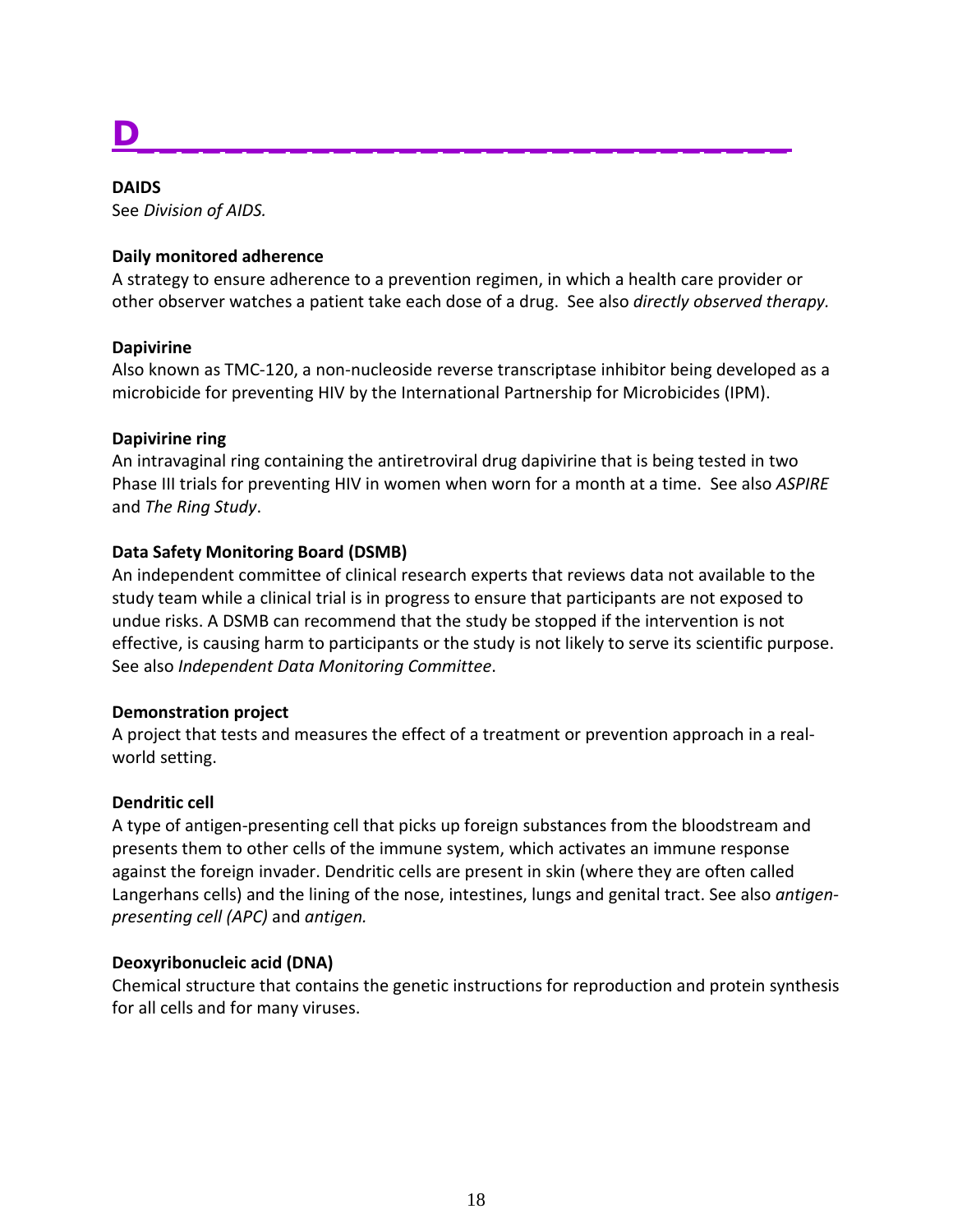#### **Department of Health and Human Services (HHS)**

A department of the U.S. federal government that administers the nation's programs for public health, welfare and income security. The U.S. National Institutes of Health and the U.S. Centers for Disease Control and Prevention are both part of HHS.

#### **Desensitization**

Reduced sensitivity to an antigen or drug, typically achieved by administering a small amount of drug and gradually increasing the dose.

#### **DEXA**

See *Dual Energy X-Ray Absorptiometry Scan.*

#### **Diagnosis**

Determination of the existence of a disease or condition through evaluation of an individual's medical history, clinical symptoms and/or laboratory test results.

#### **Diaphragm**

A type of contraceptive, which is a small latex or silicone dome/cup that covers the cervix (the lower part of the uterus that connects to the vagina) thereby blocking sperm from entering the uterus.

#### **Directly observed therapy (DOT)**

A strategy to ensure adherence to a treatment regimen in which a health care provider or other observer watches a patient take each dose of a drug. This strategy is used with diseases like tuberculosis (TB) and HIV infection, in which adherence is important for effective treatment and to prevent emergence of drug resistance. See also *daily monitored adherence*.

#### **Discordant couple**

A couple in which one person is infected with a sexually transmitted infection (such as HIV) and the other is not.

#### **Disinhibition**

In HIV, the idea that people may be more likely to engage in risk-taking behavior because they perceive themselves at low risk of contracting HIV.

#### **Division of AIDS (DAIDS)**

A division of the National Institute of Allergy and Infectious Diseases (NIAID), a component of the U.S. National Institutes of Health, that supports a global research portfolio on HIV/AIDS, its related co-infections, and co-morbidities. See also *National Institute of Allergy and Infectious Diseases (NIAID)* and *National Institutes of Health (NIH).*

#### **DNA vaccine**

An experimental vaccine approach in which one or more genes encoded for specific antigens are injected directly into the body, thereby stimulating an immune response.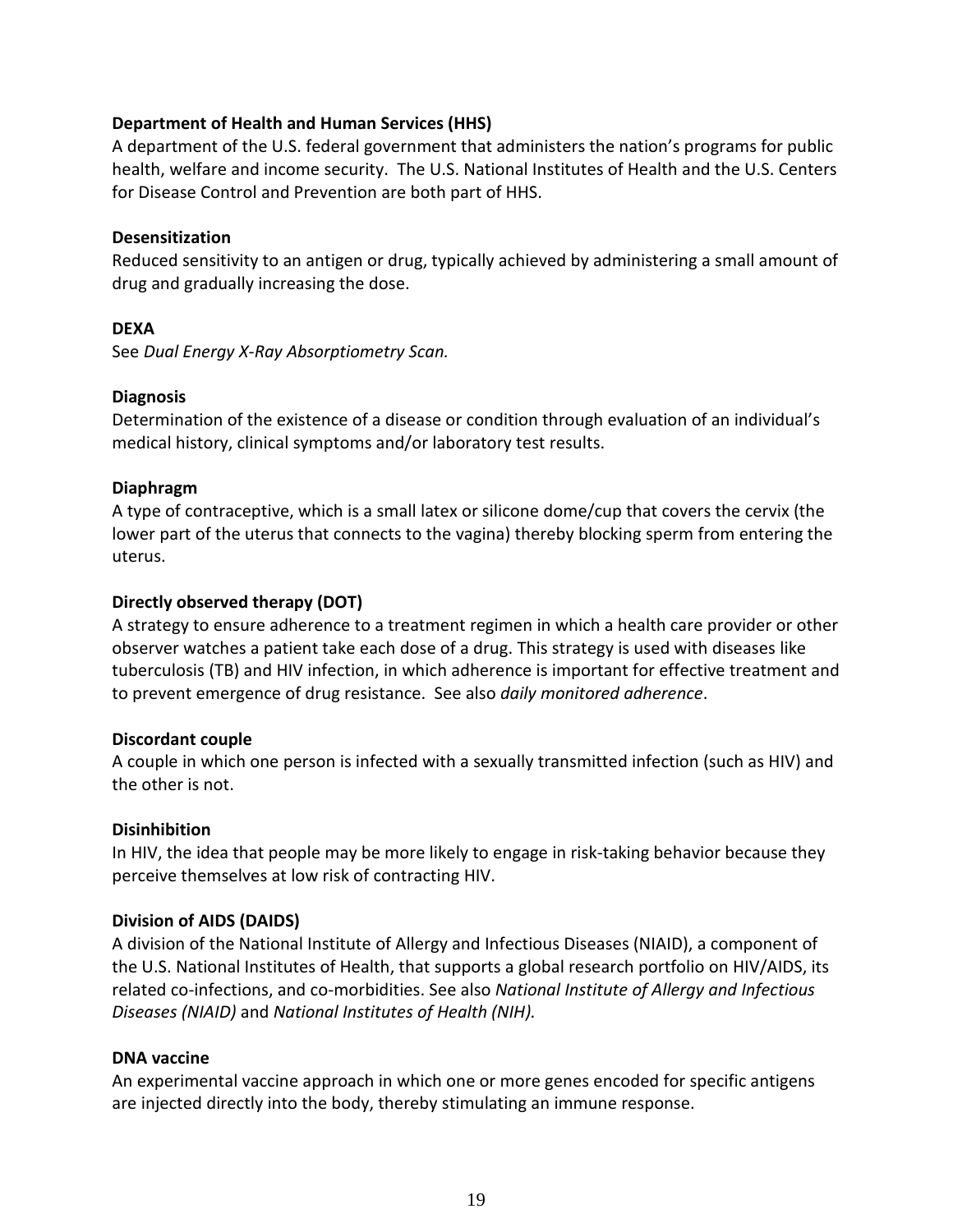#### **Dose escalation**

The gradual increase of drug dosages to determine the amount that delivers the best balance of high efficacy and acceptable side effects.

#### **Dose-ranging study**

A clinical trial in which two or more doses of an agent (such as a drug) are tested against each other to determine which dose works best and is least harmful.

#### **Double-blind**

See *[blinding](http://www.sfaf.org/custom/glossary.aspx?l=en&id=174)*.

#### **Double-blind study**

A study design in which neither the participants nor the researchers know who is receiving a particular treatment. This design is used to prevent bias in research results. See also *bias*.

#### **Douching**

Using water or a medicated solution to clean the vagina. Douching can mask, or even worsen conditions such as bacterial or yeast infection of the vagina, and is associated with increased risk of pelvic inflammatory disease (PID). See also *pelvic inflammatory disease.*

#### **Drug absorption**

The passage of a drug through mucous membranes or skin.

#### **Drug activity**

The immediate effect that a drug has to certain cells and chemical structures inside the body.

#### **Drug class**

A group of drugs that share common properties, such as mechanisms of action. See also *mechanism of action*.

#### **Drug-drug interaction**

A change in the way a drug works when it is taken with another drug. The effect may be an increase or a decrease in the action of either drug, or it may be a side effect that does not normally occur when either drug is taken alone.

#### **Drug interaction**

An effect that can occur when one drug is taken with another drug or when a drug is taken with particular foods. Possible effects include changes in absorption from the digestive tract, changes in the rate of the drug's breakdown in the liver, new or increased side effects, or changes in the drug's activity.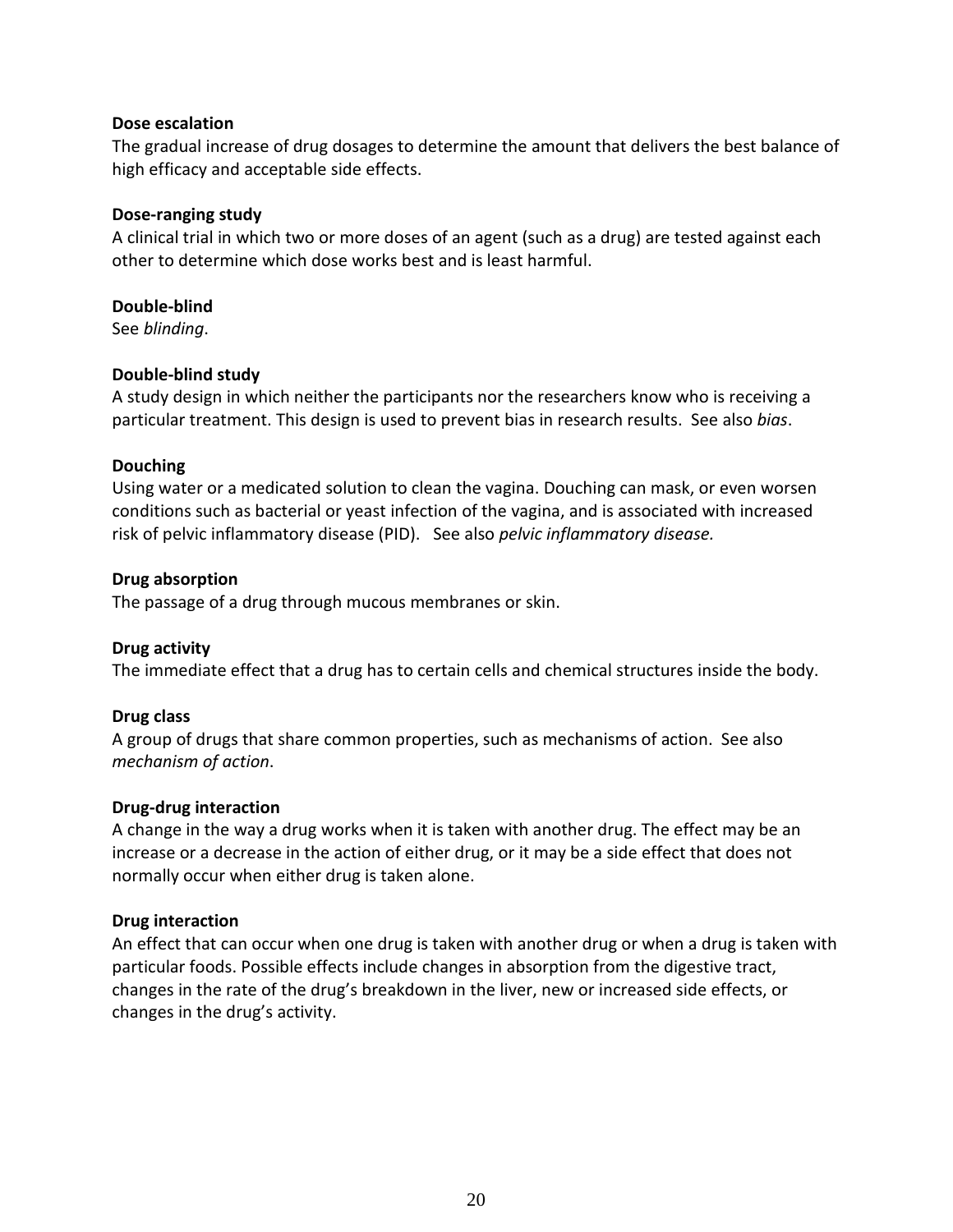#### **Drug Regulatory Authority (DRA)**

A national agency responsible for ensuring that medicines and biological products (e.g., microbicides or vaccines) are evaluated properly and meet international standards of quality and safety before approving their use in-country.

#### **Drug resistance**

The ability of some micro-organisms, such as bacteria, viruses and parasites, to adapt so that they can multiply even in the presence of drugs that would normally kill them.

#### **Drug-sparing regimen**

A drug combination that omits the use of a particular class of antiretrovirals (ARVs) so they can be saved for use in later treatment.

#### **Dry sex**

Refers to the practice of women using various agents to "dry out" the vagina before sexual intercourse. This practice is often based on cultural beliefs, but can inadvertently increase the risk of HIV transmission because condoms break more easily from the friction and a dry vaginal wall can lead to tears and lacerations during intercourse.

#### **DSMB**

See *Data Safety Monitoring Board.*

#### **Dual Energy X-Ray Absorptiometry (DEXA or DXA) Scan**

A painless test that uses low energy x-rays to measure the mineral content of bones. DEXA scans are commonly used to test for changes in bone, particularly in women.

#### **Dual-protection technology (DPT)**

A product or technology that is designed to address two different health indications at the same time. For example, a vaginal product that protects against both unwanted pregnancy and HIV infection. See also *multipurpose prevention technology (MPT)*.

### **E\_\_\_\_\_\_\_\_\_\_\_\_\_\_\_\_\_\_\_\_\_\_\_\_\_\_\_\_\_\_\_**

#### **Effectiveness**

Refers to how well treatment or intervention may work under real life conditions. Compare with *efficacy*.

#### **Efficacy**

Refers to how well an intervention works under ideal situations, such as in a trial where it is assumed participants are using the intervention consistently and correctly (e.g., taking a daily tablet without ever missing a dose). Compare with *effectiveness*.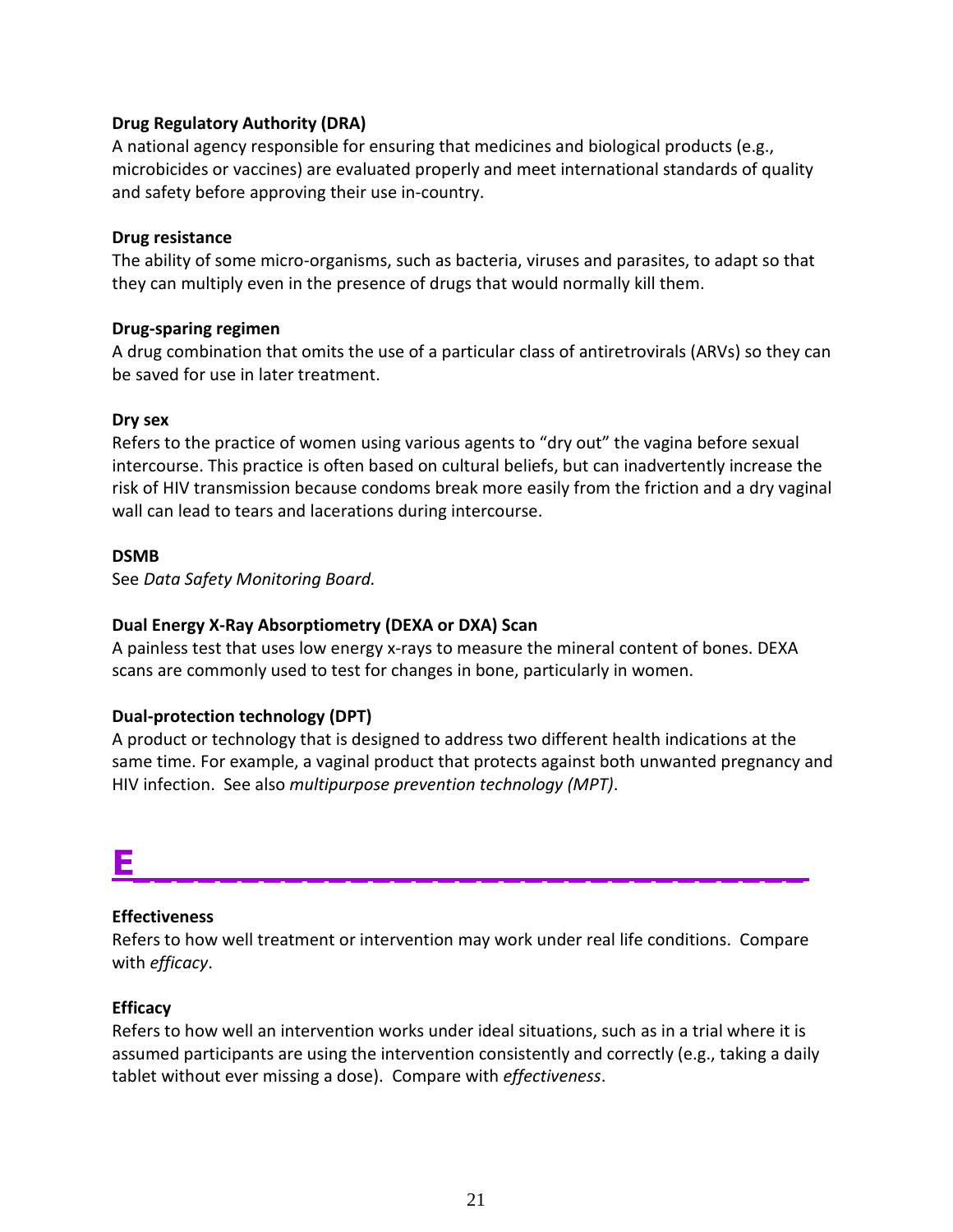**ELISA** See *Enzyme-linked immunosorbent assay*.

**EMA** See *European Medicines Agency*.

**Emtricitabine** Generic name of FTC. See also *FTC*.

**Emtriva** Brand name of FTC. See also *FTC*.

#### **Endemic**

A term that refers to diseases associated with particular geographic regions or populations. For example, malaria is endemic in tropical regions of the world where mosquitoes carry the parasite that causes malaria.

#### **Endogenous**

Originating within or caused by factors in the body. Compare with *exogenous*.

#### **Endometrium**

Refers to the uterine lining (the cells that line the uterus) and the inner layer of the uterus. In reproductive-aged women, this tissue is shed monthly in response to the hormonal changes during the menstrual period and then grows back and slowly gets thicker and thicker until the next menstrual period when it is once again sloughed off.

#### **Endoscopy**

A method of examining the interior of a body cavity or hollow organ (e.g., esophagus, stomach) using a narrow, flexible instrument (called an endoscope) that conducts light.

#### **Endothelium**

A layer of cells that line blood and lymph vessels, the heart and various body cavities.

#### **Endpoint**

A specific outcome that a trial is designed to evaluate to determine the safety and effectiveness of the intervention under study. A common endpoint for an HIV prevention trial is HIV infection. Each trial participant who acquires HIV during the study represents an endpoint.

#### **Enrollment**

The act of signing up volunteers into a study based on eligibility criteria and [informed consent.](http://www.clinicaltrials.gov/ct2/info/glossary#informed#informed) Also refers to the number of participants in a clinical study.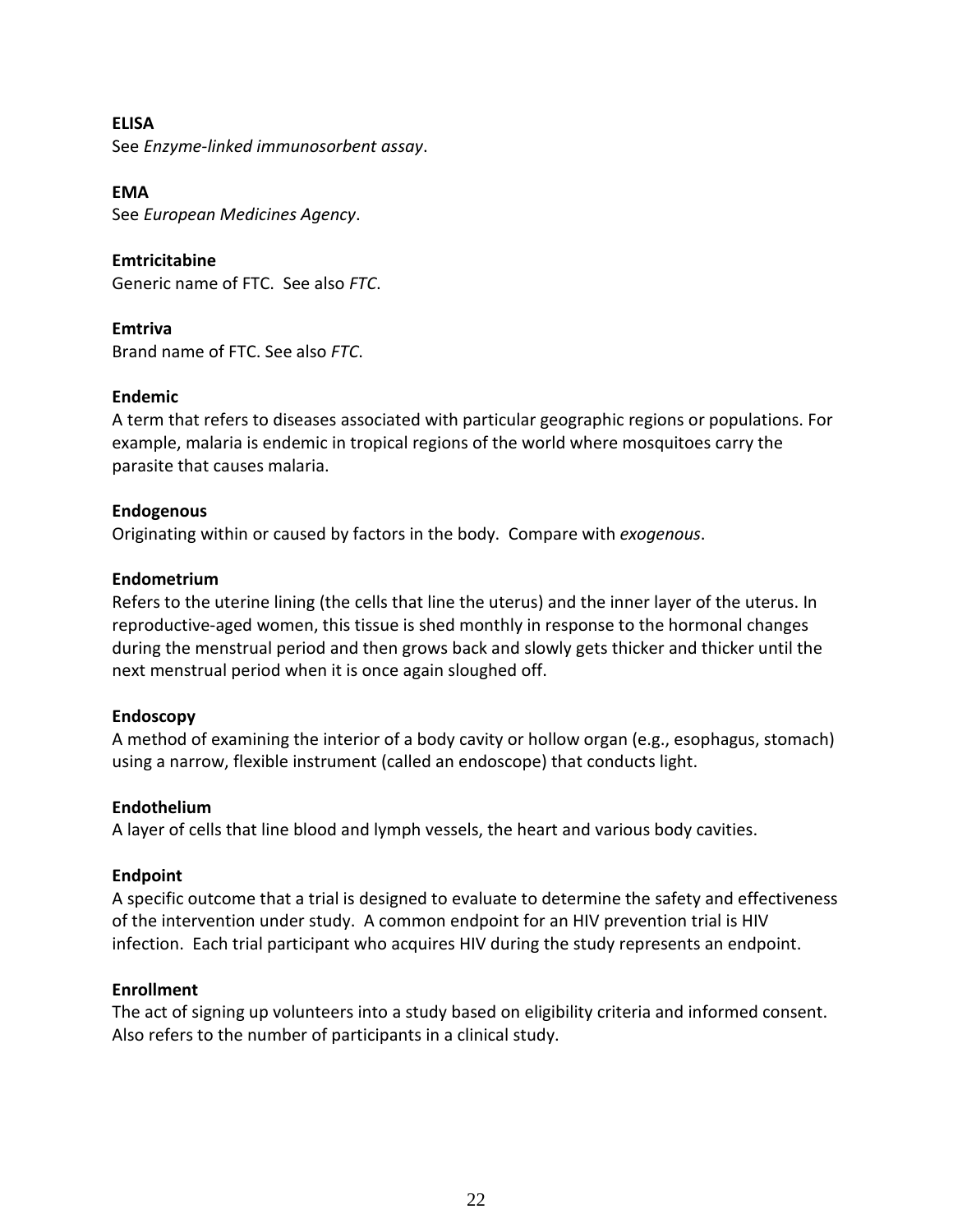#### **Enrollment criteria**

Factors used to determine whether a person is eligible to participate in a clinical trial. Inclusion criteria are conditions a potential participant must meet in order to be eligible to participate in a clinical trial. Exclusion criteria are conditions that disqualify a person from participating. See also *inclusion/exclusion criteria*.

#### **Entry inhibitor**

A class of antiretrovirals designed to combat infections increasingly resistant to older therapies. They are designed to disrupt the ability of HIV to enter a host cell through the cell's surface by targeting specific proteins (gp120 or gp141) or the CXCR4 or CCR5 receptors.

#### **Env**

The HIV gene that encodes the proteins of the viral envelope; also refers to the protein (Env) produced by this gene. See also *viral envelope*.

#### **Envelope**

The outer protective membrane of HIV composed of two layers of fat-like molecules called lipids. HIV uses specific proteins embedded in the envelope to attach to and enter host cells.

#### **Enzyme**

Protein molecule that speeds up a chemical reaction in a living organism. Acts as a catalyst for specific chemical reactions, converting specific substrates into specific products. Almost all processes in a living cell are carried out by enzymes.

#### **Enzyme-linked immunosorbent assay (ELISA)**

A laboratory test used to detect the presence of antibodies in the serum and screen for HIV infection; a positive result indicates that antibodies are present, but results should be confirmed with a highly specific laboratory test called a Western blot. Compare with *Western blot*.

#### **Epidemic**

A disease that has spread rapidly through a segment of the human population in a given geographic area.

#### **Epidemiology**

The study of the frequency, distribution and behavior of diseases within populations.

#### **Epithelium**

The protective covering of the internal and external organs of the body, including the lining of blood vessels, the vagina and rectum, glands and organs. In addition to its protective properties, the epithelium absorbs and secretes chemicals needed by the body.

#### **Epithelial cell**

One of the closely packed cells forming the epithelium.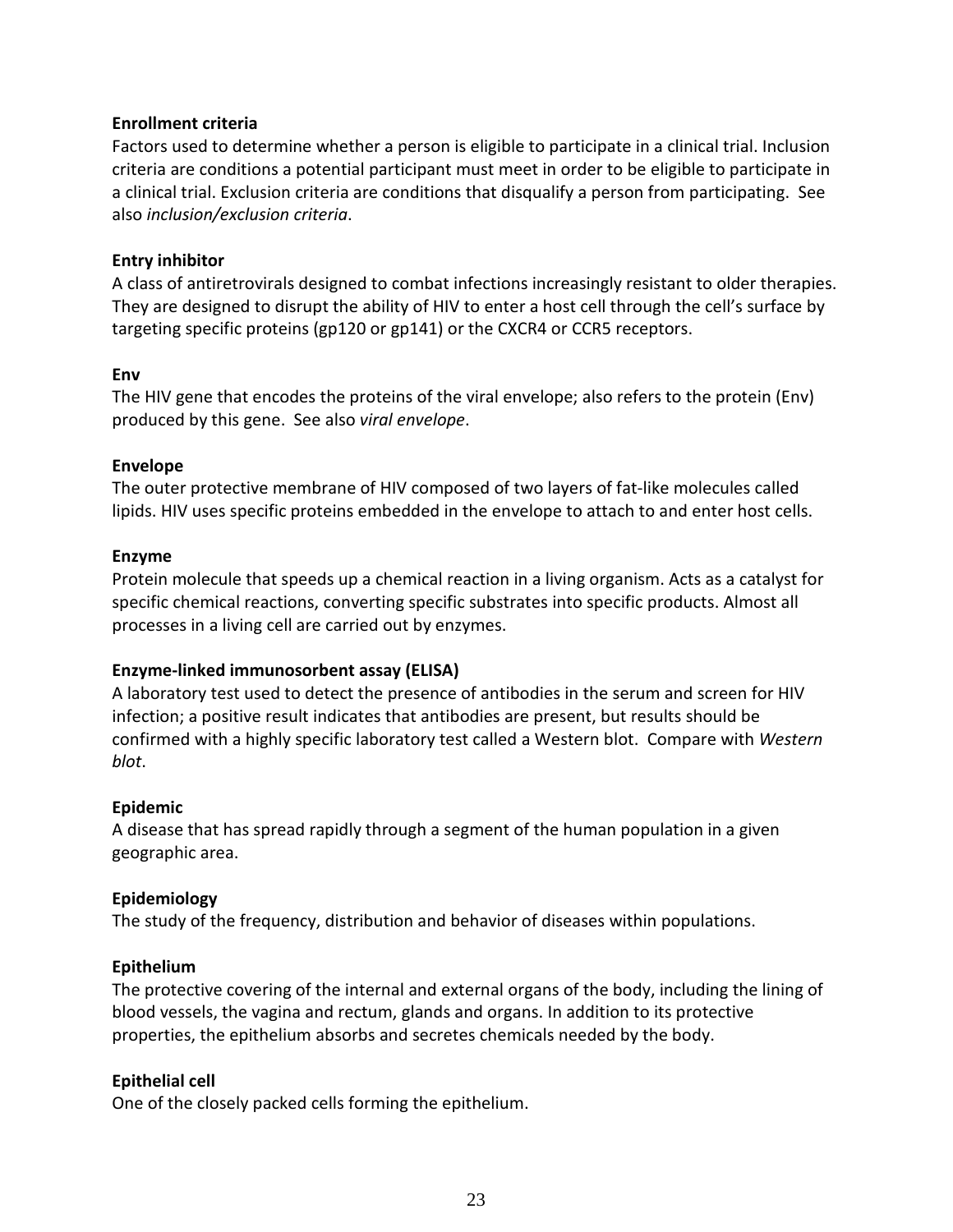#### **Epitope**

A particular segment of an antigen that the body's antibodies can recognize and bind to.

#### **Equipoise**

A state in which an investigator is genuinely uncertain which arm of a clinical trial would be more beneficial. Provides the ethical basis for clinical research.

#### **Eradication**

In terms of an infectious disease, the complete removal of a pathogen (such as HIV).

#### **Ethics committee (EC)**

A committee of experts who review and monitor clinical trials to ensure their ethical conduct and that the rights of study participants are protected. Ethics committees are similar to Institutional Review Boards (IRB). EC and/or IRB approval is required before any trial can be conducted, and researchers are under obligation to report on the study's progress and outcomes to the EC and/or IRB as well. See also *Institutional Review Board (IRB)*.

#### **Ethnography**

The study of individual cultures through observation, interviews and questionnaires. Considered a qualitative method of research.

#### **Etiology**

The cause of a disease or adverse medical condition.

#### **Eunice Kennedy Shriver National Institute of Child Health and Human Development (NICHD)**

An institute of the U.S. National Institutes of Health (NIH).

#### **European Medicines Agency (EMA)**

A decentralized agency of the European Union (EU) located in London, responsible for scientific evaluation of medicines developed by pharmaceutical companies for use in the EU. Through Article 58, the EMA provides scientific opinion on the safety and effectiveness of products for use in developing countries. See also *Article 58*.

#### **Expanded access**

Refers to any of the U.S. Food and Drug Administration (FDA) procedures that allow distribution of experimental drugs to participants who are failing on currently available treatments for their condition and are unable to participate in ongoing clinical trials.

#### **Exogenous**

Introduced from or carried by factors outside the body. Compare with *endogenous*.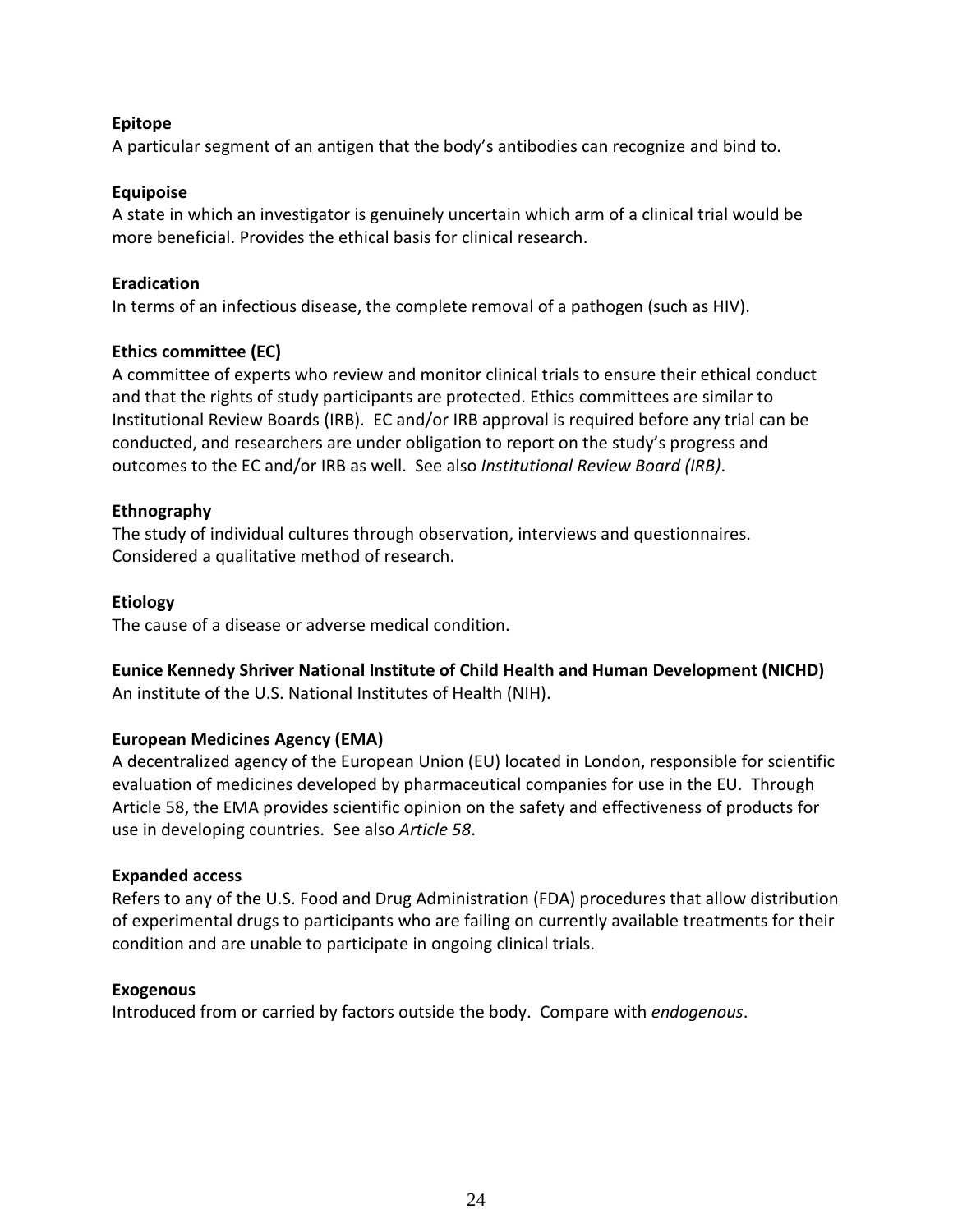#### **Experimental drug**

Also known as an investigational drug. A drug that is not approved by a regulatory drug authority, such as the U.S. Food and Drug Administration (FDA), for use in humans or as a treatment for a particular condition.

#### **Explant**

A technique used to isolate cells by taking a tissue sample from a living organism and transferring it into a culture medium to study.

#### **Exploratory objective**

Refers to a question being asked in a trial that is of interest to the researchers but not as important as the primary and secondary questions being asked. See also *primary objective, secondary objective*.

#### **Ex vivo**

Outside of or removed from the body of a living organism. Compare with *in vivo*.

### **F\_\_\_\_\_\_\_\_\_\_\_\_\_\_\_\_\_\_\_\_\_\_\_\_\_\_\_\_\_\_\_**

#### **False negative**

A test or procedure result that incorrectly indicates a negative or normal result when an abnormal condition is actually present. Compare with *false positive*.

#### **False positive**

A test or procedure result that incorrectly indicates a positive or abnormal result when no abnormal condition is actually present. Compare with *false negative*

#### **Family Health International**

See *FHI 360.*

#### **Fat soluble**

Capable of being dissolved in lipids; fat-soluble compounds are not easily excreted by the body. Compare with *[water soluble](http://www.sfaf.org/custom/glossary.aspx?l=en&id=1547)*.

#### **Female condom**

A thin pouch used during intercourse to prevent pregnancy and reduce the risk of sexually transmitted diseases. The closed end, which has a flexible ring, is inserted into the vagina, while the open end remains outside, partially covering the labia. Can also be used in the rectum to protect against HIV during anal sex. See also *condom*.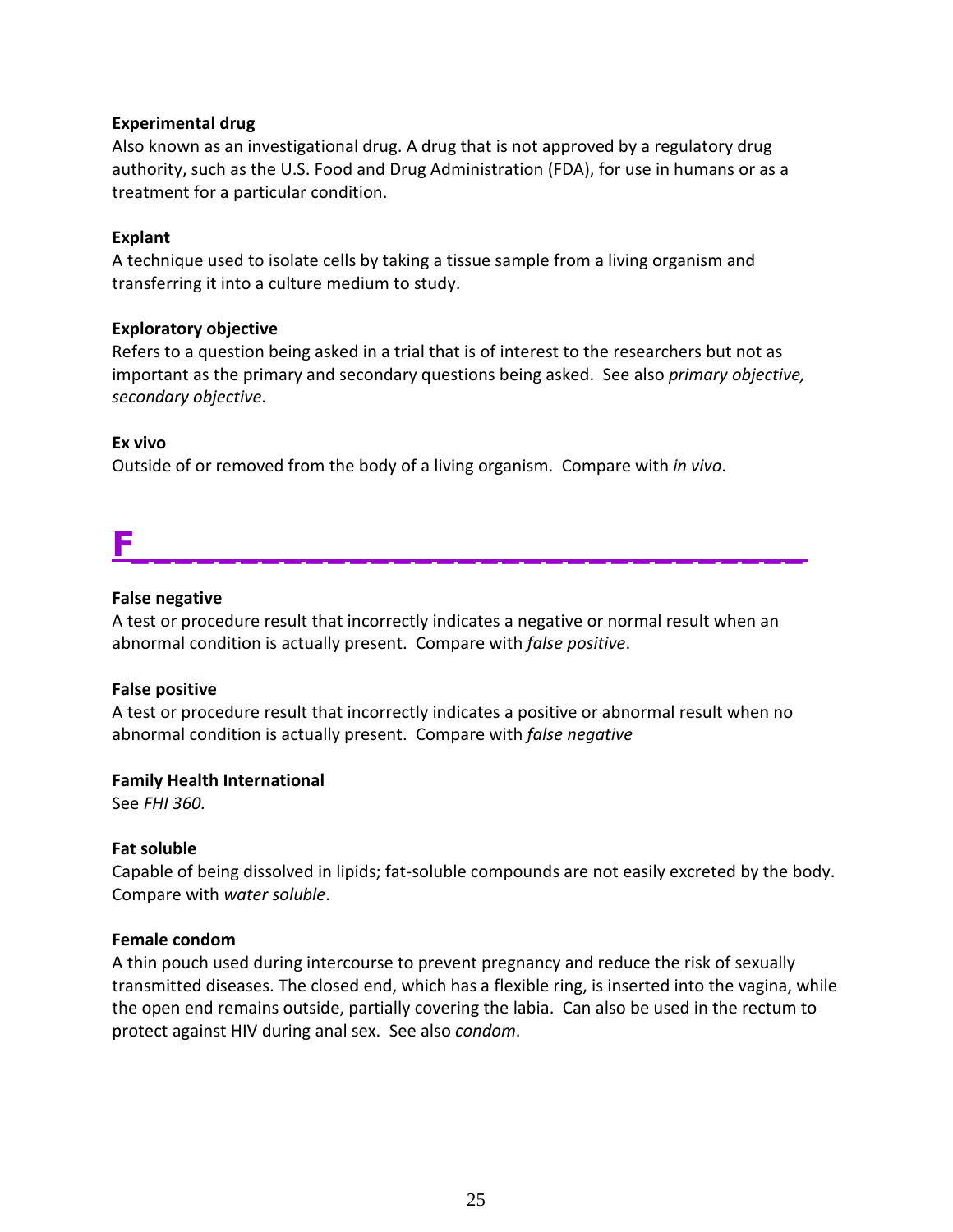#### **FemPrEP**

A Phase III clinical trial that evaluated daily use of the antiretroviral Truvada for preventing HIV in high-risk women in Africa.

#### **FHI 360**

Formerly known as Family Health International. An international public health and development organization managing research and field activities and building local capacity to address development problems in 55 countries.

#### **First-line therapy**

The preferred initial standard treatment for a particular disease or medical condition.

#### **Flora**

The bacteria and other microorganisms that normally inhabit different parts of the body, such as the intestines or vagina.

#### **Flow cytometry**

A method for identifying and sorting cells and their components by staining with a fluorescent dye and examining them under a beam of light.

#### **Food and Drug Administration (FDA)**

The U.S. Department of Health and Human Services (HHS) agency responsible for ensuring the safety and effectiveness of drugs, biologics, vaccines and medical devices in the United States. First reference is usually the U.S. Food and Drug Administration.

#### **Foreskin**

The retractable fold of skin and mucous membrane that covers the head of the penis, protecting it when the penis is not erect. In many cultures, the foreskin is removed at birth or adolescence through a process known as circumcision. See also *voluntary male medical circumcision*.

#### **Formulary**

A list of regulatory agency-approved or available drugs.

#### **Formulation**

The physical form in which a drug is administered. Examples include tablets, capsules, liquids, topical creams, ointments, injectable solutions and vaginal rings. A single drug may be available in multiple formulations.

#### **FTC**

A type of antiretroviral drug known as a nucleoside reverse transcriptase inhibitor that is approved for use as part of combination antiretroviral therapy for HIV. Generic name is emtricitabine and brand name is Emtriva.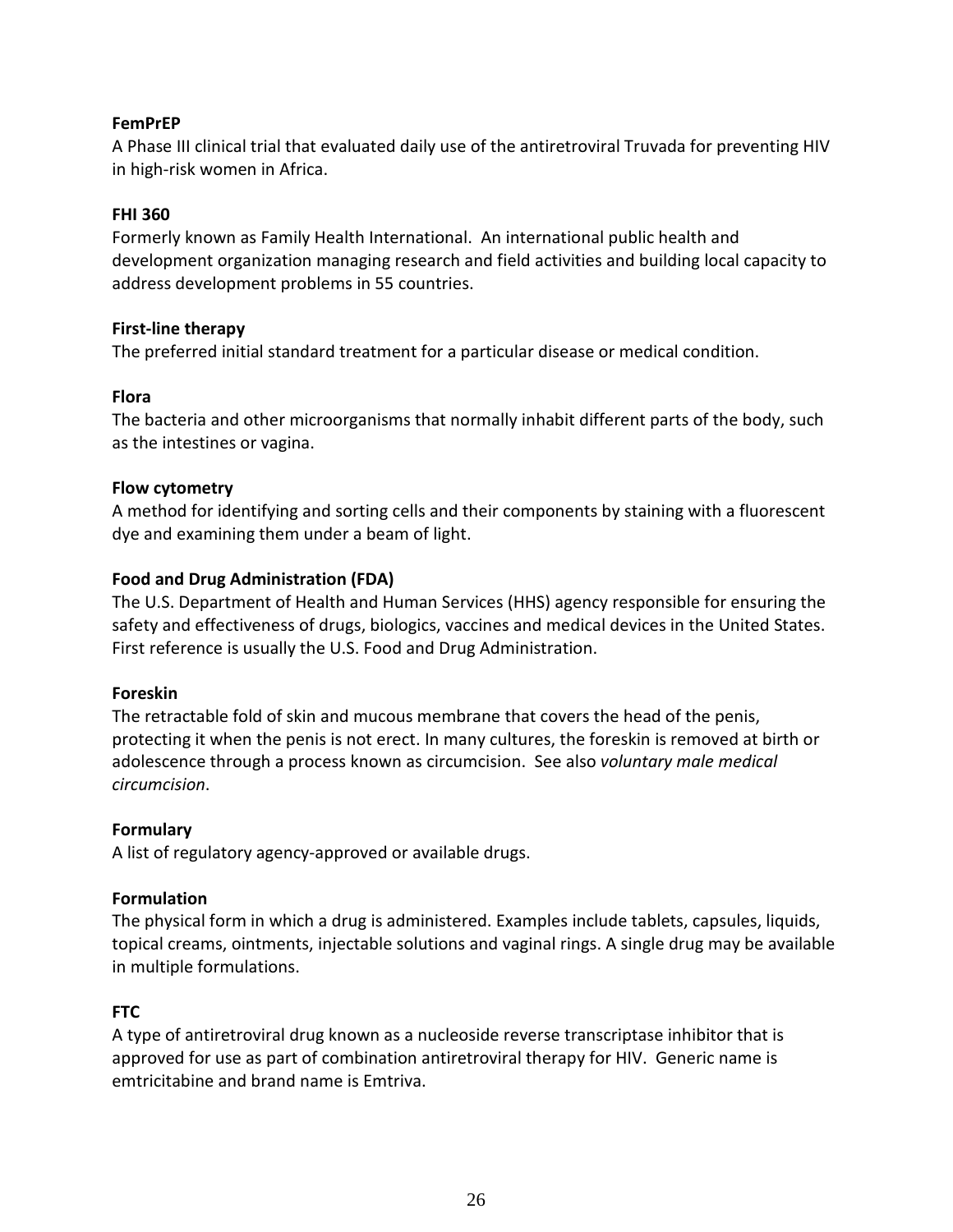#### **Futility**

When efforts to achieve a result are likely to fail. In the context of a clinical trial, futility refers to the unlikelihood of the study being able to determine that a product is effective.

### **G\_\_\_\_\_\_\_\_\_\_\_\_\_\_\_\_\_\_\_\_\_\_\_\_\_\_\_\_\_\_**

#### **Gag**

The HIV gene that encodes the core proteins of the virus; also refers to the protein (Gag) produced by this gene.

#### **Gender inequality**

A phrase typically used to describe the second-class status women hold in many societies. Often leaves women unable to negotiate sexual situations, including on the use of male condoms.

#### **Gene**

A short segment of DNA that acts as a blueprint for building a specific protein. See also *deoxyribonucleic acid (DNA)* and *ribonucleic acid (RNA)*.

#### **Gene expression**

The production of a particular RNA and gene product, or protein.

#### **Genitourinary**

Pertaining to the genital and urinary organs and their functions.

#### **Genotype**

The specific genetic makeup or "blueprint" of an organism. Compare with *[phenotype](http://www.sfaf.org/custom/glossary.aspx?l=en&id=1136)*.

#### **Genotypic assay**

Also known as Genotypic Antiretroviral Resistance Test (GART). A test that determines if HIV is resistant to particular anti-HIV drugs. The test analyzes a sample of the virus from an individual's blood to identify any genetic mutations that are associated with resistance to specific drugs. See also *drug resistance* and *mutation.* Compare with *phenotypic testing*.

#### **Gestation**

The period of development in the uterus from conception until birth; pregnancy.

#### **Glycoprotein (GP)**

A small unit made up of a sugar and a protein molecule, often part of a cell's membrane; glycoproteins make up the envelope of HIV.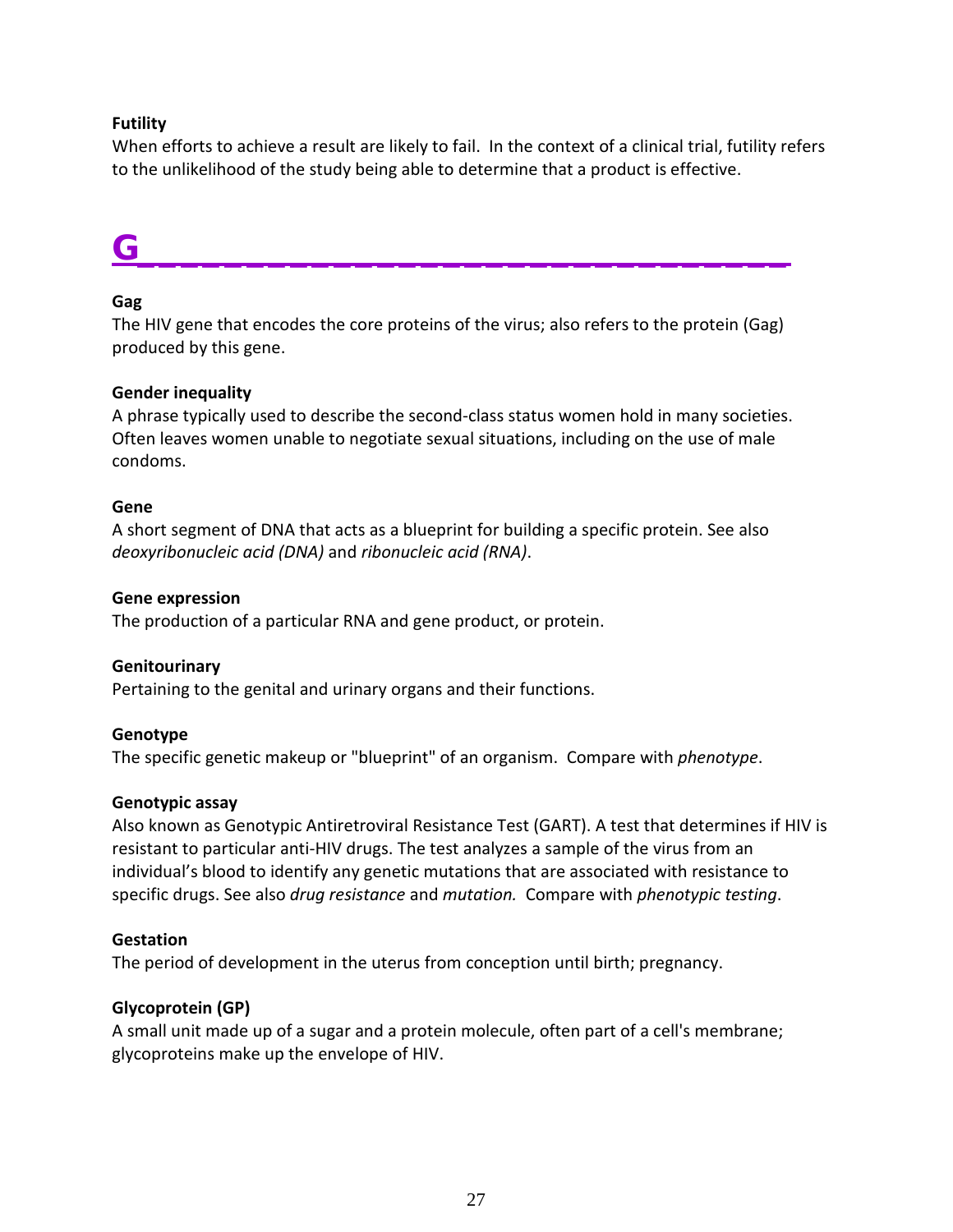#### **Good Clinical Practice (GCP)**

Internationally agreed-upon standards for the conduct of clinical trials, including in handling data, protecting participant confidentiality, and maintaining proper laboratory practices.

#### **Good Manufacturing Practice (GMP)**

A set of guidelines to be followed in the testing and manufacture of pharmaceuticals. The purpose of GMP is to safeguard the health of patients.

#### **Good Participatory Practice (GPP)**

Guidance for trial funders, sponsors and implementers on how to effectively engage with all stakeholders in the design and conduct of biomedical prevention trials.

#### **gp120**

A glycoprotein on the HIV envelope that binds to CD4 receptors and chemokine co-receptors (e.g., CCR5, CRCX4), enabling the virus to enter host cells.

#### **gp160**

Glycoprotein 160. A precursor of HIV envelope proteins gp41 and gp120. gp160 is cut by an HIV enzyme called protease to form gp120 and gp41.

#### **gp41**

Glycoprotein on the surface of HIV that acts as an anchor in the viral envelope to hold gp120.

#### **Gram stain**

The most common diagnostic tool used for gonorrhea and other bacteria. With this test, bacteria either stain purple (gram-positive) or red (gram-negative).

#### **Granulocyte**

A type of white blood cell particularly important in fighting bacterial infections.

#### **Granulocyte-Colony Stimulating Factor (G-CSF)**

A particular cytokine that stimulates the growth of granulocytes, a type of white blood cell.

#### **Granulocyte Macrophage-Colony Stimulating Factor (GM-CSF)**

A particular cytokine that stimulates the production of granulocytes, a type of white blood cell.

#### **Gravidas**

Pregnant women.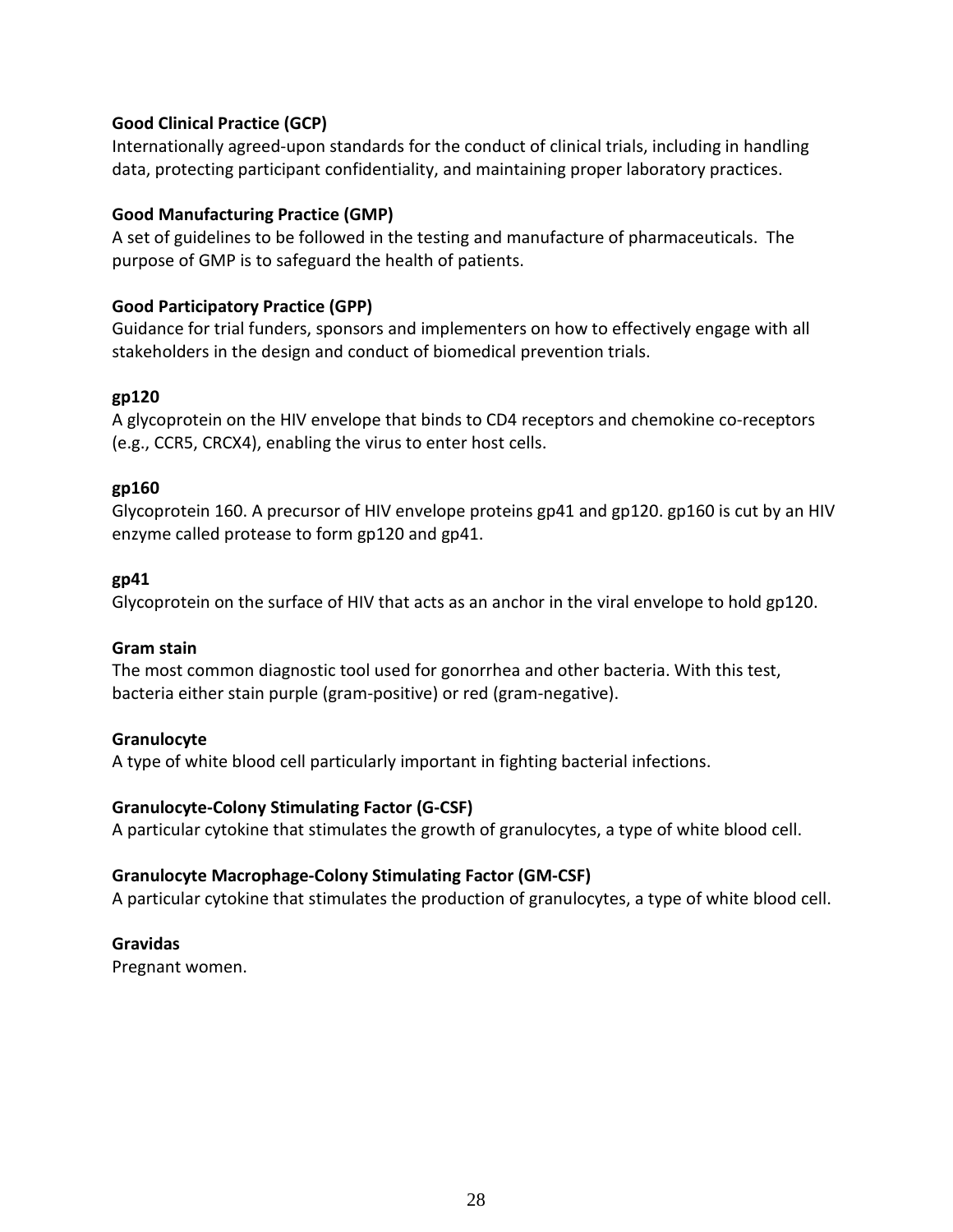#### **Guidance**

A generic term that refers to the provision of advice for making a decision or taking a course of action. Normative agencies, such as the World Health Organization (WHO), may issue guidance comprising evidence-based normative recommendations and operational, programmatic or complementary non-normative advice necessary to implement a strategy or process. See also *World Health Organization*.

#### **Guidelines**

Documents issued by normative agencies, such as the World Health Organization (WHO), that contain evidence-based recommendations about specific health interventions.

### **H\_\_\_\_\_\_\_\_\_\_\_\_\_\_\_\_\_\_\_\_\_\_\_\_\_\_\_\_\_\_**

#### **Half-life**

The time required for half the total amount of a substance or drug to be eliminated from the body.

**Helper T cell** See *CD4 cell.*

#### **Hematotoxic**

Poisonous to the blood or to blood-producing stem cells in the bone marrow.

#### **Hepatic**

Pertaining to the liver.

#### **Hepatitis**

Inflammation of the liver; hepatitis may be caused by several factors, including viruses (hepatitis A, B, C, D and E), toxic substances, heavy alcohol use, and the use of certain drugs; hepatitis symptoms may include fatigue, loss of appetite, abdominal tenderness, jaundice and elevated liver enzymes.

#### **Hepatotoxicity**

The capacity of a substance to have damaging effects on the liver. Often caused by drugs, including those used to treat HIV infection.

#### **Herpes Simplex Virus 1 (HSV-1)**

A virus that causes cold sores or fever blisters on the mouth or around the eyes and can be transmitted to the genital region. The virus can become latent (inactive), when symptoms disappear. Stress, trauma, other infections or suppression of the immune system can reactivate the latent virus, and symptoms can return. See also *herpesviruses*.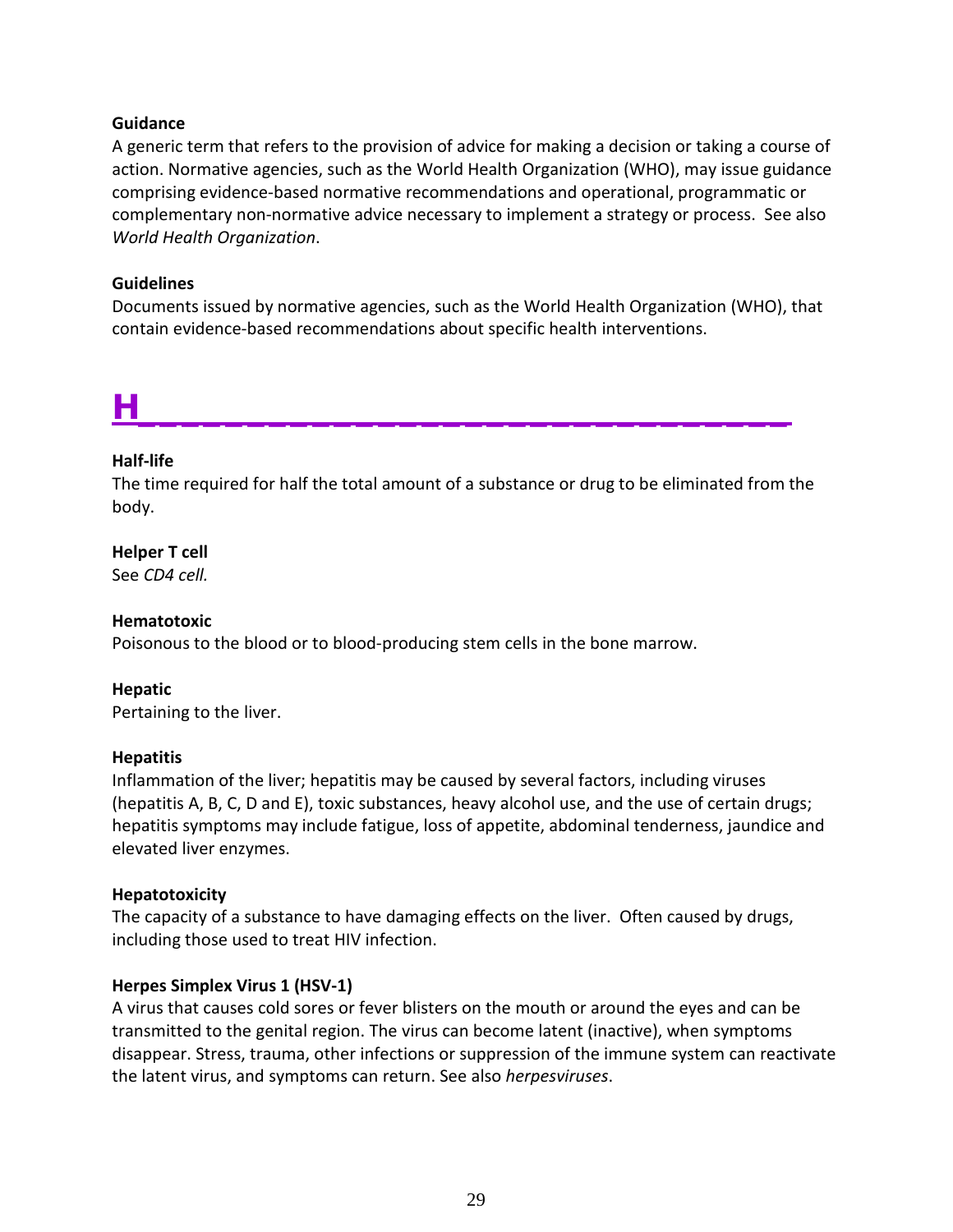#### **Herpes Simplex Virus 2 (HSV-2)**

A virus that causes painful sores around the anus or genitals. The virus can become latent (inactive), and symptoms will disappear until the virus is reactivated. HSV-2 may be transmitted either sexually or from an infected mother to her infant during birth.

#### **Herpesviruses**

A family of viruses that includes several individual members, including herpes simplex viruses 1 and 2 (HSV-1 and -2), cytomegalovirus (CMV), varicella zoster virus (VZV), Epstein-Barr virus (EBV), and Kaposi's sarcoma herpesvirus (KSHV or HHV-8). Each of these viruses can cause disease in humans.

#### **Heterozygous**

Possessing two different alleles, or gene variants, at a given site on a chromosome. Contrast with *[homozygous](http://www.sfaf.org/custom/glossary.aspx?l=en&id=672)*.

#### **Highly Active Antiretroviral Therapy (HAART)**

The name given to treatment regimens that aggressively suppress HIV replication and progression of HIV disease. The usual HAART regimen combines three or more anti-HIV drugs from at least two different classes.

#### **Histology**

The study or examination of body tissues; histological improvement refers to improved tissue health.

#### **HIV**

See *Human Immunodeficiency Virus.*

#### **HIV-1**

The type of HIV responsible for the majority of HIV infections worldwide.

#### **HIV-2**

A virus that is closely related to HIV-1 and also causes immune suppression and AIDS. Although the two viruses are very similar, immunodeficiency seems to develop more slowly and to be milder in people infected with HIV-2. The majority of HIV-2 cases have been found in West Africa. Not all drugs used to treat HIV-1 infection are effective against HIV-2.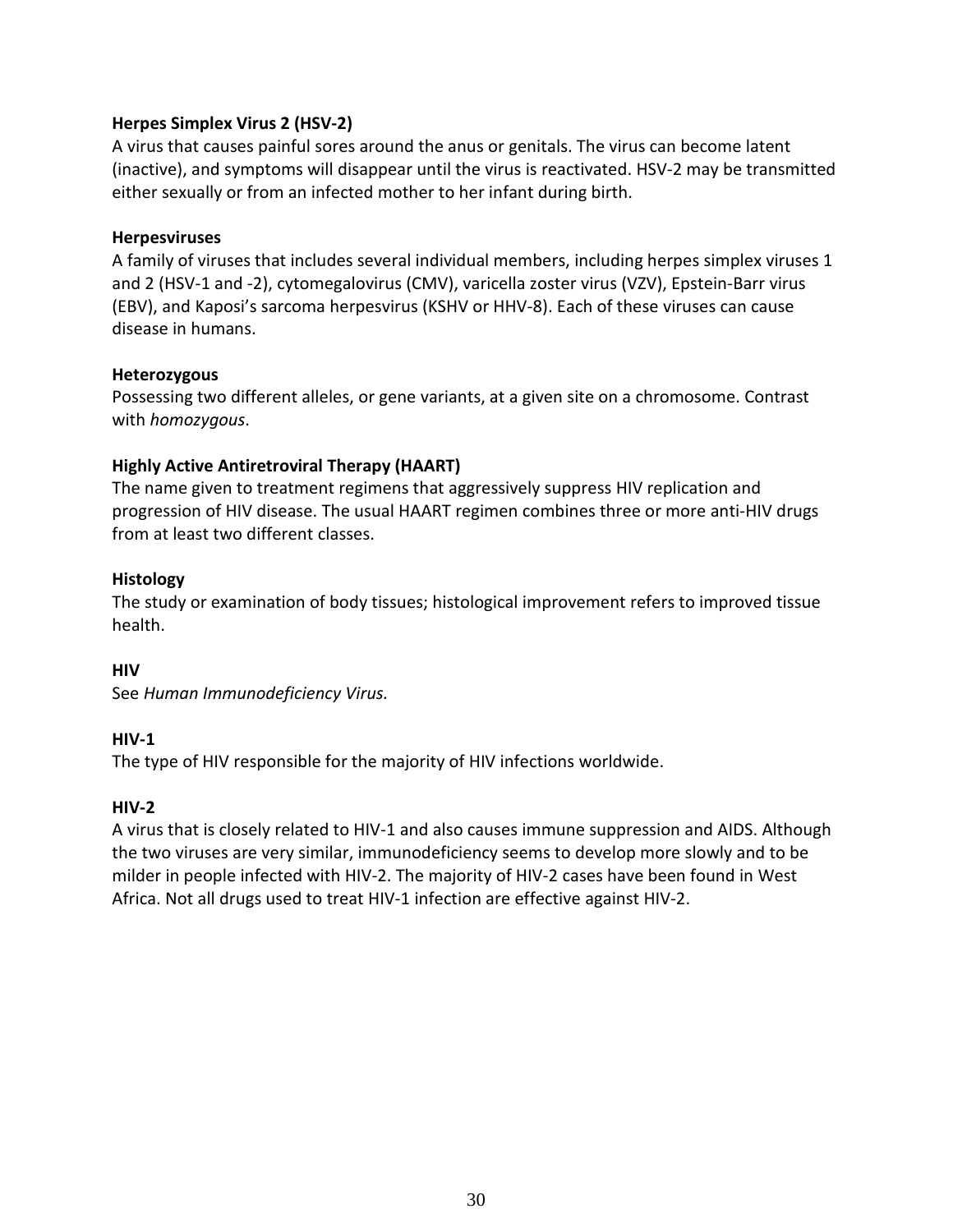#### **HIV/AIDS Clinical Trials Network**

A large collaborative group of clinicians and researchers funded by the National Institute of Allergy and Infectious Diseases (NIAID) of the U.S. National Institutes of Health (NIH) that conduct clinical studies focused on NIAID's highest HIV/AIDS scientific priorities. Each HIV/AIDS clinical trials network comprises a leadership group (with a Leadership and Operations Center, Statistical Data and Management Center and Laboratory Center); and the network's associated Clinical Trials Units (CTUs) and clinical research sites (CRSs). There are five HIV/AIDS clinical trials networks: AIDS Clinical Trials Group (ACTG); HIV Prevention Trials Network (HPTN); HIV Vaccine Trials Network (HVTN); International Maternal Pediatric Adolescent AIDS Clinical Trials (IMPAACT); International Network for Strategic Initiatives in Global HIV Trials (INSIGHT); and Microbicide Trials Network (MTN).

#### **HIV/AIDS Network Coordination (HANC)**

An office that works with National Institutes of Allergy and Infectious Diseases (NIAID)-funded HIV/AIDS clinical trials networks to facilitate collaboration and communication for improved research efficiency.

#### **HIV Prevention Trials Network (HPTN)**

A U.S. National Institutes of Allergy and Infectious Diseases (NIAID)-funded HIV/AIDS clinical trials network focused on developing and evaluating integrated HIV prevention strategies.

**HIV RNA** See *viral load (VL).*

#### **HIV shedding**

See *shedding.*

#### **HIV test**

A test, usually of a sample of blood, that determines whether someone has HIV through detection of antibodies that the body produces in reaction to the infection or detection of the virus itself.

#### **HIV Vaccine Trials Network (HVTN)**

A U.S. National Institute of Allergy and Infectious Diseases (NIAID)-funded HIV/AIDS clinical trials network focused on finding a safe and effective preventive HIV vaccine.

#### **HLA**

See *Human Leukocyte Antigen (HLA)*.

#### **Horizontal transmission**

A term used to describe transmission of a disease from one individual to another, except from parent to offspring. For example, HIV can be spread horizontally through sexual contact or exposure to infected blood. In contrast, spread of disease from parent to offspring is called vertical transmission. Compare with *vertical transmission*.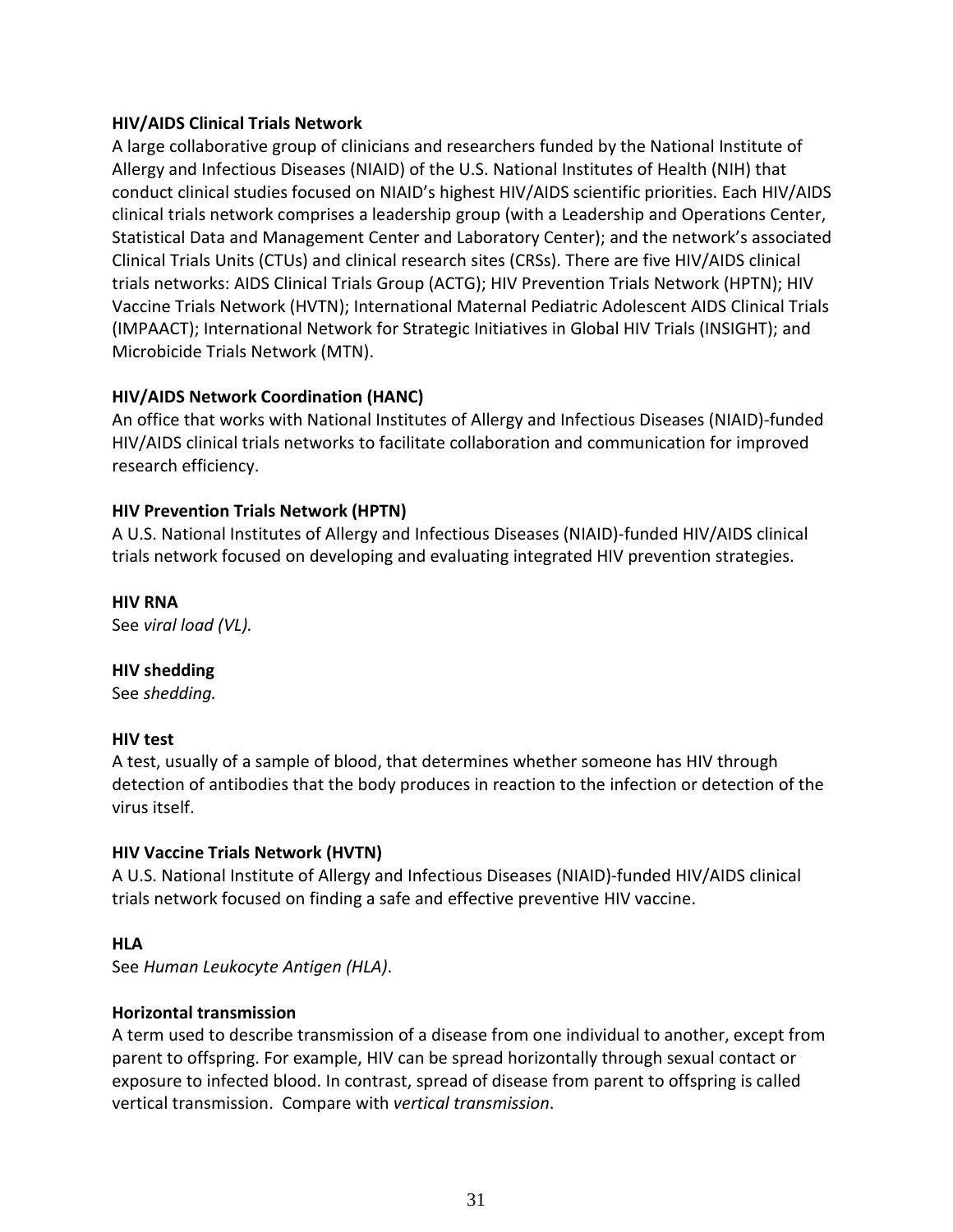#### **Hormone**

A chemical produced in one part of the body and passed through the blood to another part of the body to regulate its structure or function. HIV infection and AIDS can affect the production of hormones and cause imbalances in hormones, such as estrogen and testosterone.

#### **Host cell**

A living cell invaded or capable of being invaded by an infectious agent, such as a bacterium or virus.

#### **HHS**

See *Department of Health and Human Services*.

**HPV** See *human papillomavirus*.

**HSV**

See *herpes simplex virus 1* and *herpes simplex virus 2*

#### **Human Immunodeficiency Virus (HIV)**

The virus that causes Acquired Immunodeficiency Syndrome (AIDS). HIV is a lentivirus, in the retrovirus family. Two types have been identified. HIV-1 is responsible for most HIV infections throughout the world, whereas HIV-2 is found primarily in West Africa. See also *Acquired Immunodeficiency Syndrome (AIDS)*, *retrovirus* and *lentivirus.*

#### **Human Leukocyte Antigen (HLA)**

Also known as major histocompatibility complex (MHC). Found on the surface of almost every cell in the body, HLAs are proteins that play an important role in controlling the immune system by identifying substances that are foreign to the body. The type of HLA proteins a person inherits from his or her parents is important in identifying good matches for tissue grafts and organ transplants. Some HLA types are associated with either a faster or slower progression of HIV disease.

#### **Human papillomavirus (HPV)**

A virus that causes various warts, including plantar and genital warts. Some strains of HPV can also cause cervical cancer.

#### **Humoral immunity**

Term used to describe the body's antibody-based immune response, as opposed to its cellbased immune response (cell-mediated immunity). Humoral immunity involves B cells, which produce antibodies against foreign invaders. Compare with *cell-mediated immunity*.

#### **Hyperosmolar**

Pertaining to an increased concentration of salt and sugar solutes in the body's fluids compared to cells. The imbalance causes water to leave cells, making the cells shrivel up like a raisin.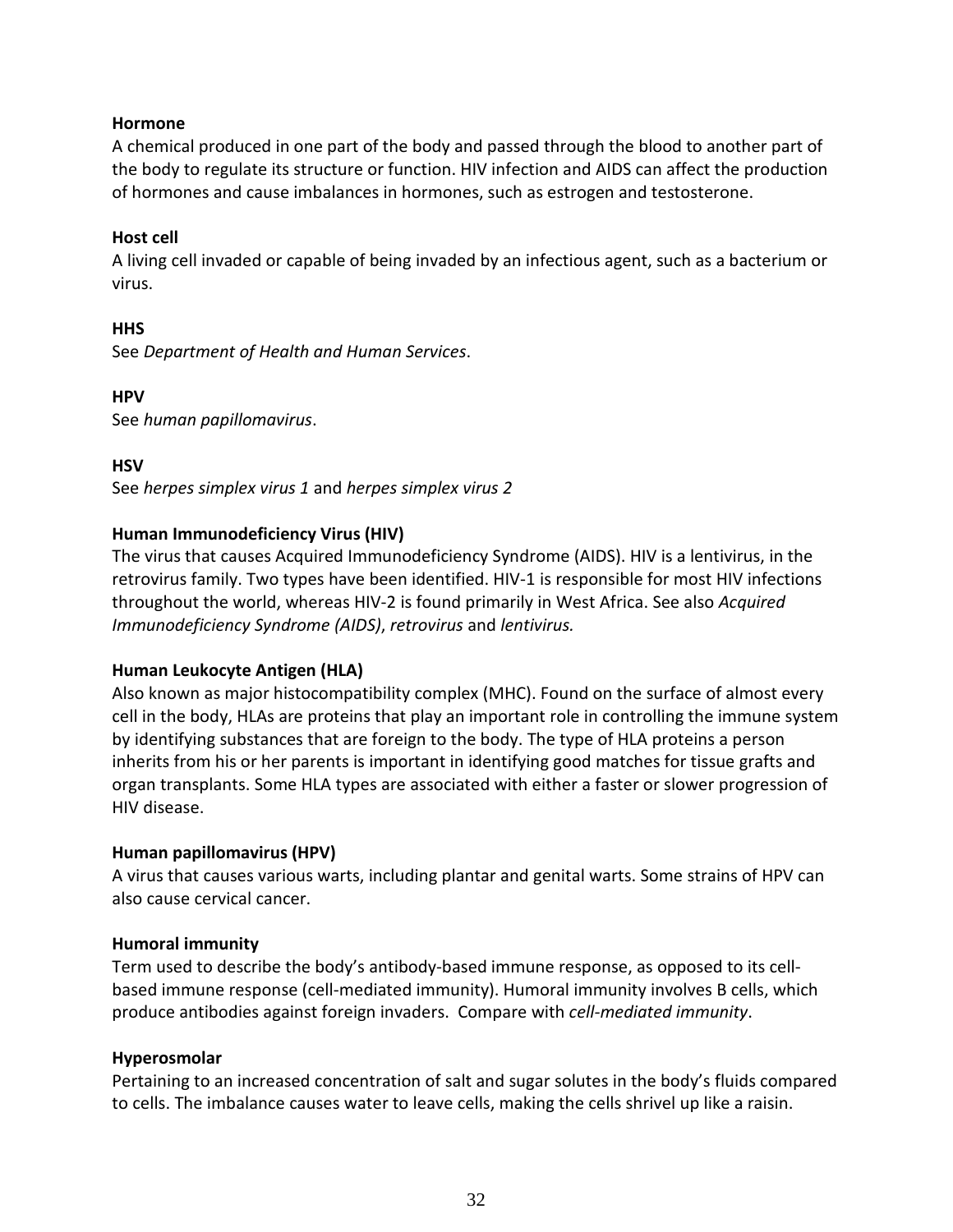#### **Hypo-osmolar**

Pertaining to a decreased concentration of salt and sugar solutes in the body's fluids compared to cells. The imbalance causes water to enter cells. With too much water, cells can explode.

#### **Hypothesis**

A supposition or assumption presented as a basis for reasoning or argument, or as a guide to experimental investigation.

## **I\_\_\_\_\_\_\_\_\_\_\_\_\_\_\_\_\_\_\_\_\_\_\_\_\_\_\_\_\_\_\_**

#### **IAVI**

International AIDS Vaccine Initiative. A global not-for-profit organization working to ensure the development of a safe, effective and accessible preventive HIV vaccine.

#### **Idiopathic**

Without a known cause.

#### **IDMC**

See *Independent Data Monitoring Committee.*

**IDU** See *Injecting drug user*.

#### **Immune complex**

Term used to describe an antibody bound to an antigen.

#### **Immune response**

How the body recognizes and defends itself against bacteria, viruses, and other substances that may be harmful. See also *cell-mediated immunity* and *humoral immunity*.

#### **Immune system**

The collection of cells and organs that protect the body from foreign invaders. Includes the thymus, spleen, lymph nodes, B and T cells, and antigen-presenting cells.

#### **Immunity**

Protection against or resistance to a disease.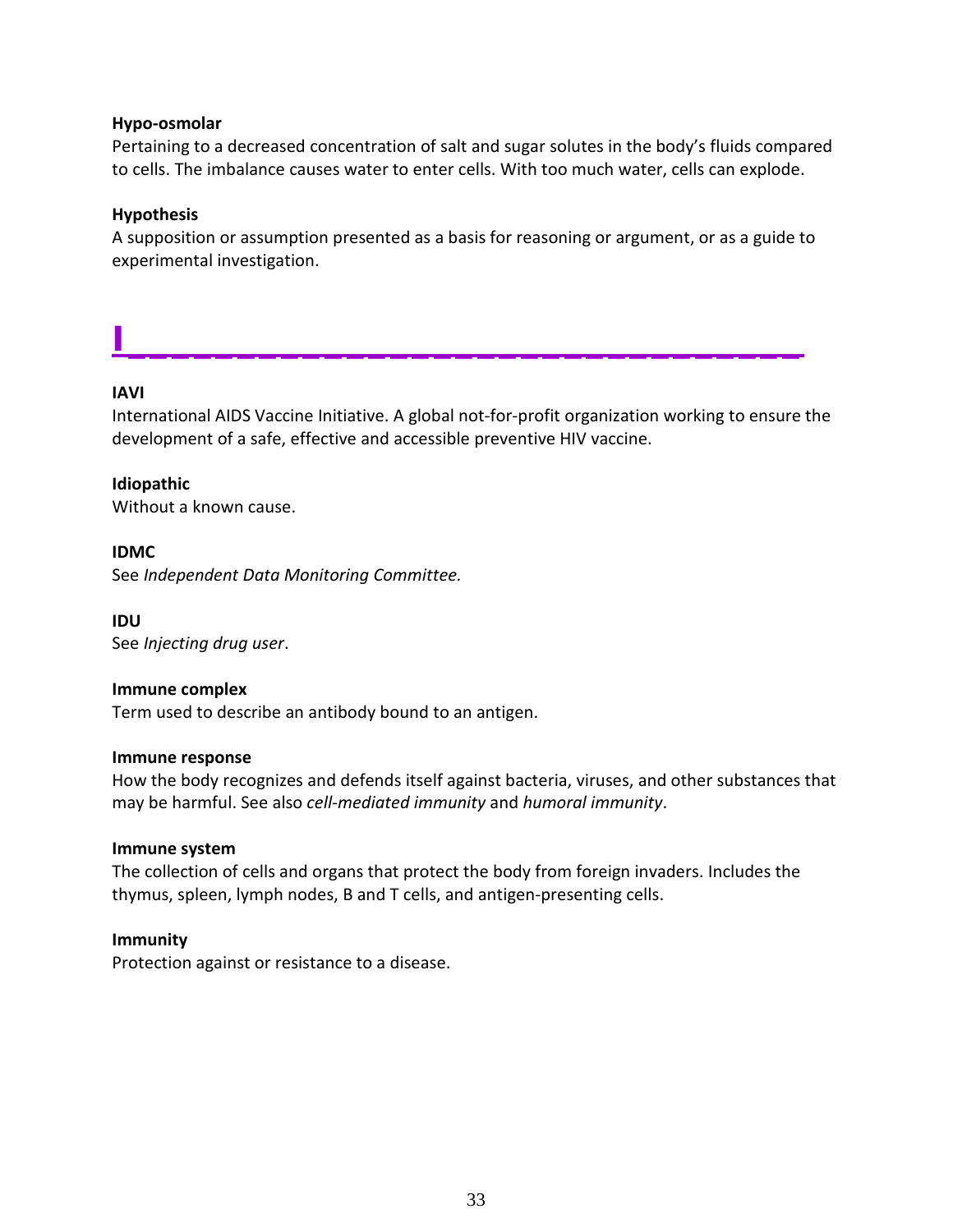#### **Immunization**

The process by which an individual is protected against infection by a disease-causing microorganism. In active immunization (vaccination), a person is exposed to a small amount of a killed or inactivated microorganism, or its proteins, in order to stimulate an immune response. In passive immunization, a person is given manufactured antibodies or antibodies transferred from another individual.

#### **Immunocompetent**

Able to mount a normal immune response.

#### **Immunocompromised**

Unable to mount a normal immune response because of an impaired immune system.

#### **Immunodeficiency**

Inability to produce normal amounts of antibodies, immune cells or both.

#### **Immunogenicity**

The ability of an antigen or vaccine to stimulate an immune response.

#### **Immunologic failure**

Occurs when an HIV-infected individual's CD4 count decreases below the baseline count or does not increase above baseline within the first year of treatment. People who experience virologic failure and do not receive an effective drug regimen can progress to immunologic failure. Immunologic failure may be followed by clinical failure. See also *clinical failure*.

#### **Immunology**

The medical specialty concerned with the immune system and its disorders.

#### **Immunosuppression**

The state in which the immune system cannot respond normally to foreign invaders. May be caused by drugs (e.g., chemotherapy) or result from certain diseases (e.g., HIV infection).

#### **Immunotherapy**

Treatment to stimulate or restore the body's immune system to fight disease.

#### **IMPAACT**

See *International Maternal Pediatric Adolescent AIDS Clinical Trials*

#### **Implementation**

Process of applying a set of activities or interventions designed to put guidance into practice.

#### **Implementation research**

The scientific study of methods to promote the systematic uptake of research findings into routine practice.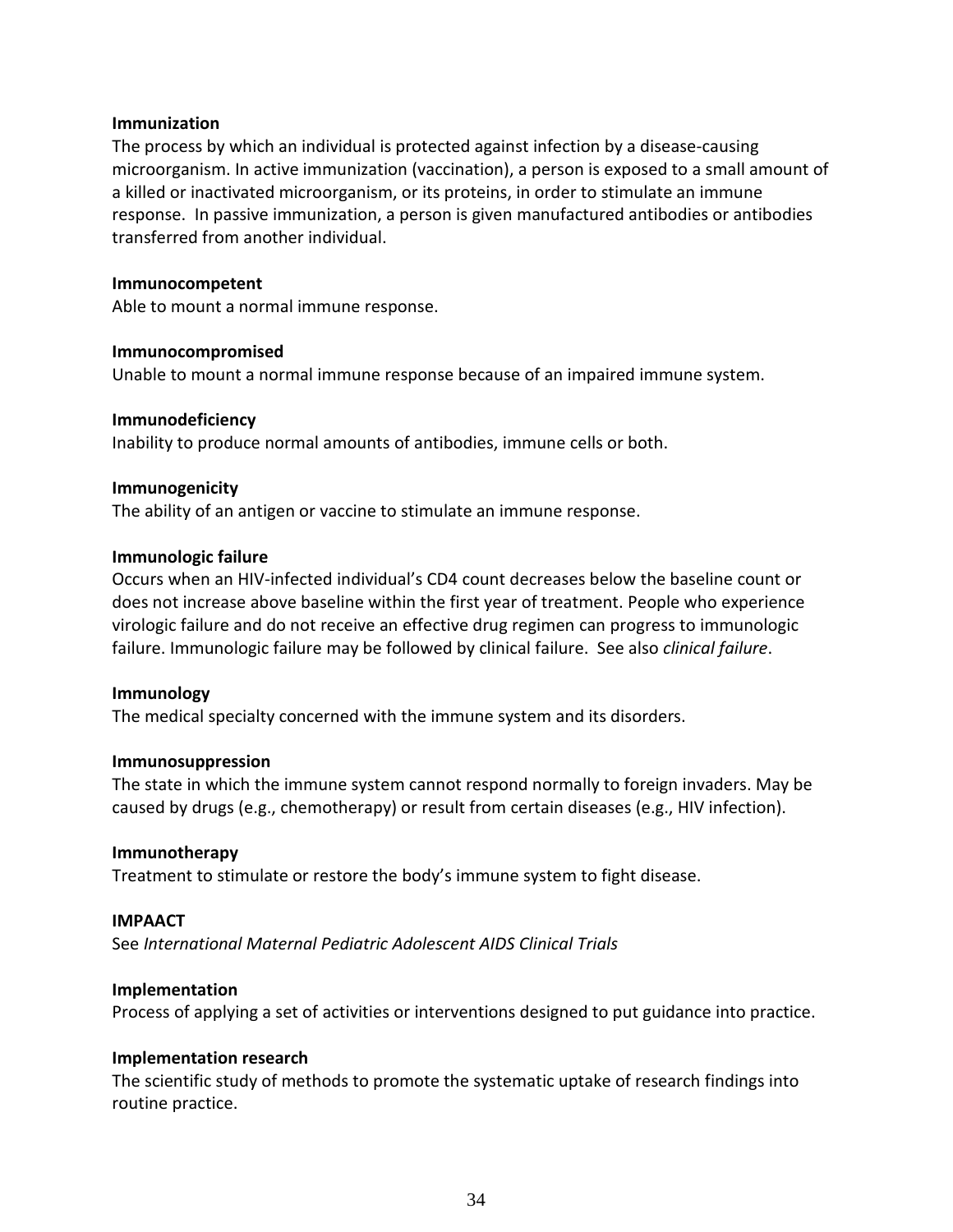#### **Incidence**

The number of new cases of a disease in a population over a specific period of time (e.g., annual number of new HIV cases in a country). Often reported as the number of cases per 100,000 people, or in a clinical trial, as the number of new infections for every 100 participants in a given year. Compare with *prevalence*.

#### **Inclusion/exclusion criteria**

The medical or social standards determining whether a person may or may not be eligible to enter a clinical trial, often based on age, gender, type and stage of a disease, previous treatment history, and other medical conditions.

#### **Incubation period**

The period of time between HIV infection and the onset of symptoms.

#### **Independent Data Monitoring Committee (IDMC)**

Similar to a Data Safety Monitoring Board (DSMB), an independent committee of clinical research experts that reviews data not available to the study team while a trial is ongoing to ensure that participants are not being exposed to undue risk. An IDMC can recommend that the study be stopped if the intervention is not effective, is causing harm to participants or the study is not likely to serve its scientific purpose. See also *Data Safety Monitoring Board*.

#### **Indication**

The use for which a drug is intended and approved.

#### **Infection**

Establishment of an infectious micro-organism in a suitable host. The term is also used to refer to disease caused by an infectious micro-organism.

#### **Infectious**

Capable of being transmitted from person to person.

#### **Inflammation**

The body's response to tissue injury or infection; signs are redness, swelling, heat and pain.

#### **Inflammatory mediators**

Molecules released by immune cells during times when harmful agents invade the body.

#### **Informed consent**

An ongoing process in which a study participant voluntarily confirms his or her willingness to participate or to continue participating in a study after all relevant aspects of the trial, including potential risks and benefits, have been explained.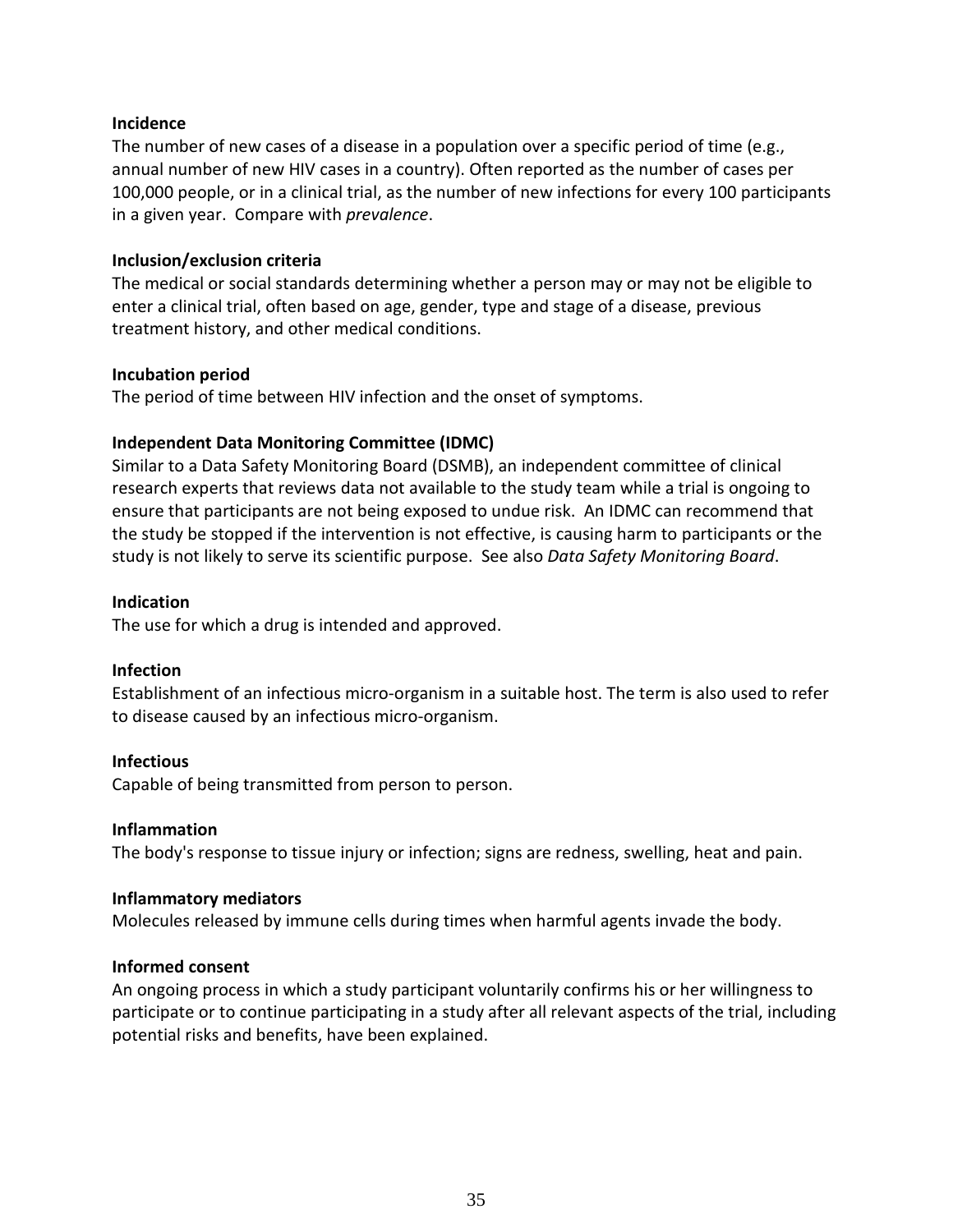#### **Informed consent document**

A document that describes the rights of study participants, and includes details about the study, such as its purpose, duration, required procedures and the risks and potential benefits of participation. The participant then decides whether or not to sign the document. Informed consent is not a contract, and the participant may withdraw from the trial at any time.

#### **Inhibitor**

An agent that inhibits or blocks an activity.

#### **Injecting drug user (IDU)**

Individuals who use needles/syringes to inject drugs; considered a high-risk population for acquiring HIV.

#### **Innate antimicrobial factors**

Components of innate or nonspecific immunity that aid in the body's natural defense against foreign invaders.

#### **Innate immunity**

Often referred to as the body's first line of defense, immunity that occurs naturally and is present at birth. (May also be called nonspecific immunity.) Compare with *acquired immunity*.

#### **Institutional Review Board (IRB)**

A committee of experts who review and monitor clinical trials to ensure they are ethically conducted and the rights of study participants are protected. In some countries, may be called an Ethics Committee (EC). IRB and/or EC approval is required before any trial is conducted, and researchers are under obligation to report on the study's progress and outcomes to the IRB and/or EC as well.

#### **Integrase**

An HIV protein that plays an important role in the virus's life cycle by inserting HIV's genetic information into the infected cell's own DNA.

#### **Integrase inhibitor**

A class of anti-HIV drugs that prevents the HIV integrase protein from inserting HIV's genetic information into an infected cell's own DNA.

#### **Integration**

The process by which viral DNA is integrated into or made part of the genetic material of a host cell.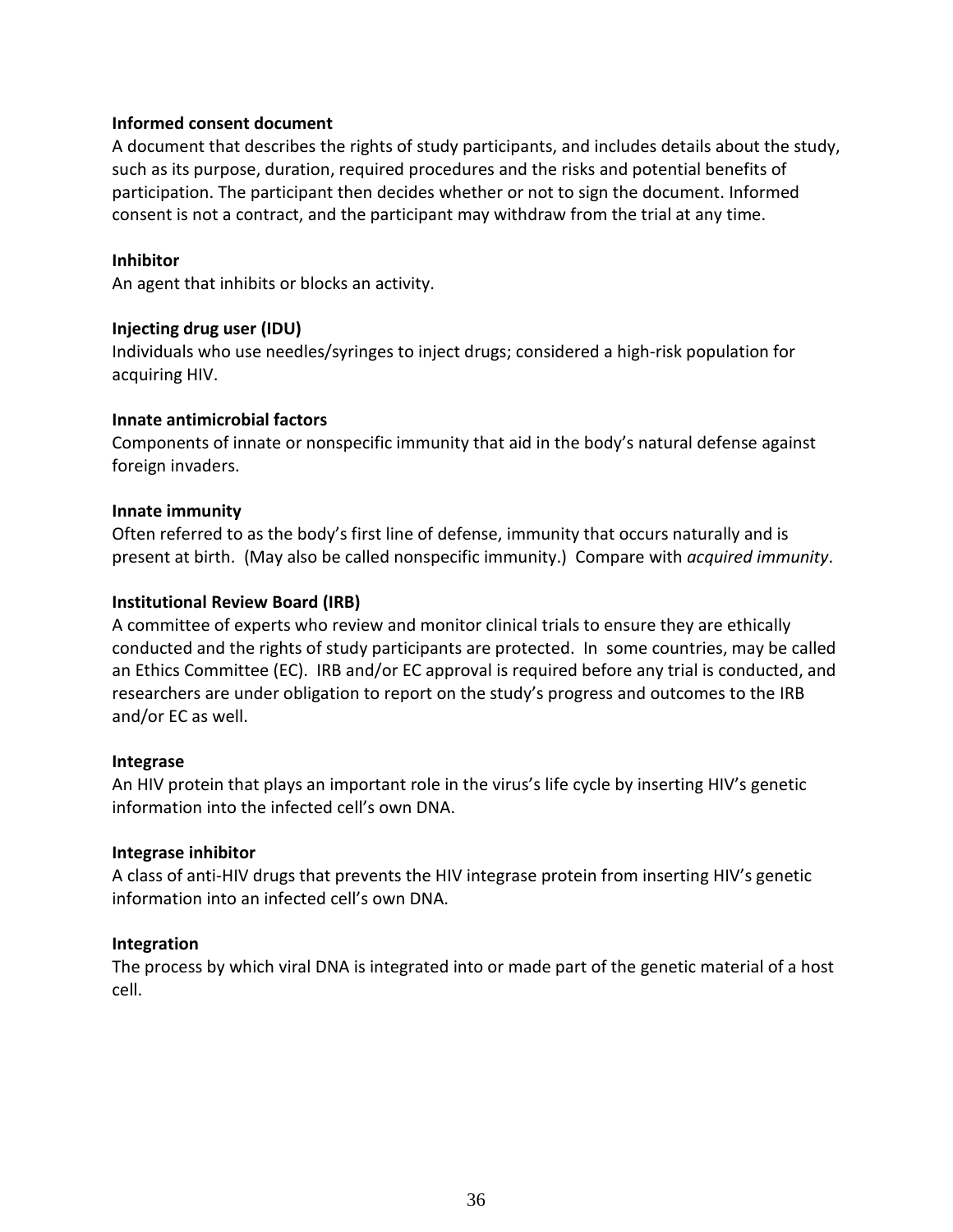## **Intent-to-treat (ITT) analysis**

A method of analyzing the results of a clinical trial in which participant data is examined according to study group at the time of enrollment. This would include participants who later discontinued product use due to pregnancy, HIV infection or other reasons, or who left or did not complete the study. ITT analysis differs from per-protocol analysis. Compare with *perprotocol analysis*.

#### **Intercellular**

Occurring between cells.

#### **Interim analysis**

A planned analysis of blinded data while a trial is ongoing that is conducted by the study's Data Safety Monitoring Board or Independent Data Monitoring Committee.

## **International Maternal Pediatric Adolescent AIDS Clinical Trials (IMPAACT) Network**

A U.S. National Institute of Allergy and Infectious Diseases (NIAID)-funded HIV/AIDS clinical trials network that evaluates treatments for HIV-infected children and adolescents and develops new therapeutic approaches for preventing mother-to-child transmission (MTCT) of HIV.

## **International Network for Strategic Initiatives in Global HIV Trials (INSIGHT)**

A National Institutes of Health-funded clinical trials network evaluating strategies for optimizing treatment through large sample trials in HIV-infected individuals, as well as studies of influenza.

## **International Partnership for Microbicides (IPM)**

A non-profit product development partnership based in the United States established to accelerate the development and accessibility of microbicides to prevent HIV.

## **International Rectal Microbicide Advocates (IRMA)**

An advocacy organization working to advance rectal microbicide research and development.

#### **Intervention**

A treatment or action taken to prevent or treat a disease or to improve health in other ways.

## **Intracellular**

Within a cell.

## **Intravaginal**

Within the vagina.

#### **Intravaginal ring**

A flexible doughnut-shaped [drug delivery](http://encyclopedia.thefreedictionary.com/Drug+delivery) product designed to provide controlled release of a drug to cells within th[e vagina](http://encyclopedia.thefreedictionary.com/Vagina) over extended periods of time.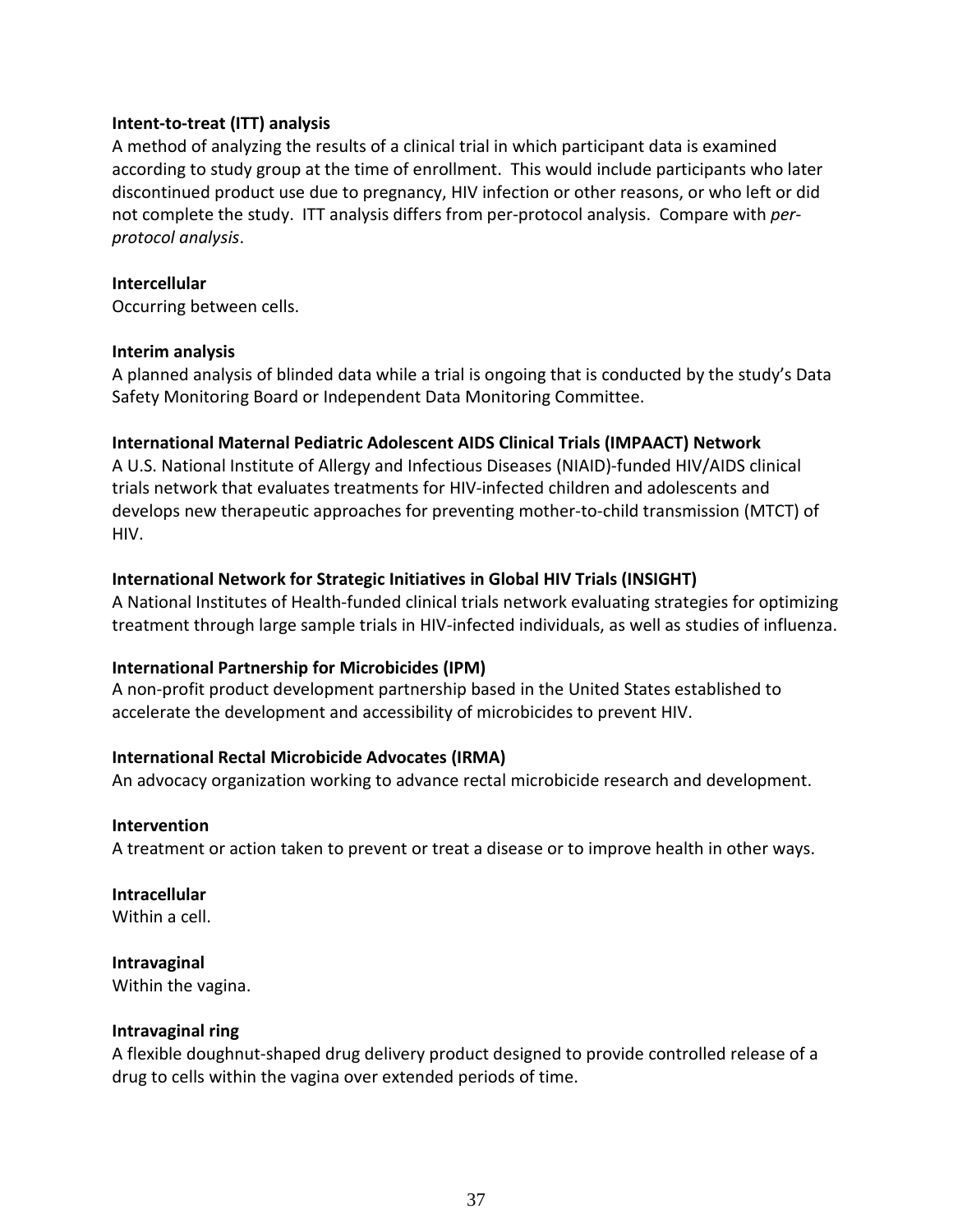## **Intravenous (IV)**

Inside a vein. Intravenous also refers to an injection made directly into a vein.

## **In situ**

Occurring in place or at a specific site.

## **In utero**

Before birth. The time period when a fetus or embryo develops in the uterus.

## **Investigational drug**

Also known as an experimental drug. A drug that has not been approved by a drug regulatory authority, such as the U.S. Food and Drug Administration (FDA), to treat a particular disease or condition. The safety and effectiveness of an investigational drug must be tested in clinical trials before the developer can request regulatory approval for a specific use of the drug.

## **Investigational new drug (IND)**

A U.S. Food and Drug Administration classification applied to experimental drugs undergoing clinical trials to assess their safety and efficacy prior to marketing approval.

## **Investigational new drug (IND) application**

The process through which data about an experimental drug is submitted to and reviewed by the U.S. Food and Drug Administration (FDA) before the drug is allowed to be tested in clinical trials.

## **In vitro**

Latin for "in glass." Refers to research conducted in an artificial environment created outside a living organism (for example, in a test tube or petri dish). Compare with *in vivo*.

## **In vivo**

Latin for "in life." Refers to that occurring within a living organisms natural state . Compare with *in vitro* and *ex vivo*.

## **iPrEx**

A phase III clinical trial that evaluated the daily use of the antiretroviral Truvada in gay men, transgender women and other men who have sex with men.

## **iPrEx OLE**

An open-label extension trial for participants in iPrEX.

## **Iso-osmolar**

When there is no difference in the concentration of salt and sugar solutes in the body's fluids compared to cells.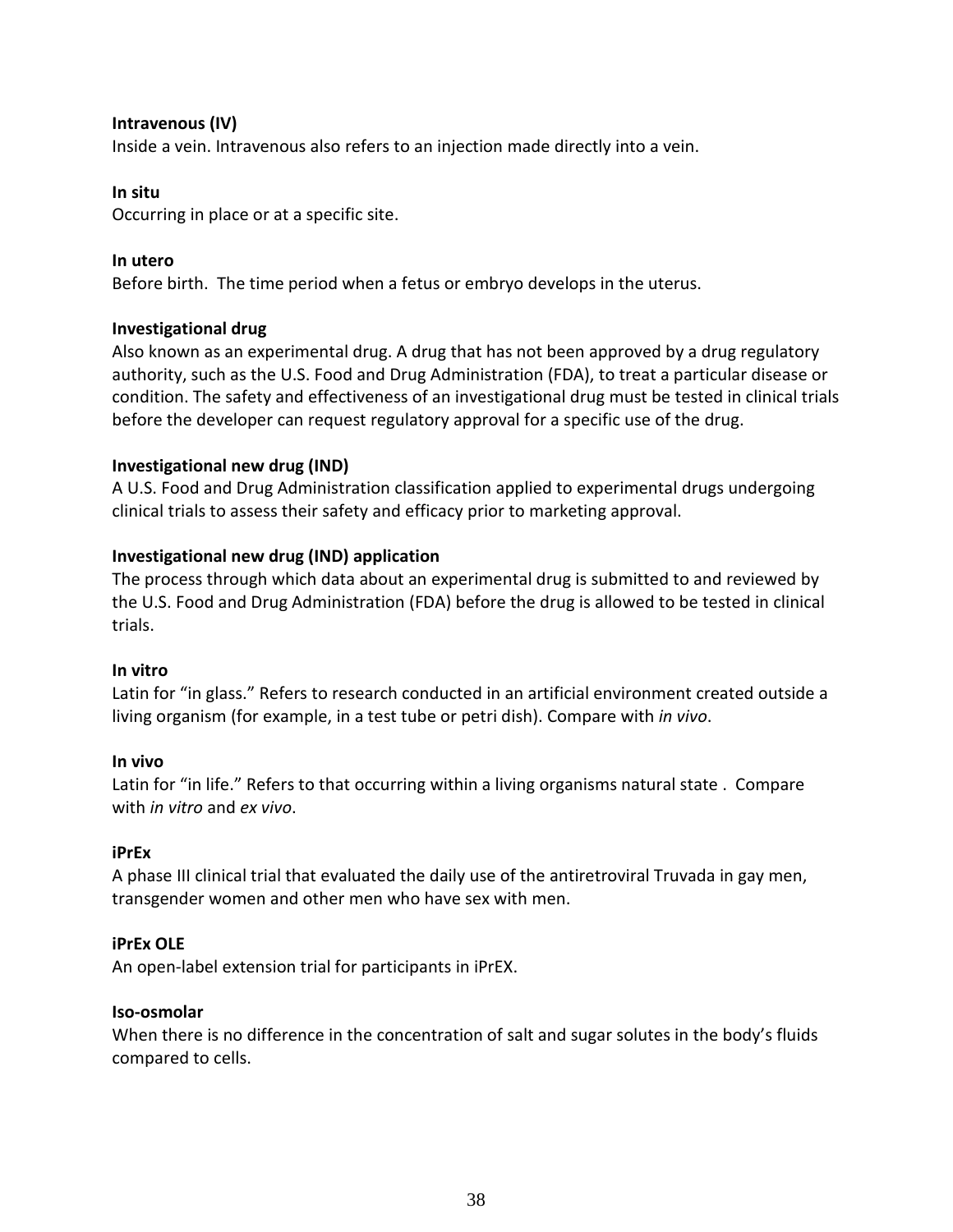# **K\_\_\_\_\_\_\_\_\_\_\_\_\_\_\_\_\_\_\_\_\_\_\_\_\_\_\_\_\_\_\_**

**Killer T Cell** See *CD8 cell* and *cytotoxic T lymphocyte*

## **Lactobacillus**

A bacterium normally found in the mouth, intestinal tract and vagina.

#### **Langerhans cell**

A specialized dendritic cell in the skin and mucous membranes that transports antigens to the lymph nodes.

**L\_\_\_\_\_\_\_\_\_\_\_\_\_\_\_\_\_\_\_\_\_\_\_\_\_\_\_\_\_\_\_**

#### **Latency**

The time period when an infectious organism is in the body but is not producing any noticeable symptoms. In HIV disease, latency usually occurs in the early years of infection. Also refers to the period when HIV has integrated its genetic information into a cell's DNA but has not yet begun to replicate.

#### **Latent HIV reservoir**

A collection of resting cells (such as T cells) in the body that are infected with HIV. The virus is spread within the body when these host cells become active. See also *latency*.

## **Late-stage disease**

Advanced progression of a disease; late-stage HIV disease occurs years or decades after initial HIV infection and is characterized by a low CD4 cell count (under 200 cells/mm3), high viral load, wasting syndrome and possibly opportunistic infections.

#### **Lentivirus**

A virus characterized by a long incubation period. HIV is a lentivirus.

#### **Lesion**

Small scrapes, sores or tears in tissue. Lesions in the vagina or rectum can be cellular entry points for HIV.

## **Leukocyte**

See *white blood cell*.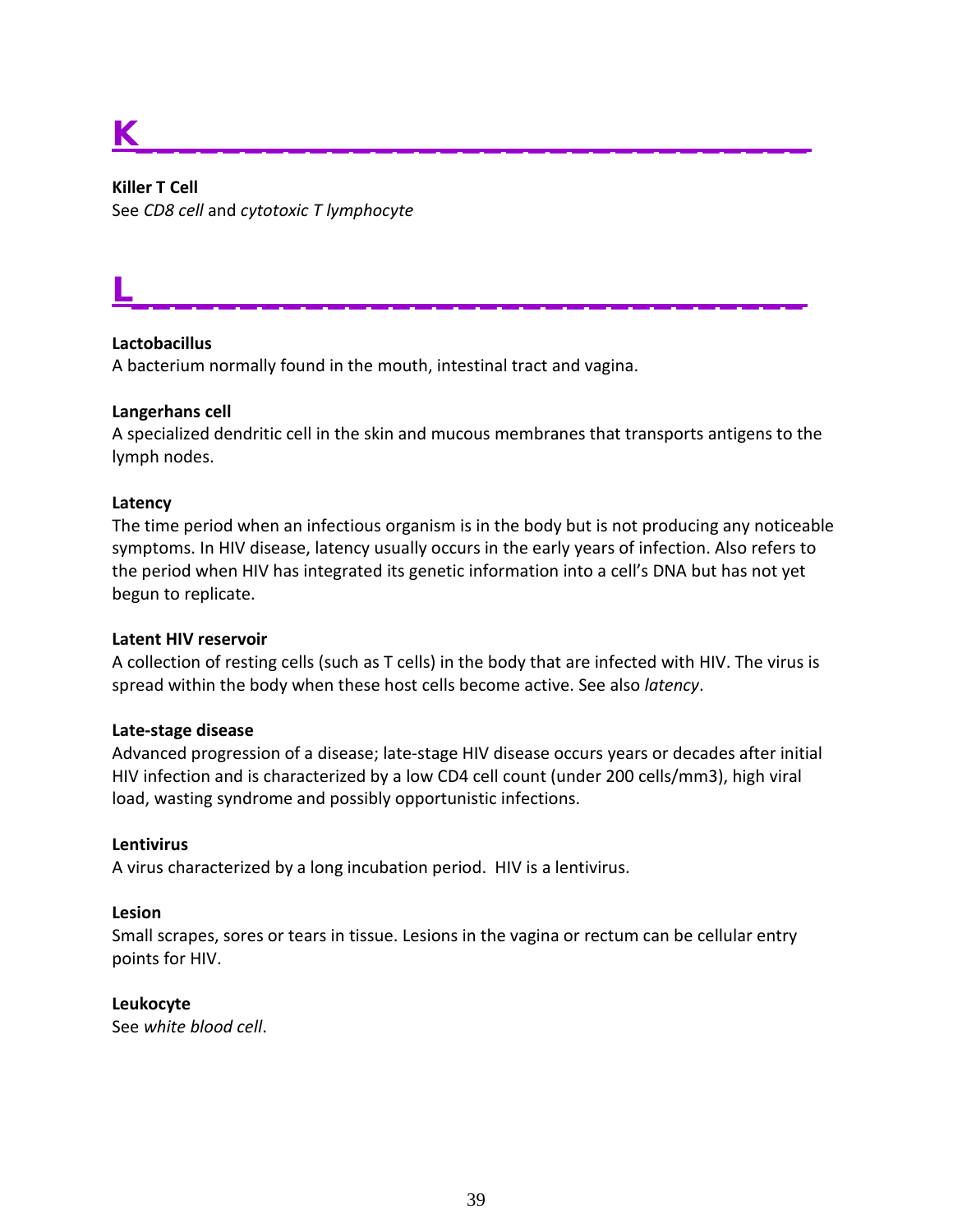## **Life cycle**

A sequence of developmental phases that cells or organisms undergo. For example, a cell's life cycle ends with division; a virus's life cycle includes replication within a host cell.

## **Ligand**

A molecule that binds to a specific receptor on a cell's surface.

## **Live-attenuated virus**

A weakened live virus used in vaccines to provoke an immune response.

## **Localized**

Affecting a specific body site, organ or system.

## **Log**

A measure based on the logarithmic scale that refers to quantities in factors of 10. A log change is an exponential or 10-fold increase or decrease (e.g., a change from 10 to 100 is a 1 log, or 10 fold, increase; 1,000,000 to 10,000 is a 2 log, or 100-fold, decrease). Changes in viral load are often expressed in logs.

## **Logistic regression**

See *[regression analysis](http://www.sfaf.org/custom/glossary.aspx?l=en&id=1276)*.

## **Long-acting injectable**

A biomedical HIV prevention approach under study and a form of pre-exposure prophylaxis (PrEP) that involves giving an injection containing an antiretroviral (ARV) drug every three months, for example, as opposed to taking an ARV tablet daily.

## **Longitudinal**

Refers to a study that follows participants over an extended period.

## **Long-term nonprogressor**

An individual who has been infected with HIV for several years but maintains a high CD4 cell count, does not exhibit symptoms of immune system decline, and has not developed opportunistic illnesses despite lack of treatment.

## **Lymphocyte**

A small white blood cell essential to immune defense. B cells, T cells and NKT cells are lymphocytes.

## **Lymphokine**

A cytokine (chemical messenger that affects the immune response) secreted by white blood cells.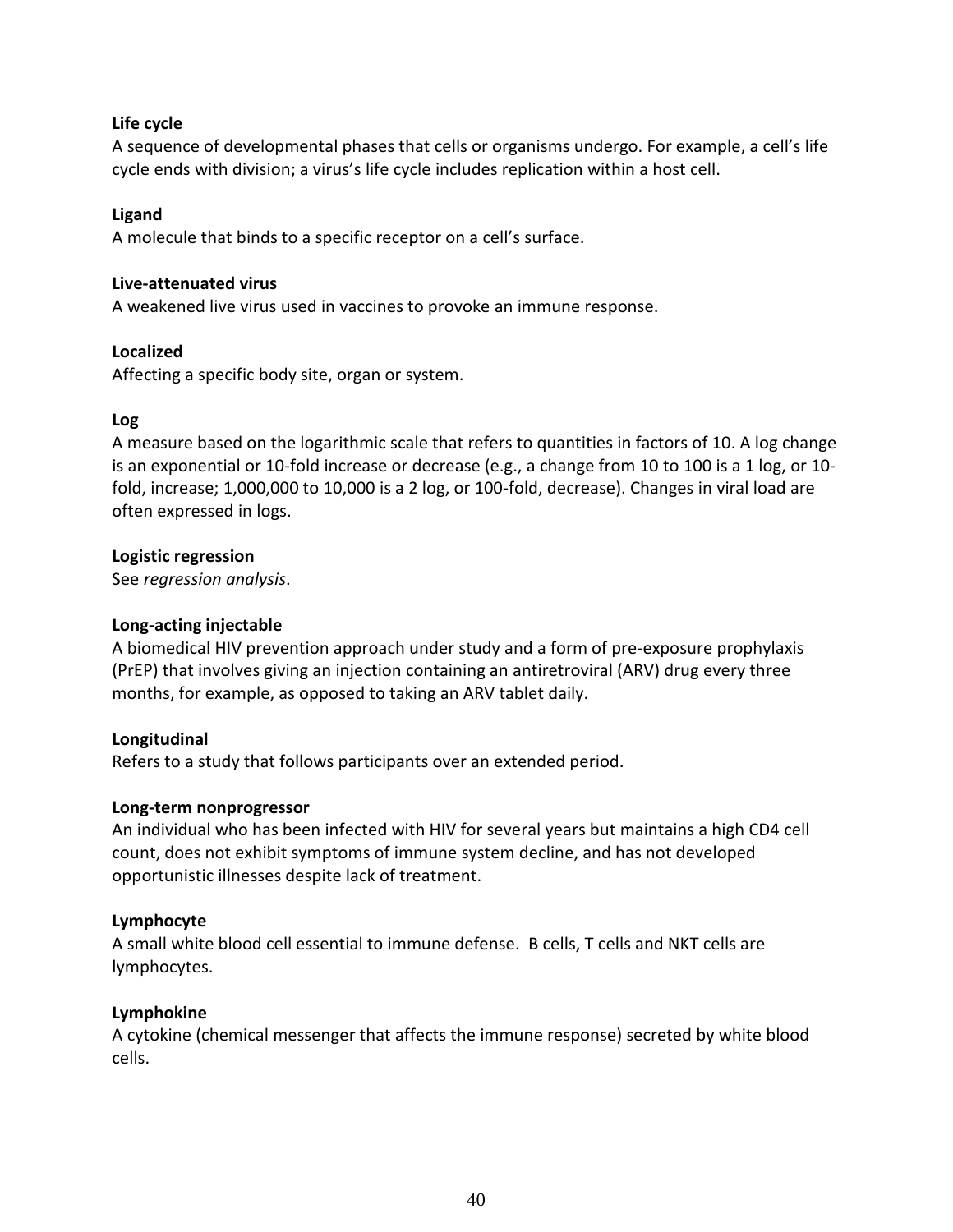# **M\_\_\_\_\_\_\_\_\_\_\_\_\_\_\_\_\_\_\_\_\_\_\_\_\_\_\_\_\_\_**

## **Macrophage**

A type of disease-fighting white blood cell that engulfs and destroys foreign invaders (antigens) and stimulates other immune system cells to fight infection. See also *antigen presenting cell (APC)*.

## **Maintenance therapy**

Also known as secondary prophylaxis. A treatment to prevent an infection from coming back after it has been brought under control.

## **Major Histocompatibility Complex (MHC)**

See *Human Leukocyte Antigen (HLA)*.

## **Maraviroc**

A type of drug called an entry inhibitor that prevents HIV from entering a healthy cell. It is prescribed for the treatment of HIV as part of antiretroviral therapy, and is being developed as a microbicide gel and intravaginal ring for HIV prevention.

## **MCC**

See *Medicines Control Council*.

## **Mean**

A statistical measurement of the central tendency, or average, of a set of values. For example, in the series "1, 1, 1, 2, 2, 10, 32," the mean is 7 (determined by adding all the values and dividing by the number of values). Compare with *[median](http://www.sfaf.org/custom/glossary.aspx?l=en&id=898)*.

## **Mechanism of action**

Refers to the specific biochemical interaction through which a [drug](http://en.wikipedia.org/wiki/Medication) substance produces its pharmacological effect. A mechanism of action usually includes mention of the specific molecular targets to which the drug binds, such as an enzyme or [receptor.](http://en.wikipedia.org/wiki/Receptor_(biochemistry))

## **Median**

The middle value in a distribution; the number within a series that is preceded and followed by an equal number of values. For example, in the series "1, 1, 1, 2, 2, 10, 32," the median is 2 (there are three values lower and three values higher). Compare with *[mean](http://www.sfaf.org/custom/glossary.aspx?l=en&id=897)*.

## **Medical male circumcision**

Surgical removal of the foreskin of the penis (the retractable fold of tissue that covers the head of the penis) to reduce the risk of HIV infection in men. Often referred to as voluntary medical male circumcision (VMMC).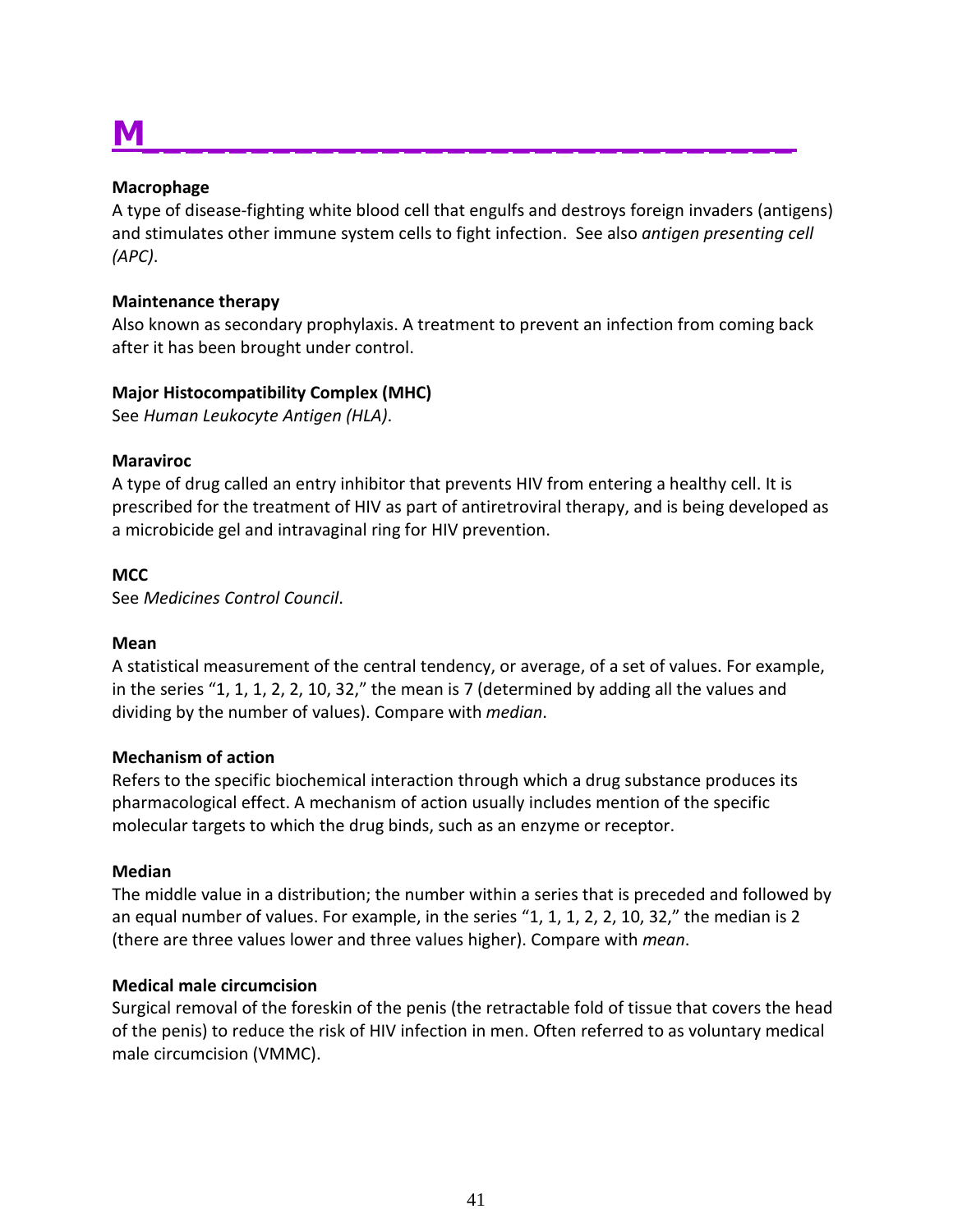## **Medical Research Council (MRC)**

A publicly funded government agency for coordinating and funding medical research in the United Kingdom (UK). Not to be confused with the South African Medical Research Council. See also *South African Medical Research Council*.

## **Medicines Control Council (MCC)**

The statutory body in South Africa that regulates the performance of clinical trials and the registration of medicine and medical devices to treat disease.

## **Memory cell**

A long-lived B cell or T cell that remains in the body after an initial immune response and is primed to respond to a subsequent attack by the same invader. Compare with *[näive T cell](http://www.sfaf.org/custom/glossary.aspx?l=en&id=973)*.

#### **Men who have sex with men (MSM)**

A term used to refer to men who engage in anal intercourse with other men.

#### **Messenger RNA (mRNA)**

A molecule that carries genetic instructions for building a particular protein from the cell's DNA to the place in a cell where proteins are assembled.

#### **Meta-analysis**

A type of analysis that combines data from a number of different trials (e.g., several clinical trials looking at the same drug).

#### **Metabolism**

The physical and chemical reactions that produce energy for the body. Metabolism also refers to the breakdown of drugs or other substances within the body, which may occur during digestion or elimination.

## **Microbe**

A living organism (e.g., a bacterium) that can be seen only through a microscope.

## **Microbicide Trials Network (MTN)**

A U.S National Institute of Allergy and Infectious Diseases (NIAID)-funded HIV/AIDS clinical trials network that develops and evaluates products applied inside the vagina or rectum to prevent the sexual transmission of HIV.

#### **Microbicides**

Currently under development and testing, products designed to prevent or reduce the sexual transmission of HIV or other sexually transmitted infections (STIs) when applied inside the vagina or rectum. See also *rectal microbicides* and *vaginal microbicides*.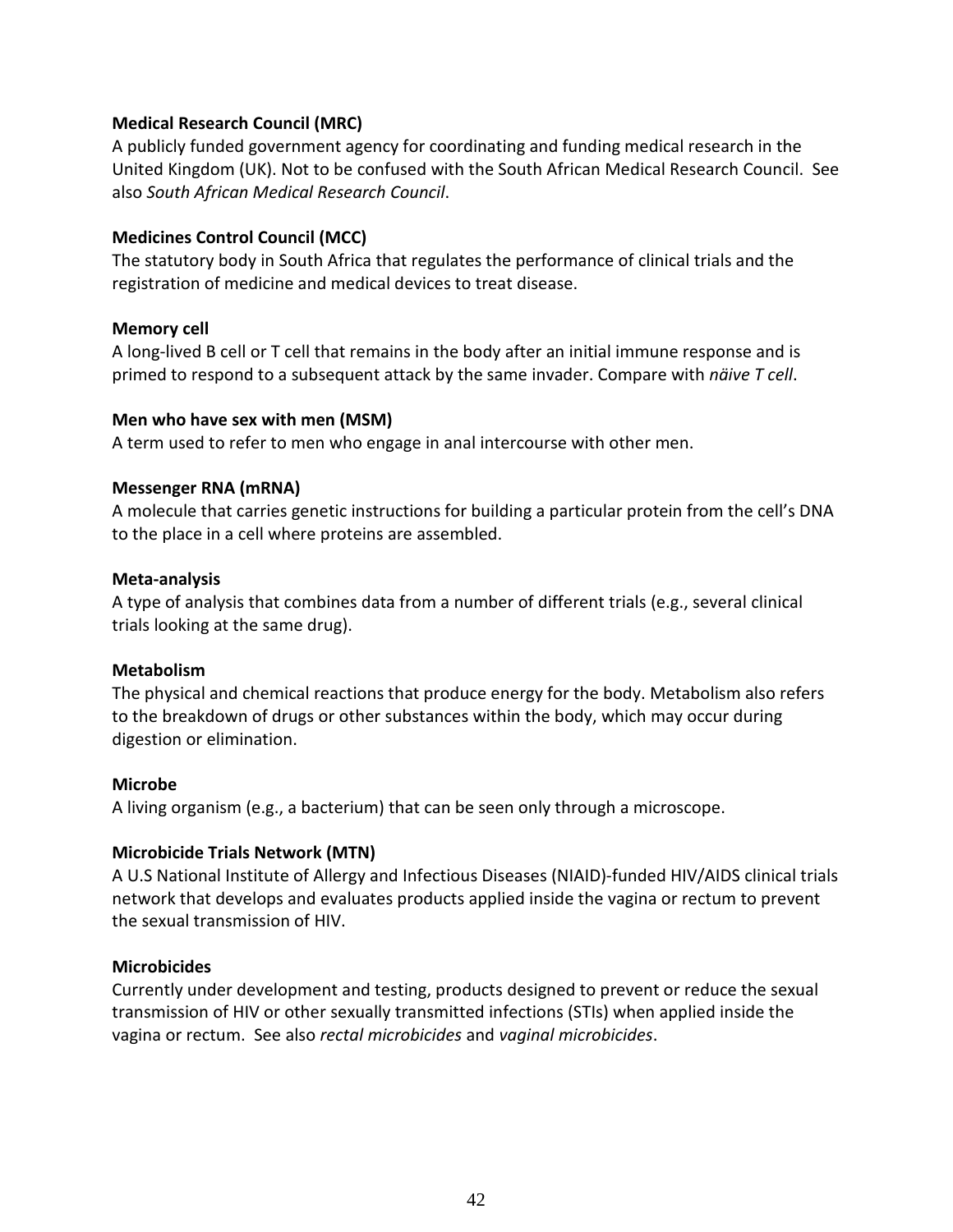## **Microbicides Development Programme (MDP)**

A public-private partnership funded by the UK Department of International Development with support from the UK Medical Research Council (MRC).

## **MK-2048**

A second generation integrase inhibitor being investigated for use as combination pre-exposure prophylaxis (PrEP) and as a combination intravaginal ring.

## **Monotherapy**

The use of only one drug to treat a disease. HIV can only be treated effectively with a combination of three or more antiretroviral drugs, an approach known as highly active antiretroviral therapy or HAART. Compare with *combination therapy*.

## **Morbidity**

The rate of sickness or disease within a certain population.

## **Mortality**

Death; also the mortality rate is the rate of death in a given population.

## **Mother-to-child transmission (MTCT)**

The passage of HIV from an HIV-infected mother to her infant. The infant may become infected while in the womb, during labor and delivery, or through breastfeeding. See also *vertical transmission*.

## **MRC**

See *Medical Research Council (UK)* and *South African Medical Research Council*.

## **Mucosa**

Also referred to as mucus membrane. Moist tissue layers that line particular organs and body cavities such as the vagina and rectum.

## **Multipurpose prevention technology (MPT)**

Products or technologies under development to simultaneously address multiple sexual and reproductive health needs, such as unintended pregnancy and sexually transmitted infections. See also *dual-protection technology*.

## **Mutation**

A change in genetic material that may occur during a cell's replication. With HIV, mutations arise because it is prone to making mistakes during its replication. Some mutations can make HIV resistant to a particular drug. See also *drug resistance*.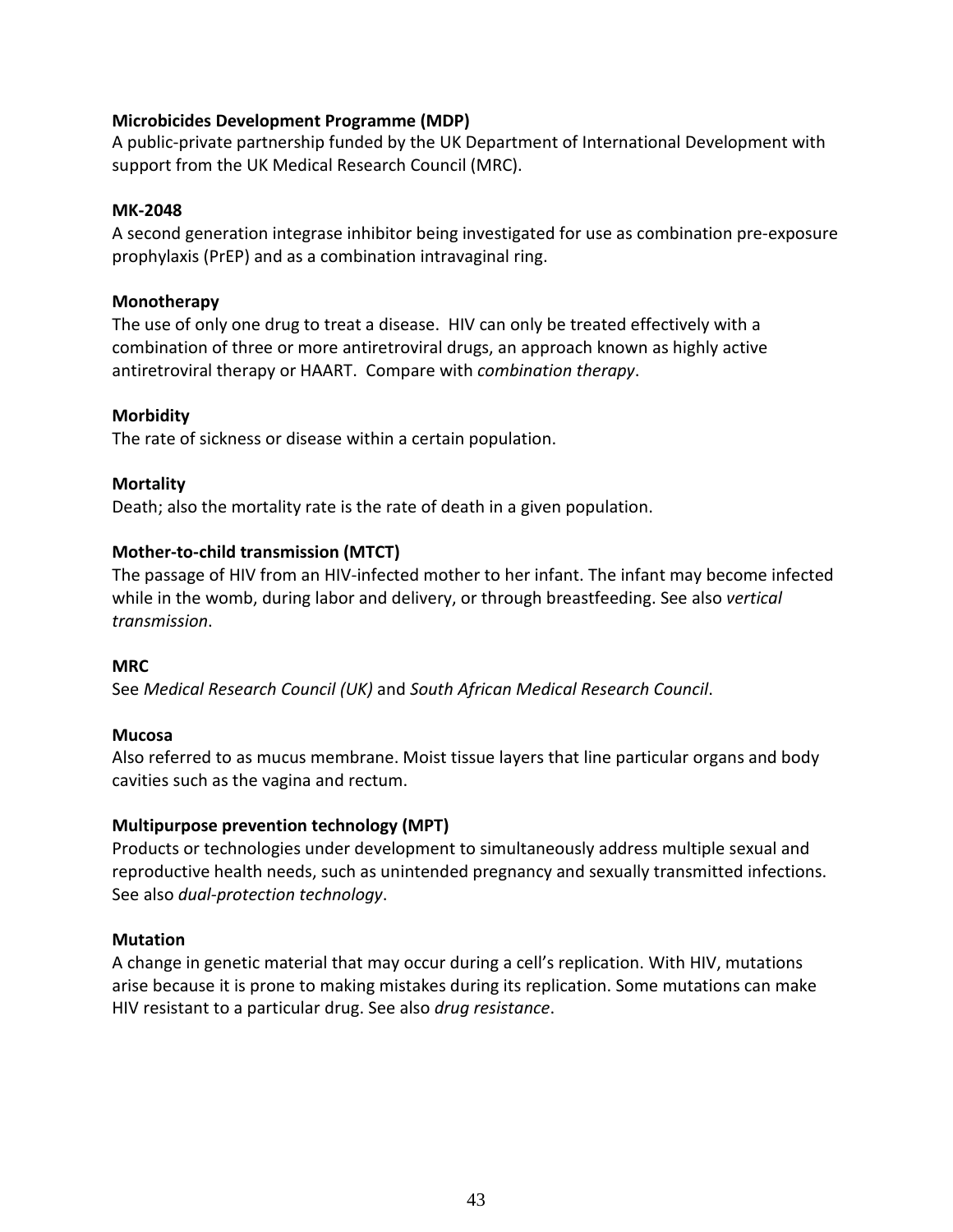# **N\_\_\_\_\_\_\_\_\_\_\_\_\_\_\_\_\_\_\_\_\_\_\_\_\_\_\_\_\_\_**

## **Naïve**

Inexperienced, referring to an individual who has never taken a certain drug or class of drugs.

## **Natal**

Refers to birth.

## **National Institute of Allergy and Infectious Diseases (NIAID)**

An institute of the U.S National Institutes of Health (NIH) that conducts and funds research to better understand, treat, and prevent infectious, immunologic, and allergic diseases.

## **National Institute of Child Health and Human Development (NICHD)**

An institute of the U.S. National Institutes of Health. Correct first reference is *Eunice Kennedy Shriver* National Institute of Child Health and Human Development.

## **National Institutes of Health (NIH)**

A multi-institute agency of the U.S. Department of Health and Human Services (HHS) that conducts research in its own laboratories and funds research in universities, medical schools, hospitals, and other research institutions throughout the United States and abroad.

## **National Institute of Mental Health (NIMH)**

An institute of the U.S. National Institutes of Health (NIH).

## **National Regulatory Authority (NRA)**

The national agency within a particular country that regulates and determines which drugs are available for use within country.

## **Natural history study**

A study designed to investigate the natural development of a disease or condition over time.

## **Natural killer (NK) cell**

A white blood cell that kills tumor cells and cells infected with viruses or other foreign invaders.

## **Nef**

An HIV gene that influences viral replication and may help the virus evade host defenses.

## **Neonate**

A newborn, especially within the first month of birth.

## **Nephrotoxic**

Toxic or destructive to the kidneys.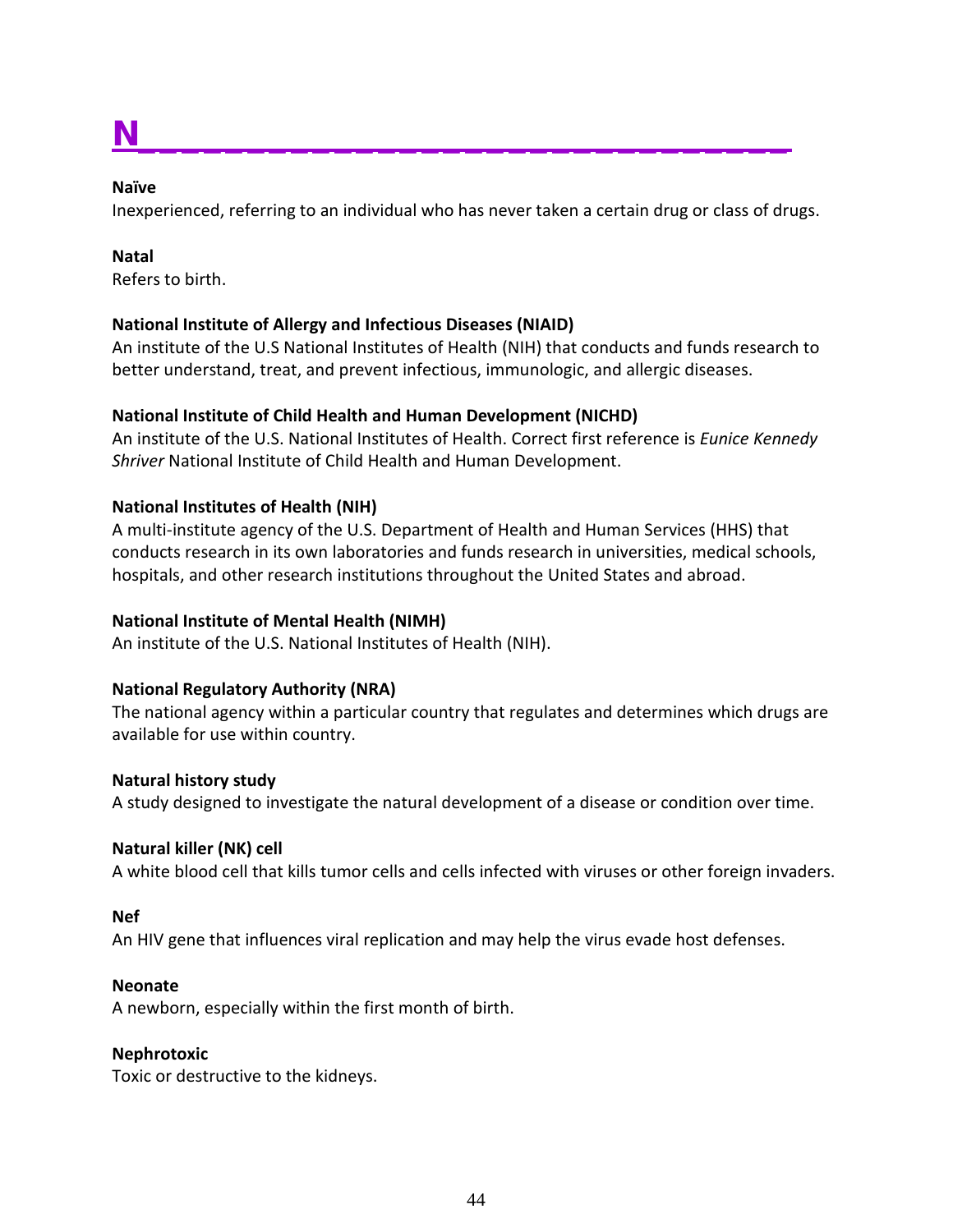## **Network**

A cooperative of institutions conducting clinical trials under a common research agenda. See also *HIV/AIDS clinical trials network.*

#### **Neutralizing antibody**

An antibody that neutralizes (renders harmless) an infectious microorganism.

#### **Nevirapine**

Brand name Viramune. A non-nucleoside reverse transcriptase inhibitor drug approved for use as part of combination antiretroviral therapy for HIV. Often used to prevent the transmission of HIV from mother to child.

#### **New Drug Application (NDA)**

An application submitted by a drug manufacturer or product developer to the U.S. Food and Drug Administration (FDA) for a license to market and sell a particular drug or product in the United States. Filed in conjunction with FDA review. See also *approved drug*.

**NK cell**

See *[natural killer cell](http://www.sfaf.org/custom/glossary.aspx?l=en&id=980)*.

#### **NNRTI**

See *[non-nucleoside reverse transcriptase inhibitor](http://www.sfaf.org/custom/glossary.aspx?l=en&id=1021)*.

#### **Noncoitally dependent**

In HIV prevention, means that products or regimens are used or followed in a manner that is independent of sexual intercourse. Compare with *coitally dependent*.

#### **Noninferiority trial**

A clinical trial designed to show that a new treatment or intervention is at least as effective as a standard treatment or approach. Such trials are conducted when a placebo-controlled trial is unethical because a standard therapy already exists. Participants are randomized to use either the standard treatment or the new treatment under study. Compare with *superiority trial*.

## **Non-nucleoside reverse transcriptase inhibitor (NNRTI)**

A class of anti-HIV drugs that bind to and disable HIV's reverse transcriptase enzyme, a protein that HIV needs to make more copies of itself. Without functional reverse transcriptase, HIV replication is halted. Compare with *nucleoside reverse transcriptase inhibitor*.

#### **Nonoxynol-9 (N-9)**

A contraceptive spermicide found in many products and sold over the counter that can cause vaginal and rectal tissue damage and is not recommended as a lubricant for receptive anal sex.

#### **Nonresponder**

An individual who does not show improvement while undergoing treatment.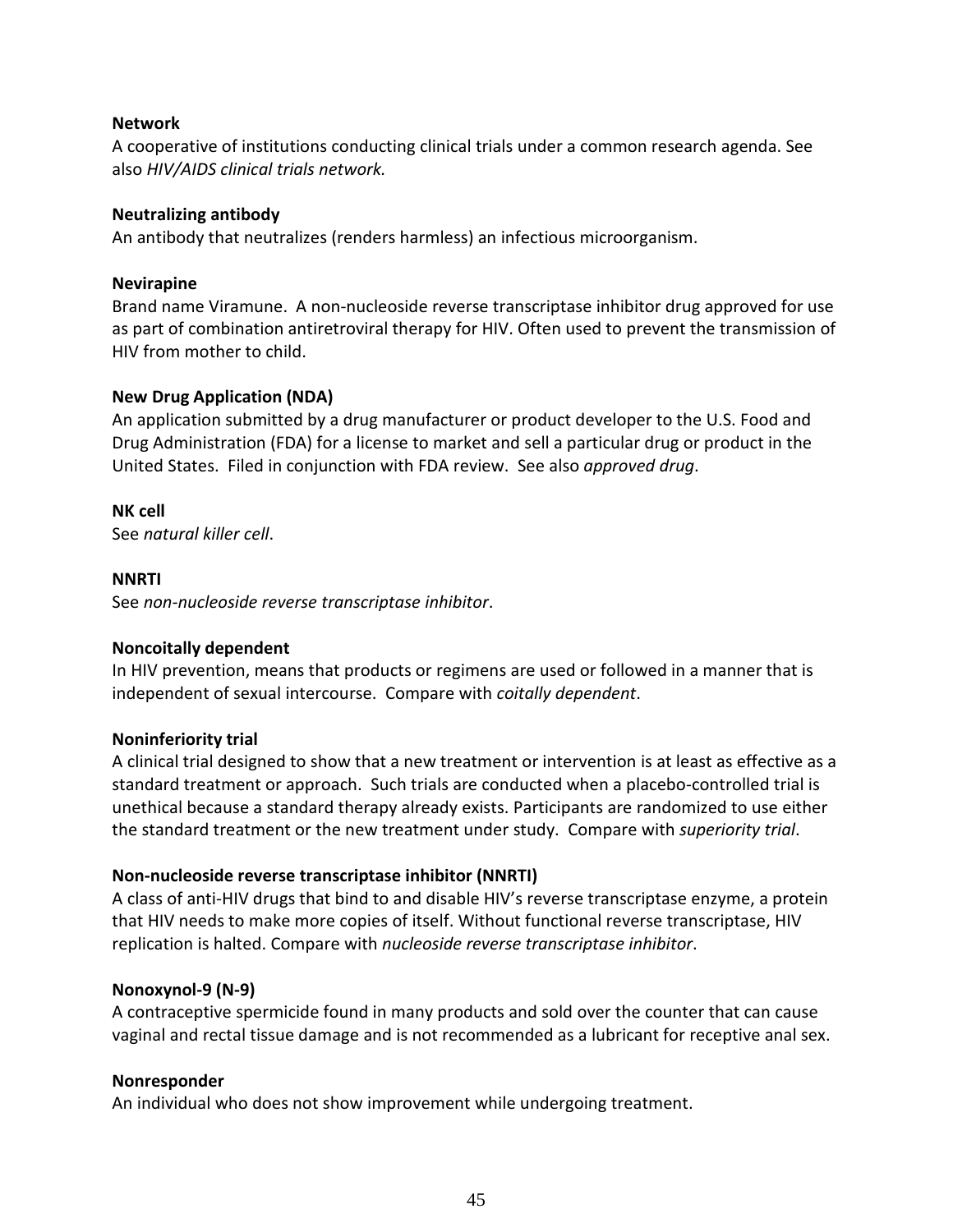## **Nonspecific immunity**

See *innate immunity*.

#### **Normative**

Relating to the ideal standard, model or framework.

## **NPT**

New prevention technology.

## **NRTI**

See *nucleoside reverse transcriptase inhibitor*.

## **Nucleic acid**

Chemical structure that stores genetic information. Human genetic information is stored as DNA, HIV genetic information can be stored as both DNA and RNA.

## **Nucleoside**

A precursor to a building block of DNA or RNA. Nucleosides must be chemically changed into nucleotides before they can be used to make DNA or RNA. See also *nucleotide*.

## **Nucleoside analog**

See *nucleoside reverse transcriptase inhibitor*.

## **Nucleoside reverse transcriptase inhibitor (NRTI)**

A class of anti-HIV drugs that block the replication of HIV by interfering with reverse transcriptase (RT), a protein that HIV needs to make copies of itself. NRTIs work in a slightly different way than NNRTIs. Compare with *non-nucleoside reverse transcriptase inhibitor*.

## **Nucleotide**

A building block of DNA or RNA, chemical structures that store genetic information. See also *nucleoside*.

## **Nucleotide analog**

See *[nucleotide reverse transcriptase inhibitor](http://www.sfaf.org/custom/glossary.aspx?l=en&id=1037)*.

## **Nucleotide reverse transcriptase inhibitor (NtRTI)**

A class of anti-HIV drugs that block the replication of HIV by interfering with reverse transcriptase (RT) a protein that HIV needs to make copies of itself. NtRTIs work in a slightly different way than NRTIs. Compare with *nucleoside reverse transcriptase inhibitor*.

#### **Nucleus**

The part of a cell that contains the organism's genetic information.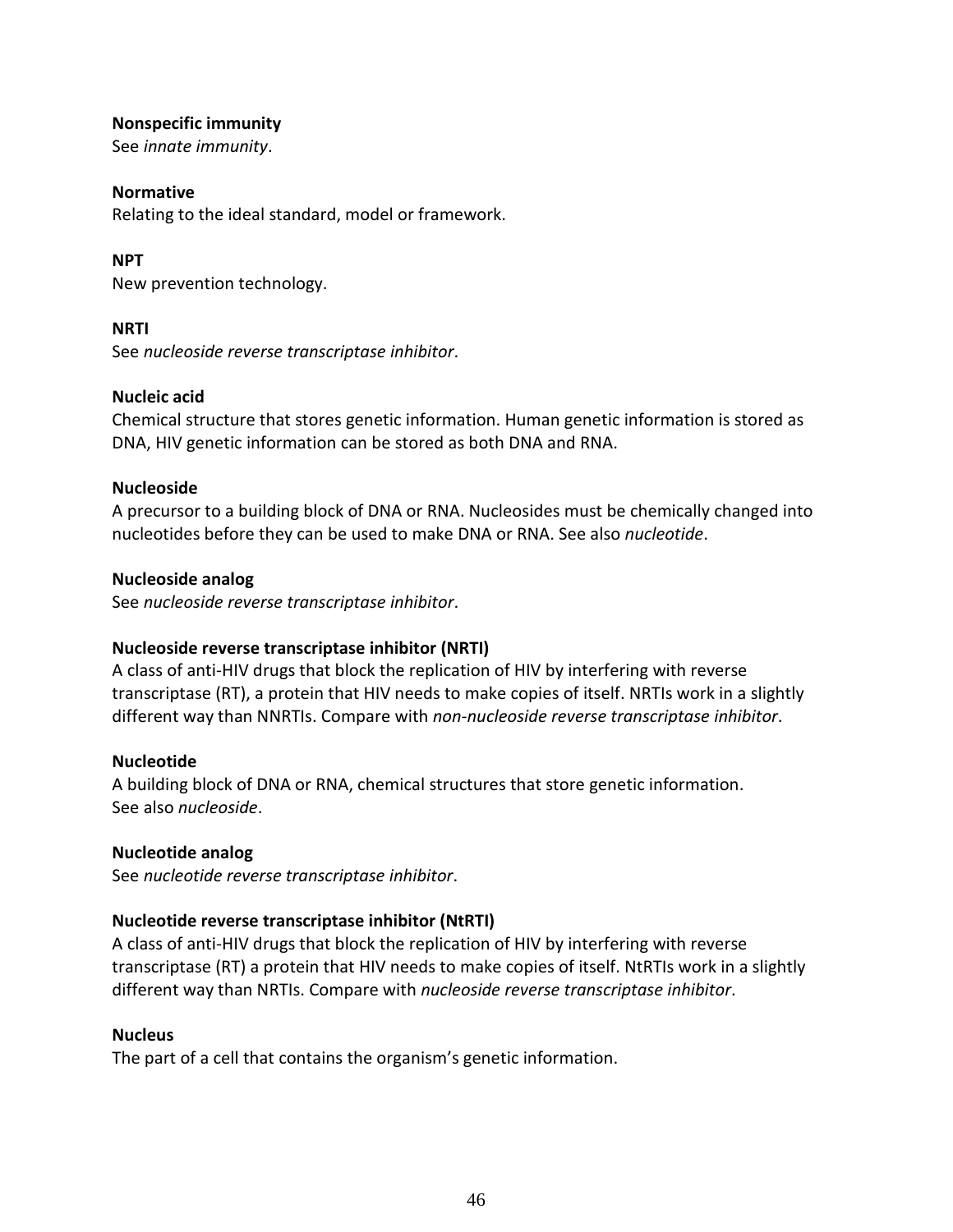# **O\_\_\_\_\_\_\_\_\_\_\_\_\_\_\_\_\_\_\_\_\_\_\_\_\_\_\_\_\_\_**

## **Observational study**

A clinical trial in which no experimental drug is administered, but symptoms, laboratory values and response to therapy and/or the course of disease are observed during the study.

## **Odds ratio (OR)**

A statistical measure used in clinical trials of the likelihood of developing a disease or condition when a certain factor (e.g., a pathogen or drug) is present.

## **Office of AIDS Research (OAR)**

The office within the U.S. National Institutes of Health (NIH) Office of the Director responsible for HIV/AIDS research programs across all NIH institutes.

## **Office of Human Research Protection (OHRP)**

The office within the U.S. Department of Health and Human Services (HHS) focused on protecting the rights, welfare and wellbeing of subjects involved in research conducted or supported by HHS, including the U.S. National Institutes of Health.

## **Off-label use**

Use of a drug for a condition other than that for which it received drug regulatory approval.

## **Open-label extension (OLE) trial**

A type of study conducted after a Phase III trial finds a product safe and effective in which former participants are offered the opportunity to enroll and use the product. In addition to providing former participants access to the product (there is no placebo), OLEs are typically designed to collect additional information about its safety and use.

## **Opportunistic infection (OI)**

An illness caused by any one of various organisms in people with weakened immune systems, including people with HIV/AIDS.

## **Oral**

Refers to the mouth; taken by mouth.

## **Osmolality**

Pertaining to the concentration of solutes (made up of salts and sugars) normally found in cells. See also *hyperosmolar, hypo-osmolar* and *iso-osmolar*.

## **Osteoporosis**

Severe loss of bone mass, density and strength. Although usually age-related in women, may also occur as a result of HIV infection or as a side effect of anti-HIV drugs.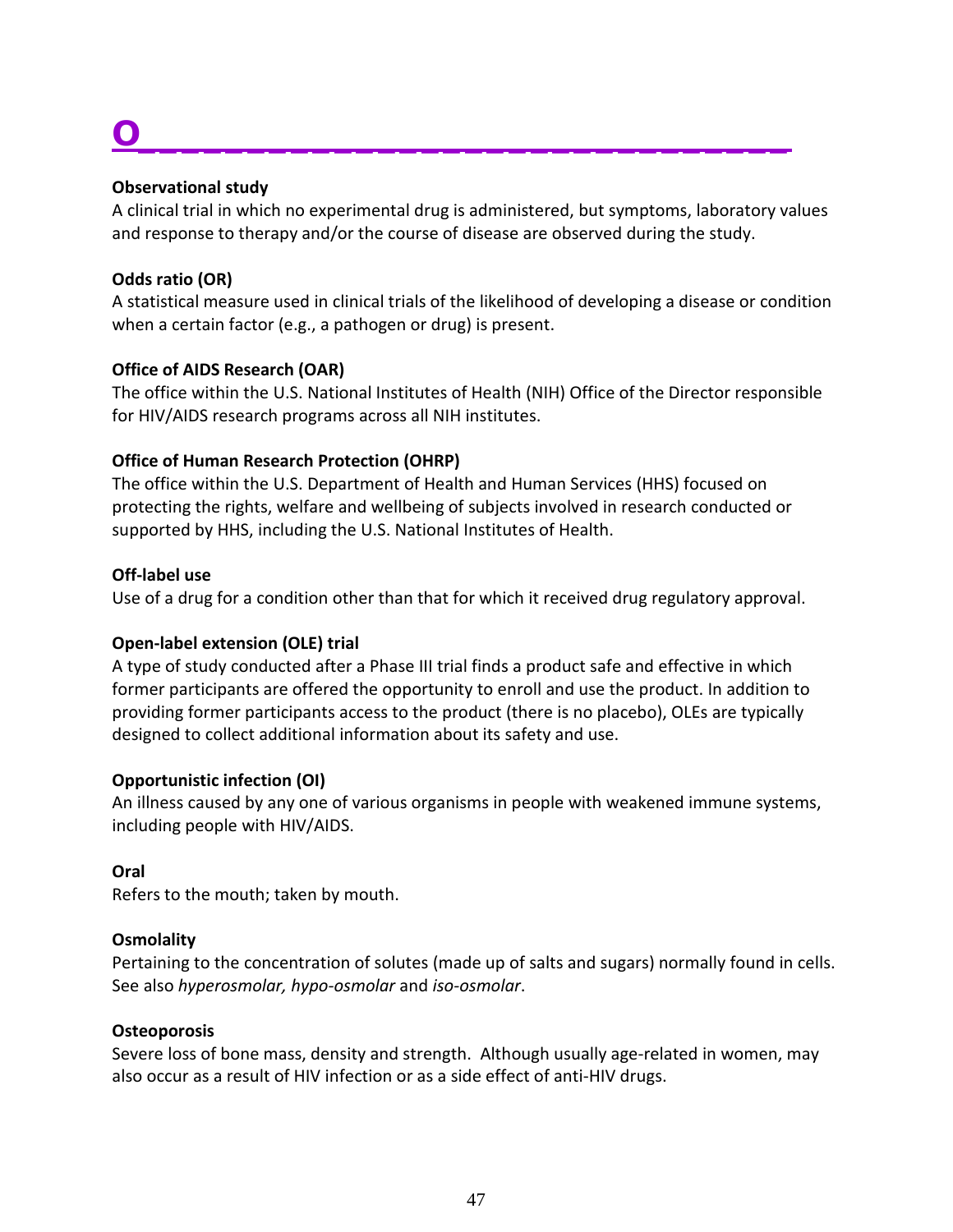## **Over-the-counter (OTC)**

Refers to drugs that are available without a prescription.

## **P\_\_\_\_\_\_\_\_\_\_\_\_\_\_\_\_\_\_\_\_\_\_\_\_\_\_\_\_\_\_\_**

## **p24**

A core protein of HIV produced by the *gag* gene; the presence of p24 in the blood indicates that HIV is actively replicating. See also *gag*.

#### **Package insert**

Also known as prescribing information or product label. A document prepared by the manufacturer of a drug and approved by the U.S. Food and Drug Administration (FDA) that describes a drug's approved uses, dosages, contraindications, potential side effects and other relevant information.

#### **Pandemic**

A worldwide epidemic; occurring over a wide geographic area and affecting an exceptionally high proportion of the population.

#### **Pap smear**

A method for the early detection of cervical cancer in which a thin layer of cells scraped from the cervix is analyzed for abnormalities. HIV-infected women often have abnormal Pap smear results, usually as a result of human papillomavirus (HPV) infection.

#### **Parenteral**

Any route of administration, such as for a drug, into the body other than through the digestive system. For example, through the veins (intravenous), into the muscles (intramuscular), or through the skin (subcutaneous).

#### **Partners PrEP**

A Phase III clinical trial that evaluated daily use of the antiretroviral Truvada and of tenofovir for preventing infection among HIV-negative partners in serodiscordant relationships.

#### **Passive immunity**

The body's ability to prevent or fight a specific infection after receiving antibodies from another person. The most common example of passive immunity is when an infant receives the mother's antibodies by consuming her breast milk.

#### **Pathogen**

General term for any disease-causing organism.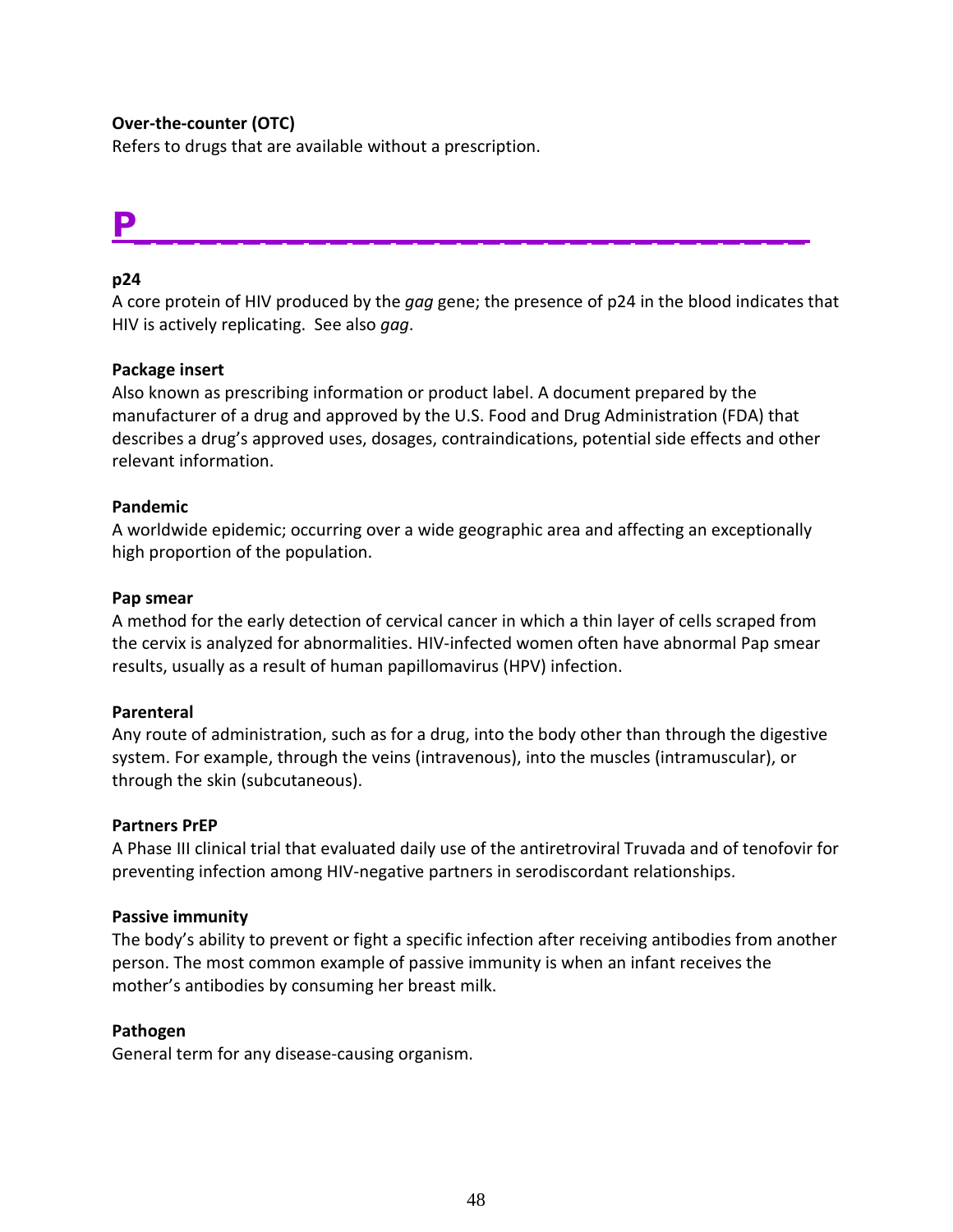## **Pathogenesis**

General term for the origin and development of disease.

## **Pathology**

The study of disease, focusing on causes, development and progression.

## **Pathophysiology**

The functional changes that accompany a disease.

## **PCR**

See *[polymerase chain reaction \(PCR\) assay](http://www.sfaf.org/custom/glossary.aspx?l=en&id=1163)*.

## **Peak concentration**

The highest concentration of a drug in the blood after dosing. Contrast with *[trough](http://www.sfaf.org/custom/glossary.aspx?l=en&id=1484)  [concentration](http://www.sfaf.org/custom/glossary.aspx?l=en&id=1484)*.

## **Peer review**

The process of subjecting an author's [scholarly](http://encyclopedia.thefreedictionary.com/Scholarly+method) work, research or [ideas](http://encyclopedia.thefreedictionary.com/Idea) to the scrutiny of others who are [experts](http://encyclopedia.thefreedictionary.com/Expert) in the same field. Peer review requires a community of experts in a given (and often narrowly defined) field, who are qualified and able to perform impartial review.

## **Pelvic exam**

Examination of the organs of the female reproductive system, including the vagina, cervix and uterus.

## **Pelvic Inflammatory Disease (PID)**

An infection of the upper female genital tract affecting the uterus, fallopian tubes and ovaries, commonly caused by the bacteria responsible for the sexually transmitted infections (STIs) including gonorrhea and chlamydia. If left untreated, PID can cause pain, tubal pregnancy and infertility. Severe cases may even spread to the liver and kidneys, causing internal bleeding and death.

## **PEPFAR**

The President's Emergency Plan for AIDS Relief (PEPFAR), is a multi-billion dollar initiative, launched in 2003 by U.S. President George W. Bush to address HIV/AIDS, tuberculosis (TB) and malaria in developing countries.

## **Peptide**

A short chain of amino acids that are chemically linked to one another. Longer chains of amino acids are referred to as polypeptides.

## **Perianal**

Around the anus.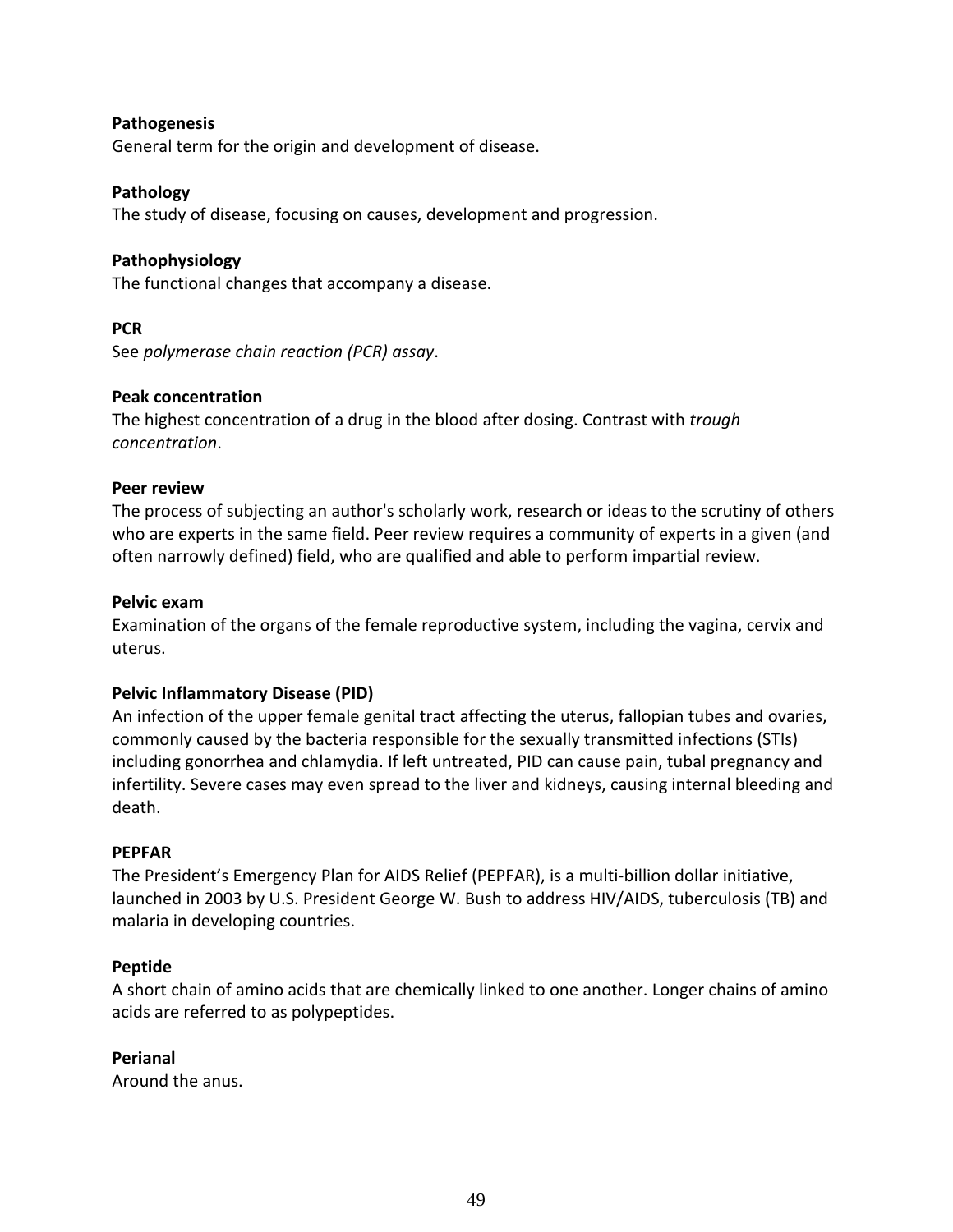## **Perinatal**

The time period spanning shortly before and after birth.

## **Perinatal transmission**

See *mother-to-child transmission*.

## **Peripheral blood mononuclear cells (PBMCs)**

Any [blood](http://en.wikipedia.org/wiki/Blood) [cell](http://en.wikipedia.org/wiki/Cell_(biology)) having a round nucleus (e.g., a [lymphocyte,](http://en.wikipedia.org/wiki/Lymphocyte) a [monocyte](http://en.wikipedia.org/wiki/Monocyte) or a [macrophage\)](http://en.wikipedia.org/wiki/Macrophage). These blood cells are a critical component in the [immune system.](http://en.wikipedia.org/wiki/Immune_system)

#### **Per-protocol analysis**

A method of analyzing results of a clinical trial in which only those participants who completed the study on product are included in analysis. As such, this does not include participants who become pregnant or acquired HIV during the study or who left the study for any reason. Compare with *intent-to-treat analysis*.

#### **Person-year**

A shorthand term used by epidemiologists and statisticians to make comparisons; its value is determined by multiplying the number of individuals by the number of years. For example, one person followed for 10 years or 10 people followed for one year both equal 10 person-years. Drug regulatory authorities, such as the U.S. Food and Drug Administration (FDA), often require a certain number of person-years of safety data on an investigational drug or product for it to be considered for possible approval.

## **p-glycoprotein**

A plasma membrane protein that pumps drugs and other substances out of cells.

## **pH**

A measure of the acidity or alkalinity of a solution. Solutions with a pH less than 7.0 (the pH of water) are considered acidic. Solutions with a pH greater than 7.0 are considered alkaline. A normal pH for a healthy vagina usually ranges between 3.5 and 4.5.

## **Pharmacodynamics (PD)**

The biochemical and physiological effects of drugs and their mechanisms of action in the body.

## **Pharmacokinetics (PK)**

How drugs are processed and used in the body, including how they are absorbed, metabolized, distributed and eliminated.

## **Pharmacology**

The branch of medical science that studies the chemistry, effects and uses of drugs.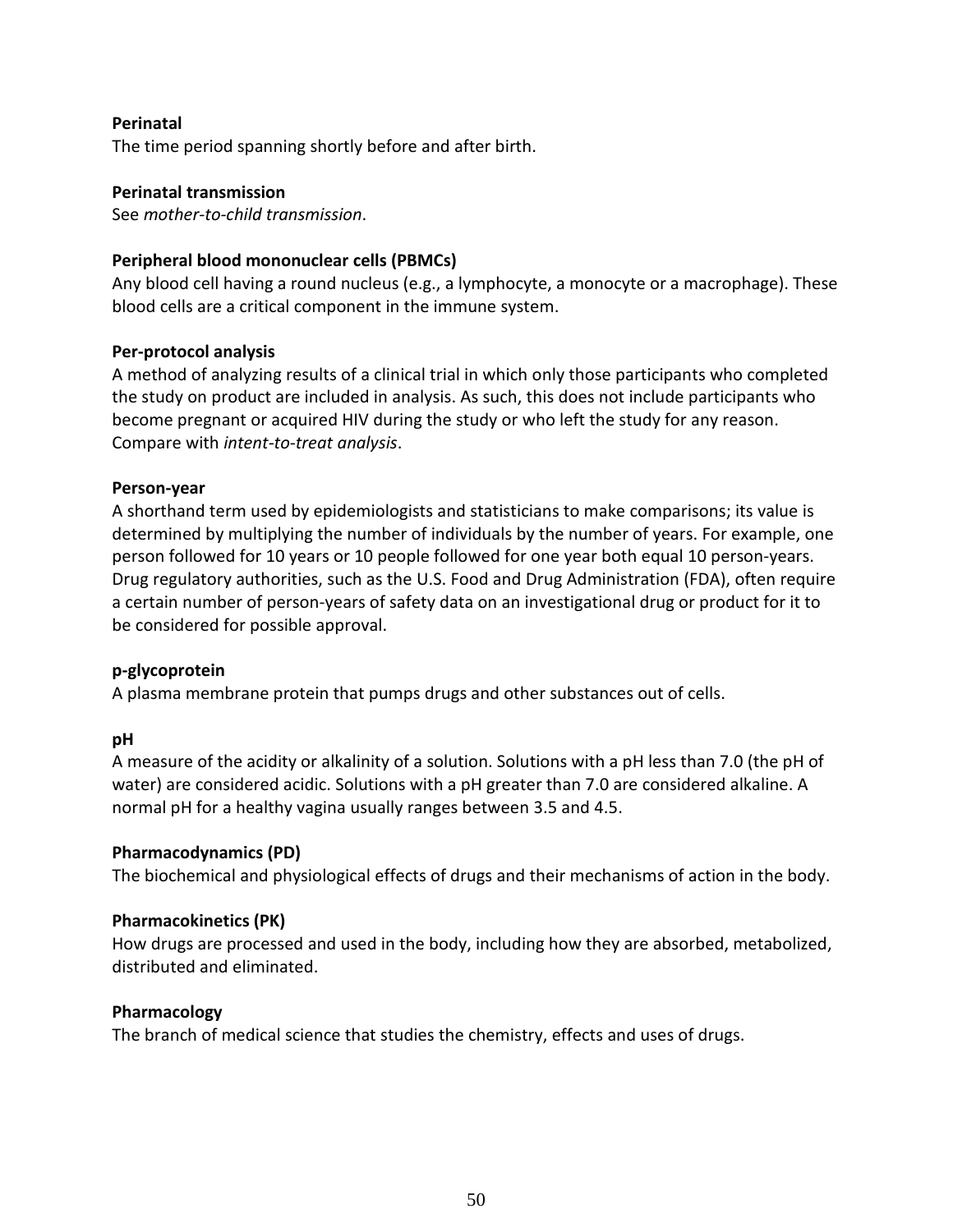## **Phase I trial**

The first stage of human testing of a new drug or intervention, typically involving a small number (10-100) of healthy volunteers, focused on evaluating safety, acceptance and how a drug is metabolized and excreted in the body. Also written as Phase 1 trial.

#### **Phase II trial**

The second stage in the clinical evaluation of a new drug or intervention, in which preliminary data on effectiveness and additional information about safety is collected among people with a certain disease or condition. Also written as Phase 2 trial.

#### **Phase IIb trial**

A study designed to be large enough to provide evidence of safety and effectiveness, or proof of concept. A positive result indicates the need for another trial – typically a Phase III trial, to confirm the results. See also *proof-of-concept study*.

#### **Phase III trial**

A study designed to determine the effectiveness of a treatment, often by comparing it to an existing standard therapy or a placebo, in large numbers of participants (typically hundreds or thousands). Trial results are used to evaluate the overall risks and benefits of the drug and provide the information needed for regulatory approval. Also written as a Phase 3 trial.

#### **Phase IIIb trial**

A study that is conducted after regulatory submission, but before approval of a product or drug. Often conducted to obtain additional safety data or to support marketing claims made about the drug. Open-label extension (OLE) studies are often Phase IIIb trials. See also *open-label extension study*.

#### **Phase IV trial**

Post marketing studies conducted after a new treatment is approved and made available that provide additional information about safety and efficacy in large numbers of individuals under "real world" conditions.

#### **Phenotype**

Visible characteristics or behavior that result from the interaction of an organism's genetic "blueprint" (genotype) and the environment. Compare with *[genotype](http://www.sfaf.org/custom/glossary.aspx?l=en&id=573)*.

## **Phenotype Resistance Testing**

A laboratory test that determines whether an organism is susceptible to a specific drug. Compare with *genotypic assay.*

## **Phosphorylation**

A chemical process involving the addition of one or more molecules called phosphate groups. For drugs like tenofovir to have anti-HIV activity inside targeted cells, they must first undergo this chemical change.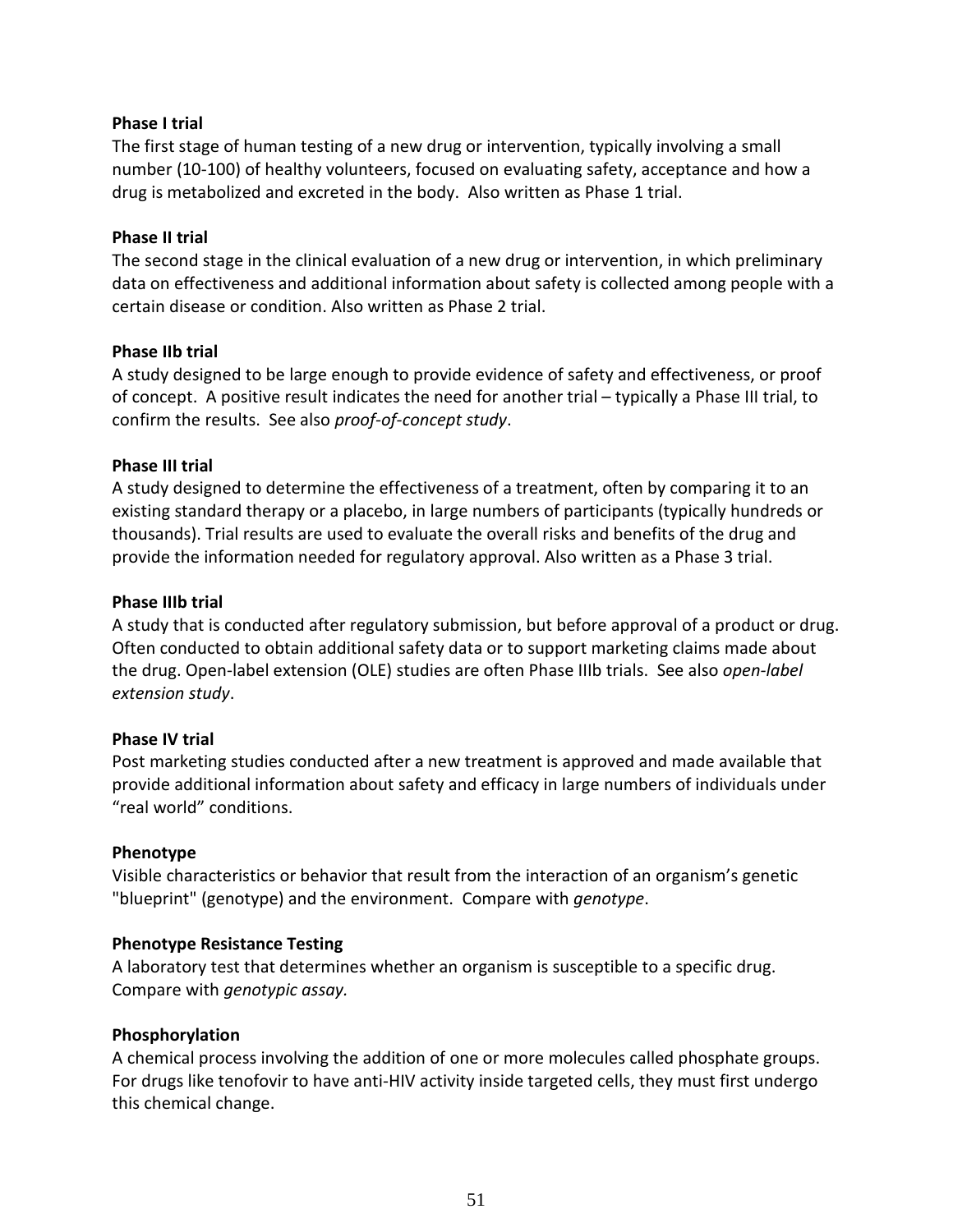## **Physiological**

Of or relating to the normal, healthy functioning of a living organism.

## **Placebo**

A product (e.g., oral tablet or vaginal gel) that contains no active drug but looks the same as the active product under study.

## **Placebo-controlled study**

A study that identifies the true effect of an investigational product (containing an active drug) by comparing results of participants taking the active product to those taking a placebo, an inactive look-alike product.

## **Placenta**

The vascular organ that connects the fetus to the mother's uterus, allowing the exchange of oxygen and nutrients, and the removal of waste products.

## **Placental transfer**

The transfer of drugs, for example, from mother to fetus, by way of the placenta.

## **Plasma**

The clear, liquid part of the blood in which red blood cells, white blood cells, and platelets are suspended. Plasma contains nutrients, wastes, salts, gases and proteins.

## **Plasma cell**

A type of immune cell that develops from B cells and produces large amounts of antibodies.

## **PLHIV**

Person or people living with HIV.

## **Point Estimate**

What is often referred to as the result of a clinical trial is the point estimate. The point estimate should always be considered in the context of confidence interval. See also *confidence interval*.

## **Pol**

The HIV gene that encodes the virus' enzymes for replication (protease, integrase, reverse transcriptase); also refers to the protein (Pol) produced by this gene.

## **Polymerase chain reaction (PCR)**

A laboratory technique that replicates tiny amounts of DNA in a sample and is used to aid in the detection of sexually transmitted diseases, for example.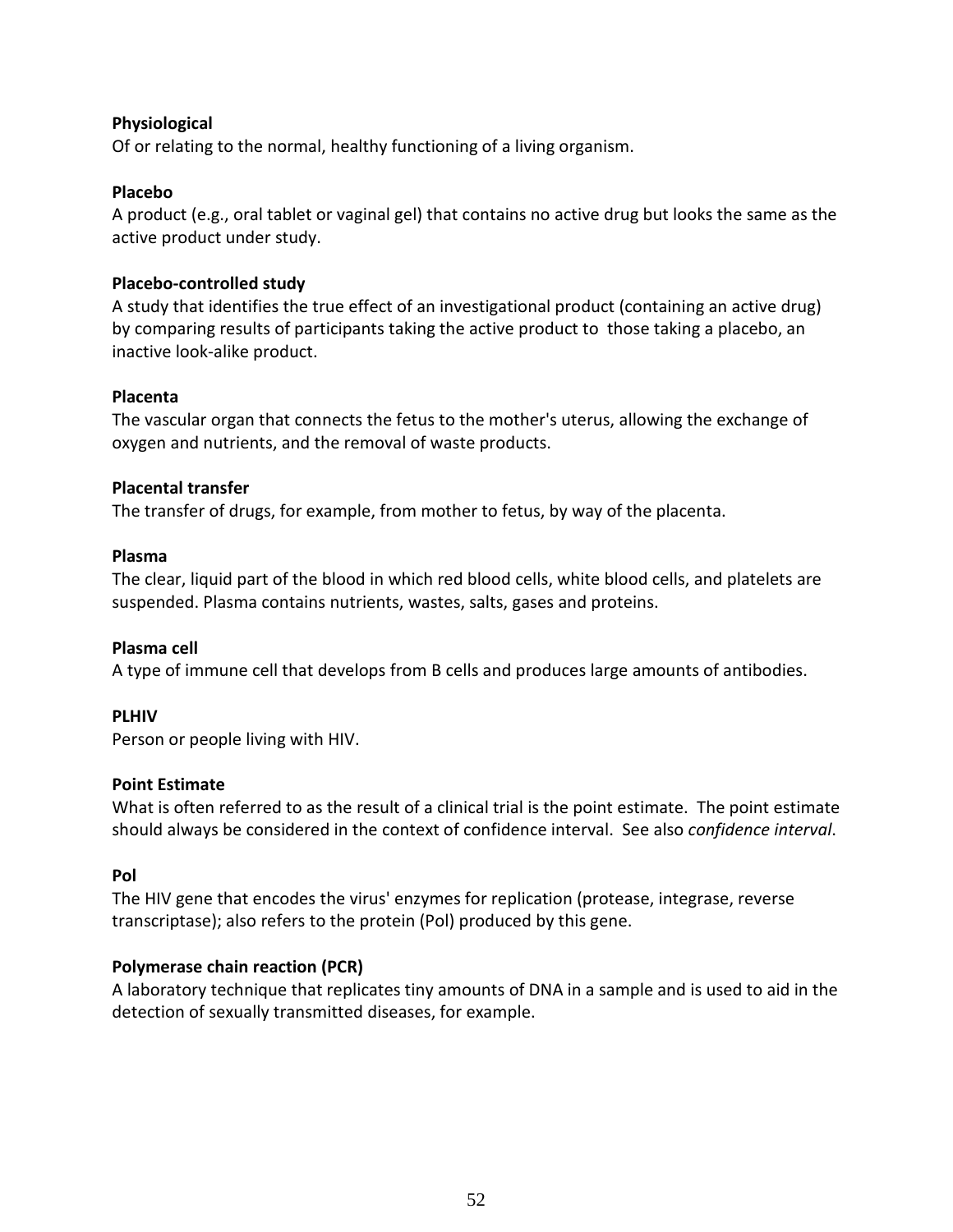## **Population Council**

An international, nonprofit, nongovernmental organization that conducts biomedical, social science and public health research on global issues, focusing on reproductive health, HIV and AIDS, and poverty, gender and youth.

## **Post-exposure prophylaxis (PEP)**

Administration of anti-HIV drugs within 72 hours of a high-risk exposure, including unprotected sex, needle sharing, or occupational needle stick injury, to help prevent development of HIV infection. Compare with *pre-exposure prophylaxis (PrEP)*.

#### **Post-marketing study**

See *[Phase IV trial](http://www.sfaf.org/custom/glossary.aspx?l=en&id=1135)*.

## **Post-trial access**

Providing study participants (and sometimes trial site communities) access to a treatment or intervention found to be effective in the clinical trial.

## **Postnatal**

The time period following birth (may refer to the newborn).

#### **Postpartum**

The time period after childbirth (usually refers to the mother).

#### **Preclinical**

Refers to the preliminary testing of investigational drugs in test tubes or laboratory animals that occurs before human testing may begin.

## **Pre-existing condition**

A medical problem that existed before a specific date.

## **Pre-exposure prophylaxis (PrEP)**

The use of an antiretroviral (ARV) drug – typically, once a day – by someone who is not infected with HIV to decrease his or her risk of acquiring HIV. Compare with *post-exposure prophylaxix (PEP)*. See also *Truvada*.

## **Prenatal**

Period of time spanning from conception to the beginning of labor.

#### **Prevalence**

The number of people in a population with a particular disease or condition during a specific point of time. The prevalence rate is determined by dividing the number of people with the condition by the total population. Compare with *incidence.*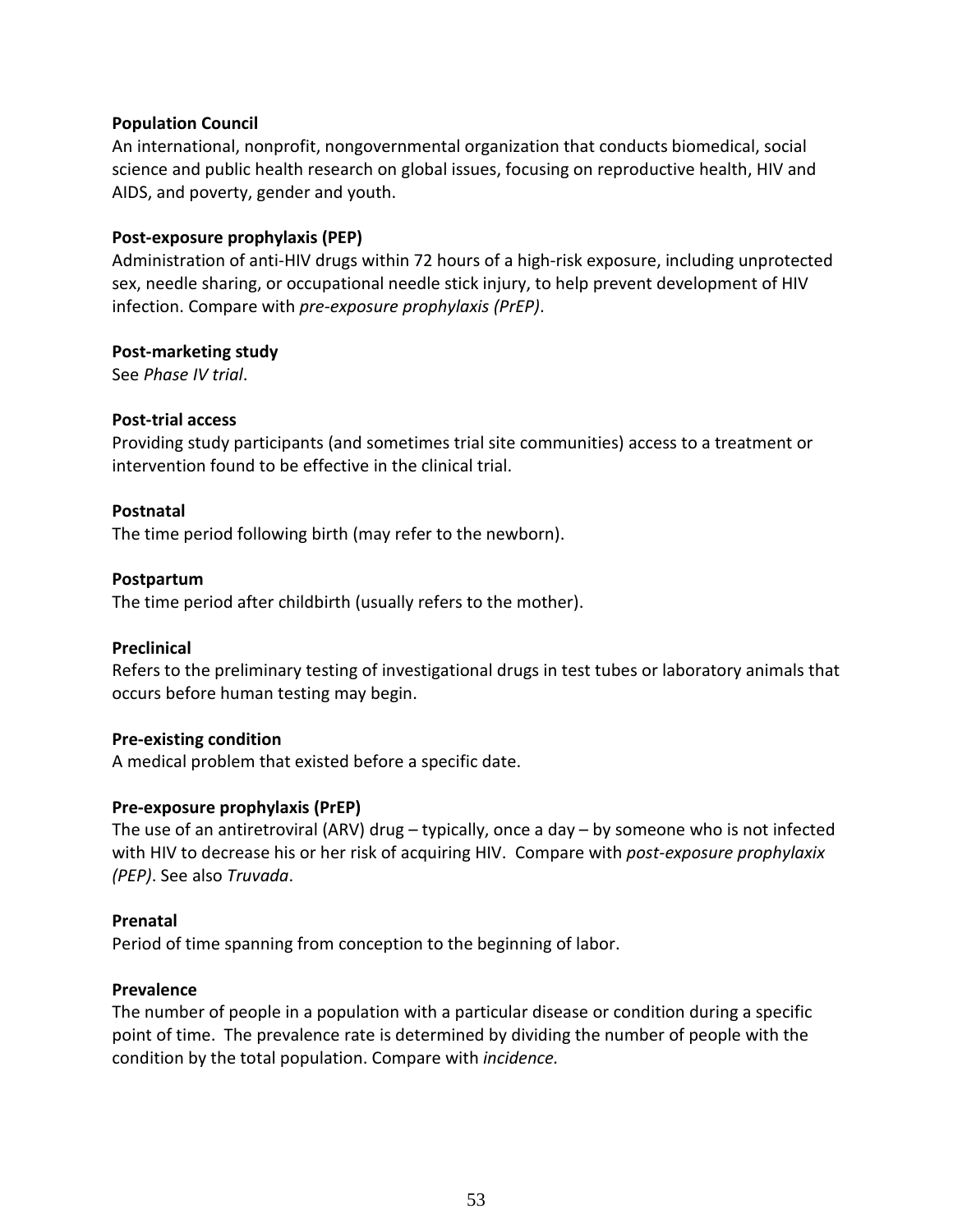## **Prevention (primary, secondary)**

In the context of HIV, refers to activities designed to reduce the risk of becoming infected (primary prevention) and the risk of transmitting to others (secondary prevention). Prevention services include voluntary counseling and testing, condom distribution, disease surveillance, outreach and education, and blood safety and harm reduction programs for injecting drug users.

## **Prevention of mother-to-child transmission (PMTCT)**

Prevention of the passage of infection from an HIV-infected mother to her infant, whether in the womb, during labor and delivery, or through breastfeeding. See also *vertical transmission*.

#### **Primary care**

Basic medical care; the first line of medical management of a condition.

#### **Primary HIV infection (PHI)**

The first stage of HIV infection, lasting several days or weeks. HIV can easily be transmitted to others during this time. Also called acute HIV infection. See also *acute HIV prevention*.

#### **Primary infection**

The initial introduction of an infectious organism into the body.

#### **Primary objective**

Refers to the main question being asked in a study, such as whether an intervention is effective. See also *secondary objective* and *exploratory objective*.

#### **Primary resistance**

When an individual is infected by a strain of HIV-1 that is already resistant to one or more antiretroviral drugs. Compare with *secondary resistance*.

#### **Primary results**

Refers to the results of a study that pertain to its primary objectives, i.e., the main questions it was designed to ask, such as whether a particular intervention is safe and effective.

#### **Prime-boost**

A strategy of administering one vaccine dose (or one type of vaccine) to elicit certain immune responses, followed by or together with a booster, a second vaccine dose (or second type of vaccine). The prime-boost strategy may be used to strengthen the initial immune response or to elicit different types of immune response.

#### **Probiotic**

A microbe that protects its host and prevents disease.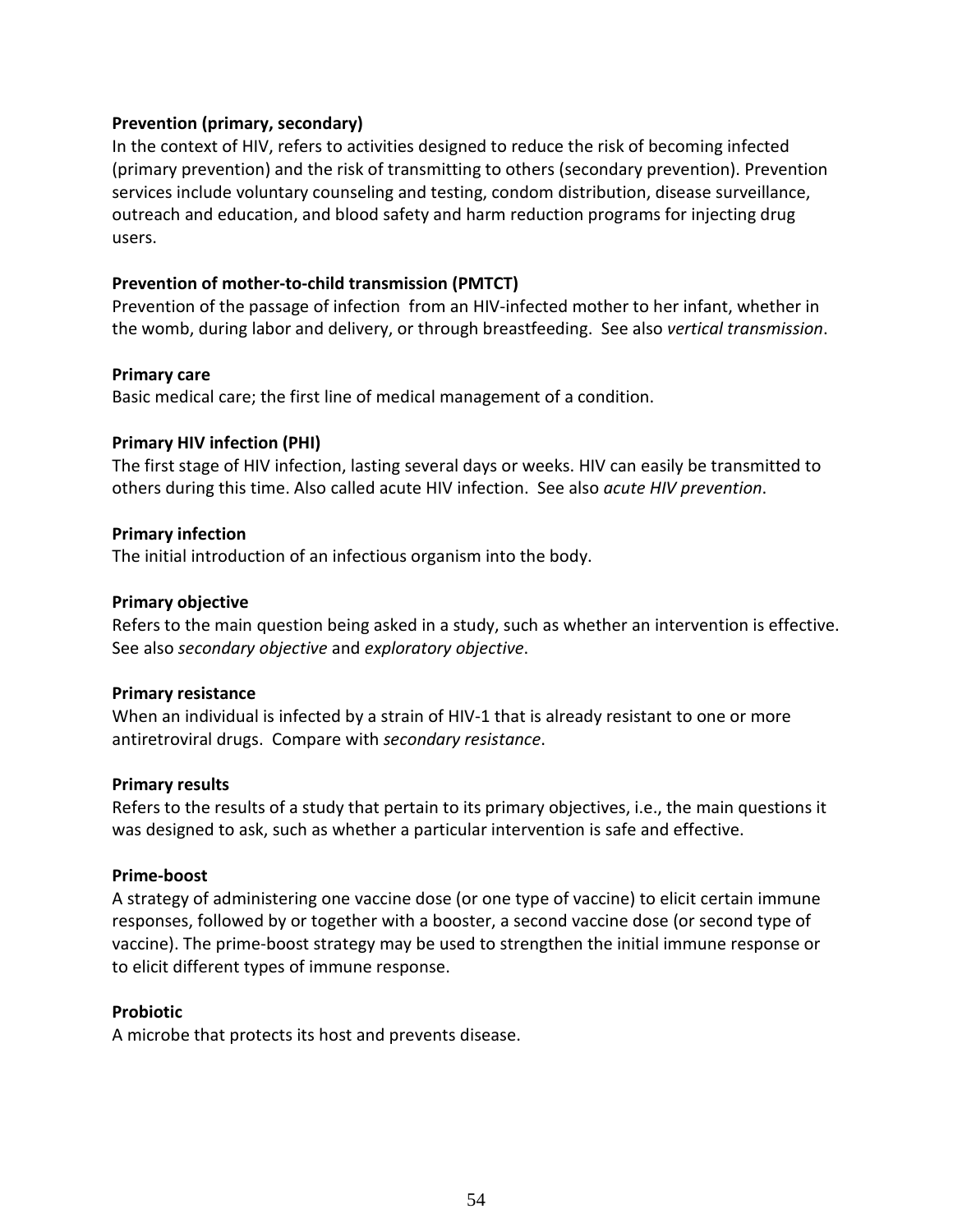## **Proctoscopy**

Examination of the rectum and lower end of the colon with a lighted instrument. See also *sigmoidoscopy.*

## **Prodrug**

A class of drugs, initially in inactive form, that are converted into active form in the body by normal metabolic processes.

## **Prognosis**

A forecast of the probable course or outcome of a disease.

## **Progression**

Advancement or worsening of a disease.

## **Proinflammatory cytokine**

A chemical messenger (e.g., IL-6, tumor necrosis factor) that promotes an inflammatory immune response.

## **Proliferation**

Rapid multiplication or replication.

## **Proof-of-concept study**

Clinical studies, often referred to as Phase IIb studies, designed to be large enough to provide evidence of effectiveness, but still limited in size and "power" so that results, if positive, indicate need for a larger Phase III trial to confirm the results. See also *Phase IIb trial.*

## **Prophylaxis**

Therapy to prevent the onset of a particular disease or to prevent recurrence of symptoms of an existing infection that has been brought under control.

## **Prospective study**

A study that looks forward in time; a prospective cohort study follows a specific group of people over a period of time. Compare with *[retrospective study](http://www.sfaf.org/custom/glossary.aspx?l=en&id=1292)*.

## **Protease**

An enzyme that breaks down long polypeptides into smaller protein units. HIV's protease enzyme cuts long chains of HIV polypeptide into the smaller, active proteins used in HIV replication.

## **Protease inhibitor (PI)**

A class of anti-HIV drug that prevents replication of HIV by disabling HIV protease. Without HIV protease, the virus cannot make more copies of itself. See also *protease*.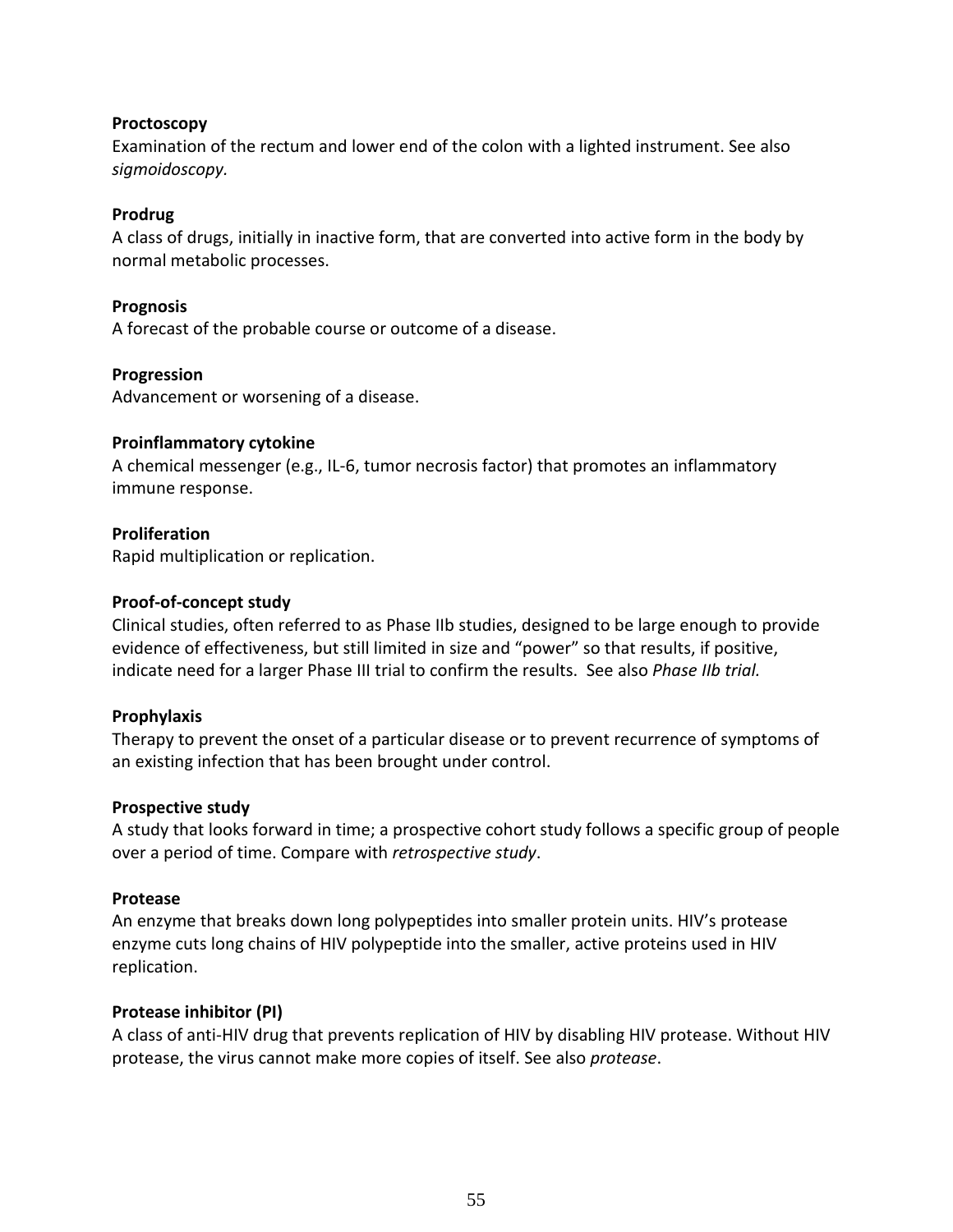## **Proteins**

Highly complex biological molecules that are considered the building blocks of cells. Examples of proteins are enzymes, cytokines and antibodies; and the major components of hair, skin and muscle.

## **Protocol**

A detailed study plan on which a clinical trial is based that is designed to answer specific research questions while safeguarding the health of the participants. A protocol describes the hypothesis, characteristics of participants, schedule of tests, study medications, length of the study and how results will be analyzed.

#### **Provirus**

A DNA version of HIV's genetic material that has been integrated into the host cell's own DNA.

#### **P-value**

A probability value reported in experiments such as clinical trials. A p-value is calculated to assess whether trial results are likely to have occurred simply through chance. See *[statistical](http://www.sfaf.org/custom/glossary.aspx?l=en&id=1385)  [significance.](http://www.sfaf.org/custom/glossary.aspx?l=en&id=1385)*

# **Q\_\_\_\_\_\_\_\_\_\_\_\_\_\_\_\_\_\_\_\_\_\_\_\_\_\_\_\_\_\_**

#### **Qualitative**

Relating to, or expressed in terms of, quality; qualitative research is based on individual, often subjective, analysis. Compare with *quantitative*.

## **Quantitative**

Relating to, or expressed in terms of, quantity; quantitative research is based on numerical data. Compare with *qualitative*.

## **Quiescent**

Refers to a state of resting, inactivity or latency.

## **R\_\_\_\_\_\_\_\_\_\_\_\_\_\_\_\_\_\_\_\_\_\_\_\_\_\_\_\_\_\_**

## **Radioimmunoassay**

A procedure for detecting antigens or antibodies using radioactive-labeled proteins.

#### **RAI**

See *receptive anal intercourse.*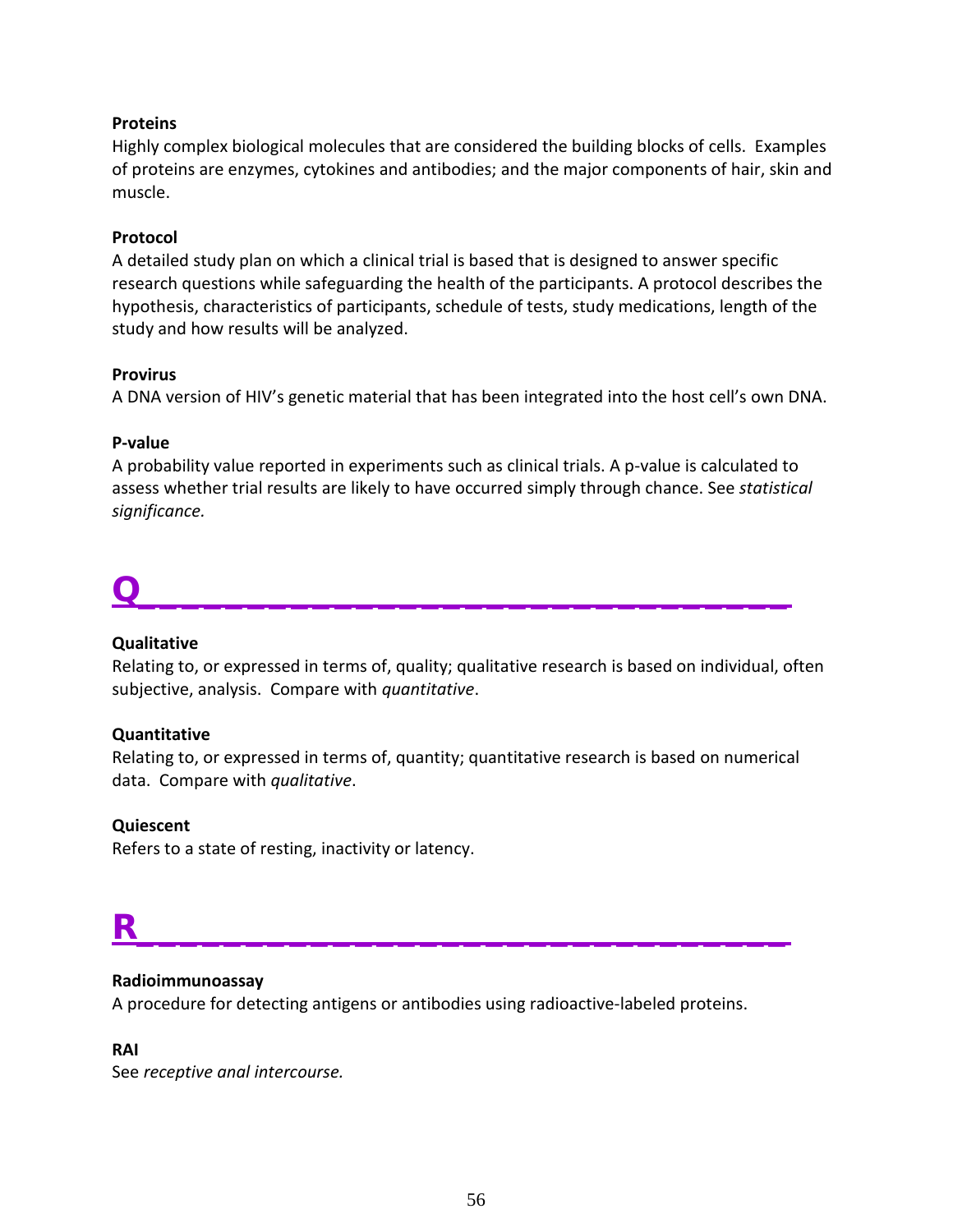## **Randomized trial**

A type of clinical trial in which participants are assigned by chance to one of two or more treatment or placebo groups. A randomized trial design helps researchers gather meaningful information and make valid statistical calculations.

#### **RANTES**

A [chemokine](http://www.medterms.com/script/main/art.asp?articlekey=11937) that binds to [CCR5,](http://www.medterms.com/script/main/art.asp?articlekey=33457) a co-receptor of [HIV,](http://www.medterms.com/script/main/art.asp?articlekey=3769) and inhibits the entry of HIV into a host cell. RANTES is an acronym for regulated on activation, normal T expressed and secreted.

## **Rapid test**

A type of HIV-1 enzyme-linked immunosorbent assay (ELISA) that can detect antibodies to HIV in the blood in less than 30 minutes with greater than 99% sensitivity and specificity. A positive rapid test result should be confirmed by an HIV western blot test.

## **RCT**

See *[randomized controlled trial](http://www.medterms.com/script/main/art.asp?articlekey=39532)*.

#### **Reagent**

An agent used to promote a chemical reaction.

#### **Receptive anal intercourse**

Refers to the act of being penetrated during anal intercourse. Carries a higher risk of HIV transmission than receptive vaginal intercourse.

#### **Receptive partner**

The person who receives a partner's sexual organ into his or her body during vaginal or anal sex.

## **Receptor**

A specific binding site on a cell's surface or interior. When chemical messengers bind to receptors, various cellular functions are activated or inhibited. Viruses enter host cells by fusing with receptors on the cell surface, and many drugs exert their effects by binding to receptors and altering cellular function.

#### **Recombinant**

Produced by genetic engineering. Also refers to a new organism or compound produced by inserting the genetic material of one organism into the genetic material of another organism.

## **Reconstitution**

Rebuilding and restoring to functionality (e.g., immune reconstitution); restoration of a compound to its original state.

#### **Recruitment**

The period during which a trial is attempting to identify and enroll participants.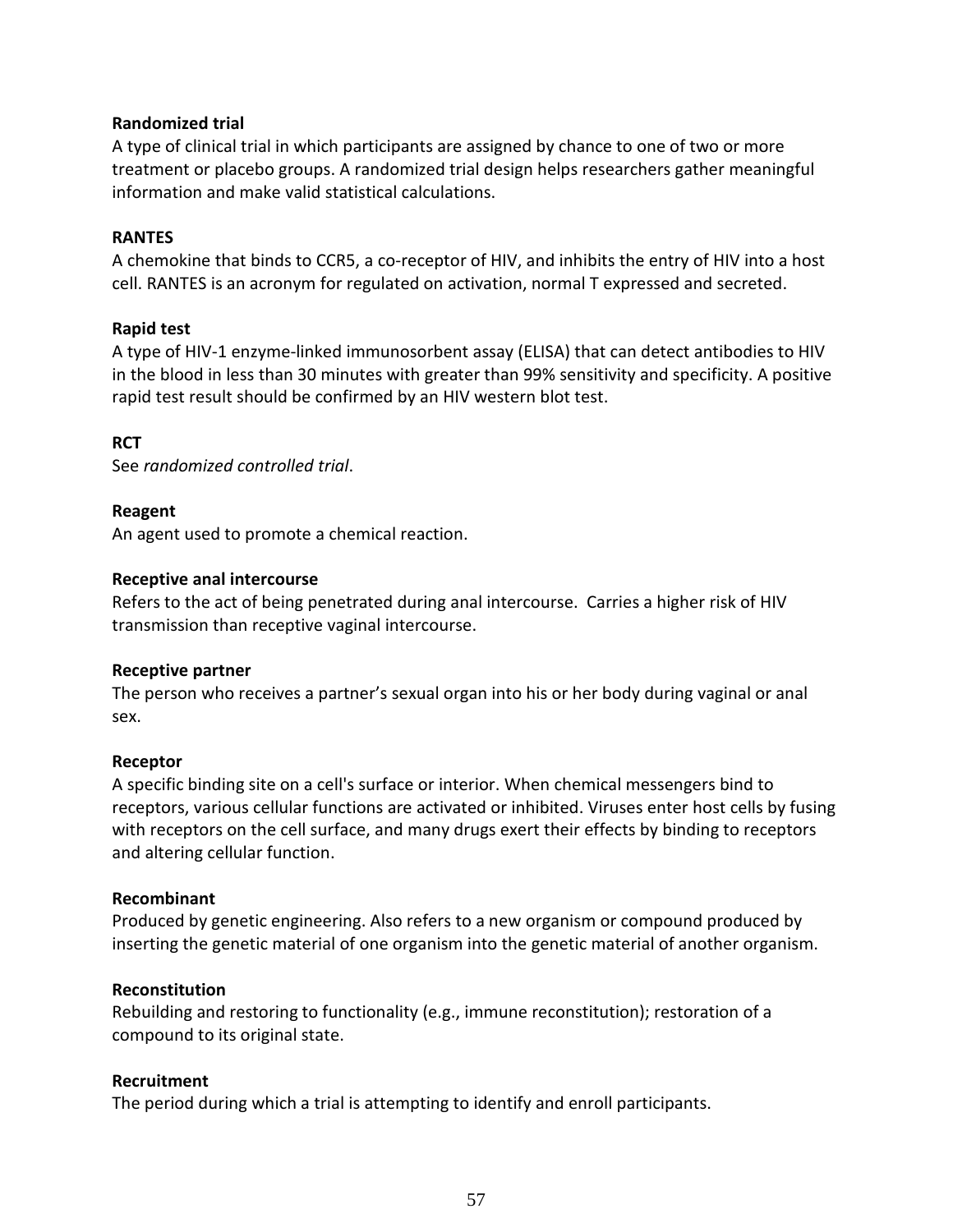## **Rectal lavage**

Washing out of the rectum to detect abnormal sloughing of epithelial cells in the rectum.

#### **Rectal microbicide**

Products being developed and tested as gels and lubricants to reduce a person's risk of HIV or other sexually transmitted infections from anal sex.

#### **Rectum**

The lower part of the large intestine.

#### **Recurrent**

Returning or occurring repeatedly.

## **Red blood cells (RBC)**

Cells in the blood that carry oxygen from the lungs to the tissues and then carry carbon dioxide from the tissues to the lungs.

#### **Reduced glycerin tenofovir gel**

A formulation of tenofvoir gel that contains less glycerin to make it more suitable for use in the rectum. Currently being tested as a rectal microbicide. See also *rectal microbicide* and *tenofovir*.

## **Refractory**

Resistant to treatment.

#### **Registry**

A population-based record of statistics (including incidence, prevalence and mortality rates) that can be used to monitor the HIV/AIDS epidemic in different communities and regions around the world.

#### **Regression**

A return to a previous condition; shrinking (e.g., of a tumor).

#### **Regression analysis**

A statistical technique used to analyze the relationship between variables; a technique used to predict the probability of an outcome as a function of independent variables.

#### **Relapse**

The return of signs and symptoms of a disease after a patient has been free of those signs and symptoms.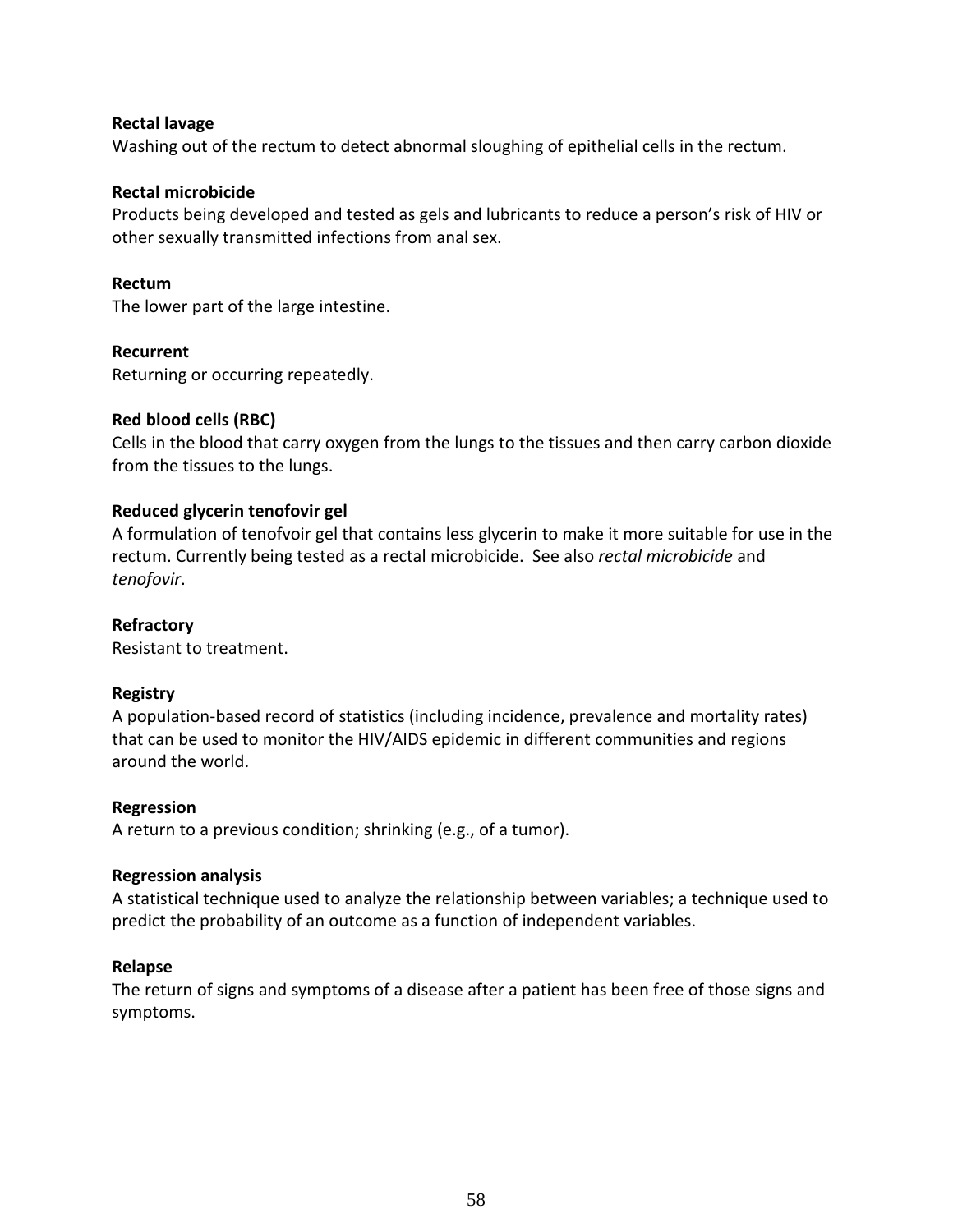## **Relative risk**

A statistical measure of the chance that a person with a specific risk factor (e.g., older age, exposure to a drug) will develop a condition compared with the chance that a person without that risk factor will develop the same condition.

#### **Remission**

The period during which symptoms of a disease diminish or disappear. In people infected with HIV, effective treatment regimens may result in the remission of HIV-associated symptoms and conditions.

#### **Renal**

Pertaining to the kidneys.

## **Replication**

Multiplication or reproduction.

#### **Resistance**

The ability of some microorganisms, including viruses such as HIV, to adapt so they can survive and multiply in the presence of drugs that would normally weaken or kill them. For HIV, drug resistance exists when the virus can multiply in the presence of one or more antiretroviral (ARV) drugs.

## **Resistance testing**

Laboratory testing to determine if an individual's HIV strain is resistant to anti-HIV drugs. See also *phenotypic resistance testing* and *genotypic assay*.

## **Retrospective study**

A study based on medical records, looking backward in time at events that happened in the past; a retrospective cohort study uses the records of a specific group of subjects. Compare with *[prospective study](http://www.sfaf.org/custom/glossary.aspx?l=en&id=1211)*.

#### **Retrovirus**

A type of virus, such as HIV, that stores its genetic information in a single-stranded RNA molecule and constructs a double-stranded DNA version of its genes using a special enzyme called reverse transcriptase. The DNA copy is then integrated into the host cell's own genetic material.

#### **Rev**

An HIV gene necessary for the construction of new virus particles; also refers to the protein (Rev) produced by this gene.

## **Reverse transcriptase (RT)**

An enzyme found in HIV and other retroviruses. RT converts single stranded HIV RNA into double-stranded HIV DNA. Some anti-HIV drugs interfere with this stage of HIV's life cycle.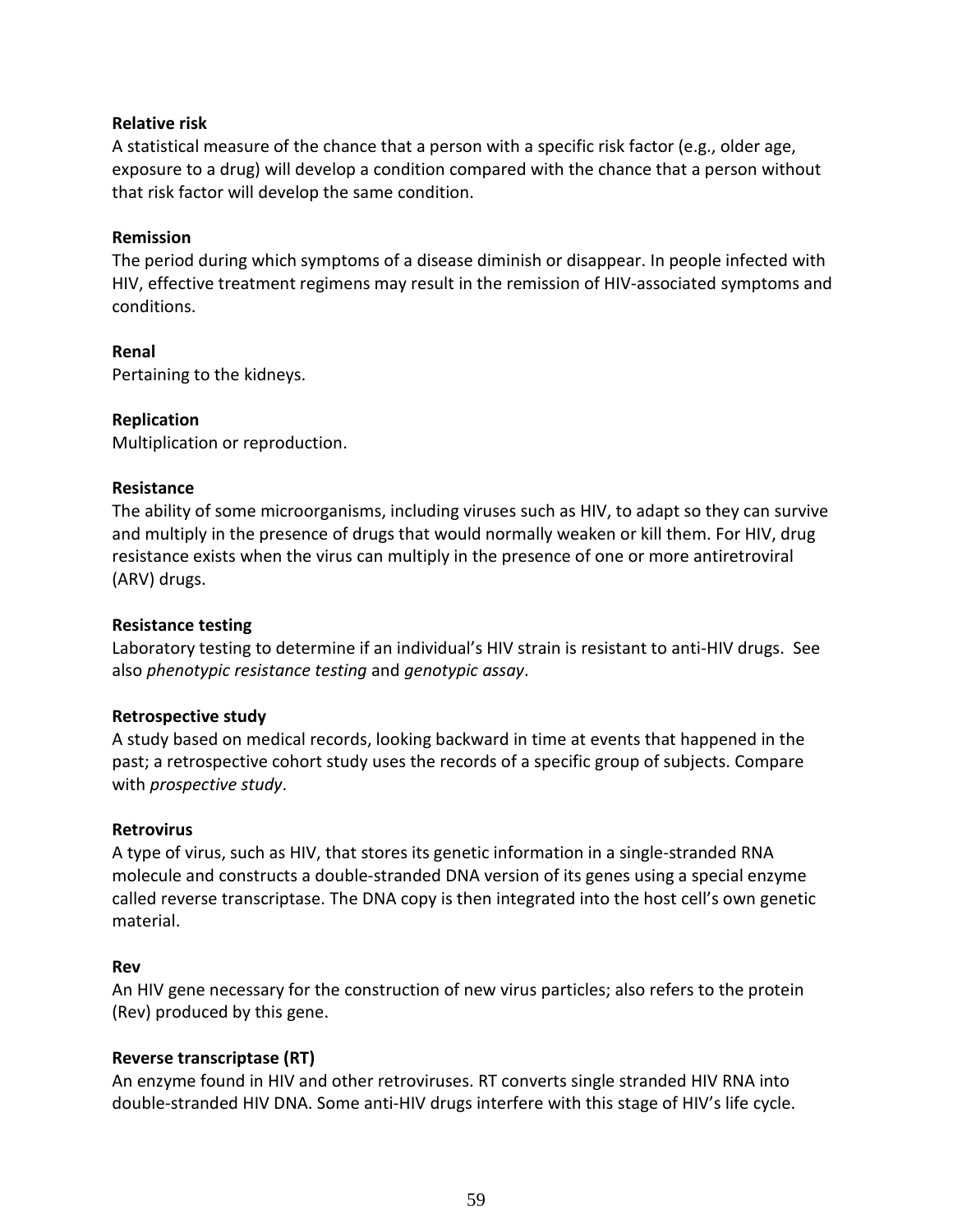## **Ribonucleic acid (RNA)**

Chemical structure that carries genetic instructions for protein synthesis. Although DNA is the primary genetic material of cells, RNA is the genetic material for some viruses like HIV.

## **Ribonucleotide**

A structural component or building block of RNA. See also *nucleotide*.

## **Ring Study**

See *The Ring Study*

#### **Risk/benefit ratio**

A measurement used to evaluate whether potential benefits outweigh potential risks.

#### **Risky behavior**

In HIV, refers to any behavior or action that increases an individual's probability of acquiring or transmitting infection, such as having unprotected sex, having multiple partners or injecting drugs with contaminated needles. Alcohol use has also been linked to risky behavior because of its effect on an individual's ability to make decisions and negotiate safer sex.

# **S\_\_\_\_\_\_\_\_\_\_\_\_\_\_\_\_\_\_\_\_\_\_\_\_\_\_\_\_\_\_\_**

#### **Safer sex**

Ways to reduce the risk of spreading or acquiring HIV or other sexually transmitted infections during sexual activity by preventing the exchange of body fluids that can transmit HIV.

## **Safety**

Potential short- and long-term effects, both bad and good, of drugs or treatments.

#### **Sample size**

The number of participants in a clinical trial.

#### **Scale up**

The process of achieving a sufficient level of coverage and uptake of an intervention by the intended population for whom it would benefit.

#### **Secondary analysis**

Involves the use of data to try to answer a different research question than the primary question the data was initially collected to answer.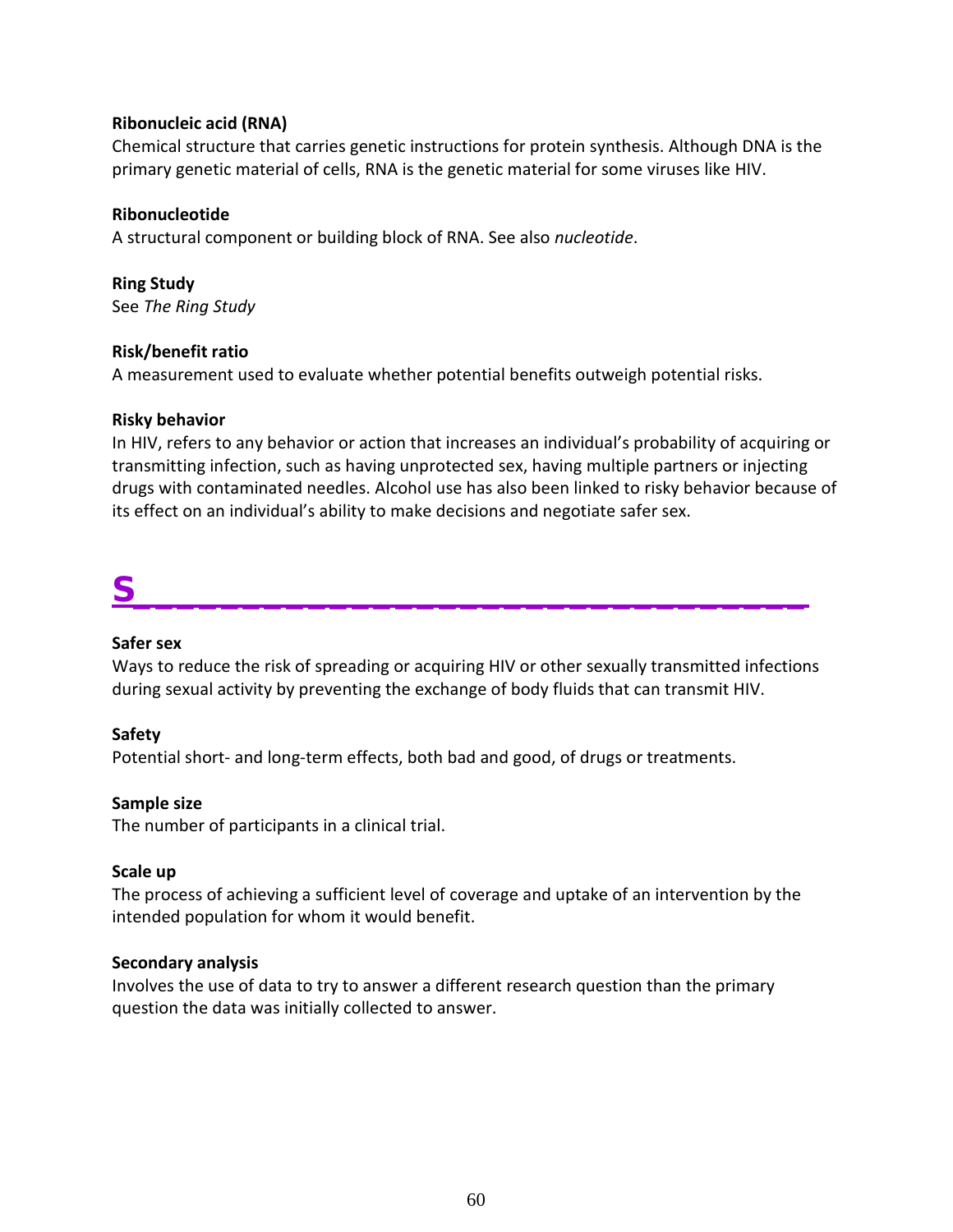## **Secondary objective**

Refers to a question being asked in a trial that is not as important as the primary question. For instance, the primary objectives of a trial may be to determine the safety and effectiveness of a product, while the secondary objective may seek to determine if participants had any challenges in using the study product. See also *primary objective* and *secondary objective*.

#### **Second-line treatment**

The second preferred therapy for a particular condition, used after first-line treatment fails or if a person cannot tolerate first-line drugs.

#### **Semen**

A whitish, viscid fluid ejaculated from the penis containing spermatozoa and secretions from the prostate gland.

#### **Semen-derived enhancer of virus infection (SEVI)**

A collection of the enzyme prostatic acidic phosphatase (PAP) that is found in semen and that can increase the likelihood of HIV infection.

#### **Sensitivity**

The ability of an organism to respond to a drug or other agent.

#### **Sequelae**

Conditions resulting from a disease or injury.

#### **Seroconversion**

The process by which a newly infected person develops antibodies to HIV. These antibodies are then detectable by an HIV test. Seroconversion may occur anywhere from days to weeks or months following HIV infection. See also *window period*.

#### **Serodiscordant couple**

A relationship in which one partner is HIV-positive and the other is HIV-negative.

#### **Serologic test**

A laboratory test to determine if an individual has antibodies to a particular foreign invader, such as a virus. A positive serologic test indicates an individual is infected or has had a past infection.

## **Serology**

The study or analysis of blood, in particular the clear fluid portion of blood; tests that measure components (e.g., microorganisms, antibodies, chemicals) in the blood.

#### **Seronegative**

See *[serostatus](http://www.sfaf.org/custom/glossary.aspx?l=en&id=1344)*.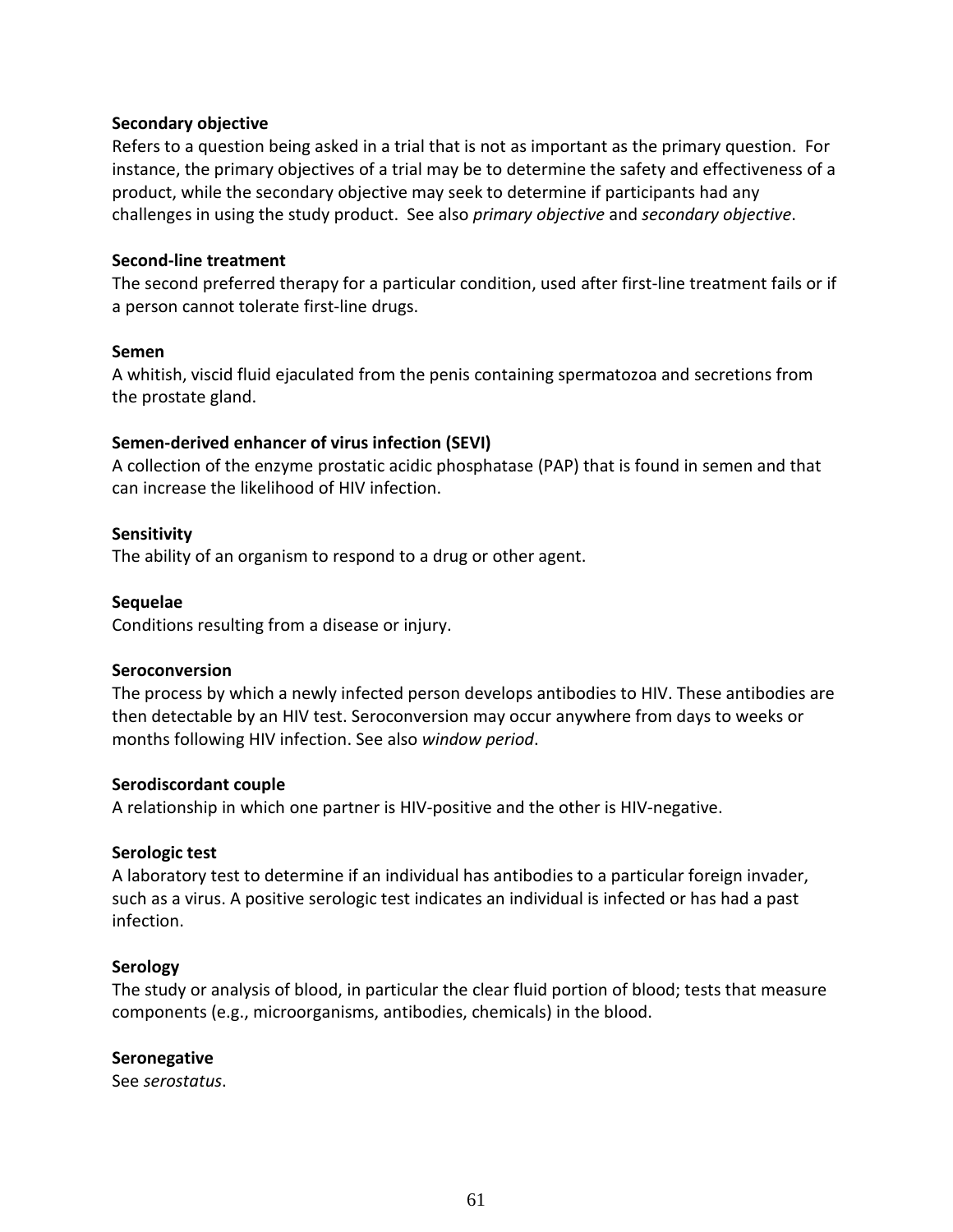## **Seropositive**

See *[serostatus](http://www.sfaf.org/custom/glossary.aspx?l=en&id=1344)*.

## **Seroprevalence**

The number or proportion of people in a given population who have positive serologic tests for a particular infection.

## **Serostatus**

The presence or absence of detectable antibodies against an infectious agent, such as HIV, in the blood. Seronegativity, or seronegative status, means that the person has no detectable antibodies and is not infected with the agent or has not had the chance to develop antibodies to an early infection. Seropositivity or seropositive status means that the person has detectable antibodies and is infected with the agent or had previously been infected with the agent.

#### **Serum**

The clear, thin and sticky fluid that separates from blood when it clots.

## **Serum level**

Test to measure the amount of a substance (e.g., a drug) in the blood's serum.

#### **Set point**

The viral load established a few weeks to months following infection, after the initial burst of virus replication has subsided. The viral set point is thought to remain steady for an indefinite period of time if the infection is not treated with anti-HIV drugs. An individual's viral set point may determine how quickly HIV infection will progress without treatment. Higher set points suggest that disease will progress faster than lower set points.

## **Sexually transmitted disease/infection (STD/STI)**

Any disease or infection that is spread through sexual contact.

## **Shedding**

Release of infectious particles (e.g., bacteria, viruses) into the environment, for example, by sneezing, fecal excretion or from an open lesion. In HIV, viral shedding occurs via semen, vaginal secretions and other bodily fluids.

## **SHIV**

A genetically engineered hybrid virus having an HIV envelope and a Simian immunodeficiency virus (SIV) core developed as an animal model for testing potential HIV treatment and prevention approaches. See also *Simian Immunodeficiency Virus*.

## **Side effect**

An action or effect of a drug (or vaccine) other than the desired therapeutic effect. See also *adverse event*.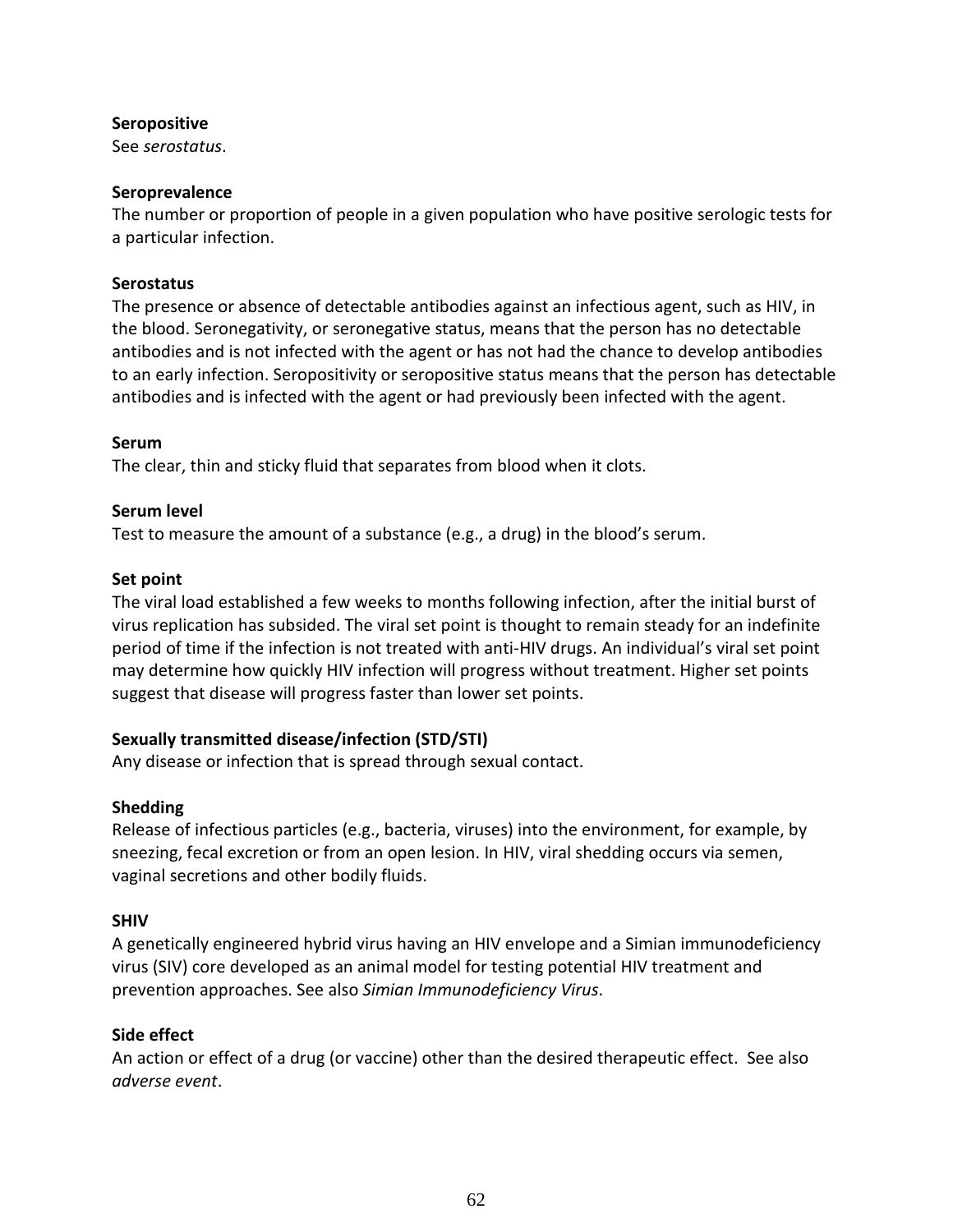## **Sigmoidoscopy**

Examination of the sigmoid colon (the lower transverse part of the colon) with a lighted, flexible viewing instrument. See also *[proctoscopy](http://www.sfaf.org/custom/glossary.aspx?l=en&id=1198)*.

## **Simian**

Refers to nonhuman primates.

## **Simian immunodeficiency virus (SIV)**

A virus similar to HIV that can infect nonhuman primates (monkeys, chimpanzees and macaques) and cause a disease similar to AIDS in some of these animals. Because the two viruses are closely related, researchers study SIV as a way to learn more about HIV.

## **Sloughing**

Dead tissue separating from living tissue.

## **Social harm**

In HIV prevention research, refers to unintentional harmful impact that participating in a study or using a product may have on the study participant or those who are close to him or her.

## **Soluble**

Capable of being dissolved.

## **South African Medical Research Council (SAMRC)**

A national organization focused on research, development and technology transfer related to HIV/AIDS, tuberculosis, cancer and other conditions. Although often referred to as the MRC, it should not be confused with the U.K.'s Medical Research Council. See also *Medical Research Council*.

## **Specific immunity**

Also called adaptive immunity. Antigen-specific immune defense carried out by lymphocytes (e.g., B cells and T cells), which respond to specific pathogens.

## **Standard deviation**

A statistical measure of how widely numbers in a group of values are spread around the mean, or midpoint.

## **Standard of care**

A treatment plan that experts agree is appropriate, accepted and should be widely used for a given disease or condition.

## **Standard operating procedures**

A set of written instructions or steps to be followed when carrying out a specific operation, such as a study protocol.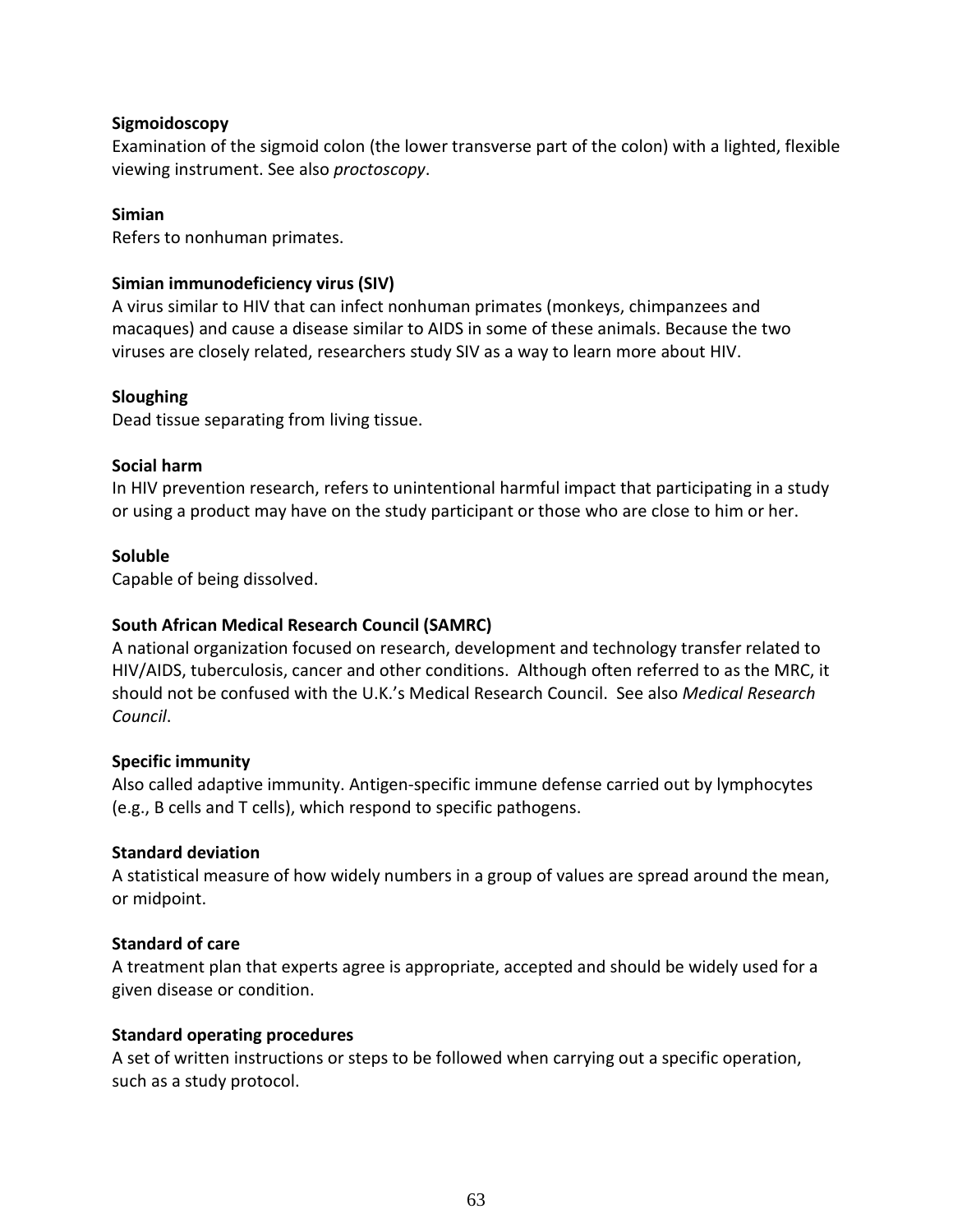## **Standards of prevention**

The ethical framework for the conduct of HIV prevention trials stipulating that all trial participants be provided proven HIV prevention methods that are widely available and considered standard in their localities.

#### **Statistical significance**

The probability that the outcome of an experiment or clinical trial is not due to chance; typically, a clinical trial result is considered statistically significant if there is a less than a 5% probability (designated by a p-value of less than .05) that the observed outcome could have occurred by chance alone if the treatments being compared were equally effective. See also *Pvalue*.

#### **Stopping Rules**

Statistical parameters defined before a trial begins that determine whether a study should continue, or be stopped or modified (for efficacy, safety reasons or futility), before its scheduled end. Data Safety Monitoring Boards (DSMBs) and Independent Data Monitoring Committees (IDMCs) use these rules as guides in conducting interim reviews of blinded data while a study is in progress. See also *Data Safety Monitoring Board (DSMB)* and *Independent Data Monitoring Committee (IDMC).*

#### **Strain**

A specific genetic variant of a particular organism. See also *subtype* and *wild-type virus*.

**Subclinical** Low-grade symptoms or without symptoms.

## **Subgroup analysis**

Additional analysis of a smaller group of participants selected from a larger study population.

#### **Subject**

A volunteer participant in a clinical trial.

#### **Sub-therapeutic**

Refers to a dose or blood concentration of a drug that is too low to be effective.

#### **Subtype**

HIV is classified into two types, HIV-1 and HIV-2. Within HIV-1 are groups of similar viral strains called subtypes. These are the major (M) subtype and non-M subtypes – new (N) and outlier (O). The majority of HIV-1 infections are by M-subtype viral strains. Subtype M HIV-1 is further broken down into nine genetically distinct strains known as clades. See also *strain, wild-type virus* and *clade*.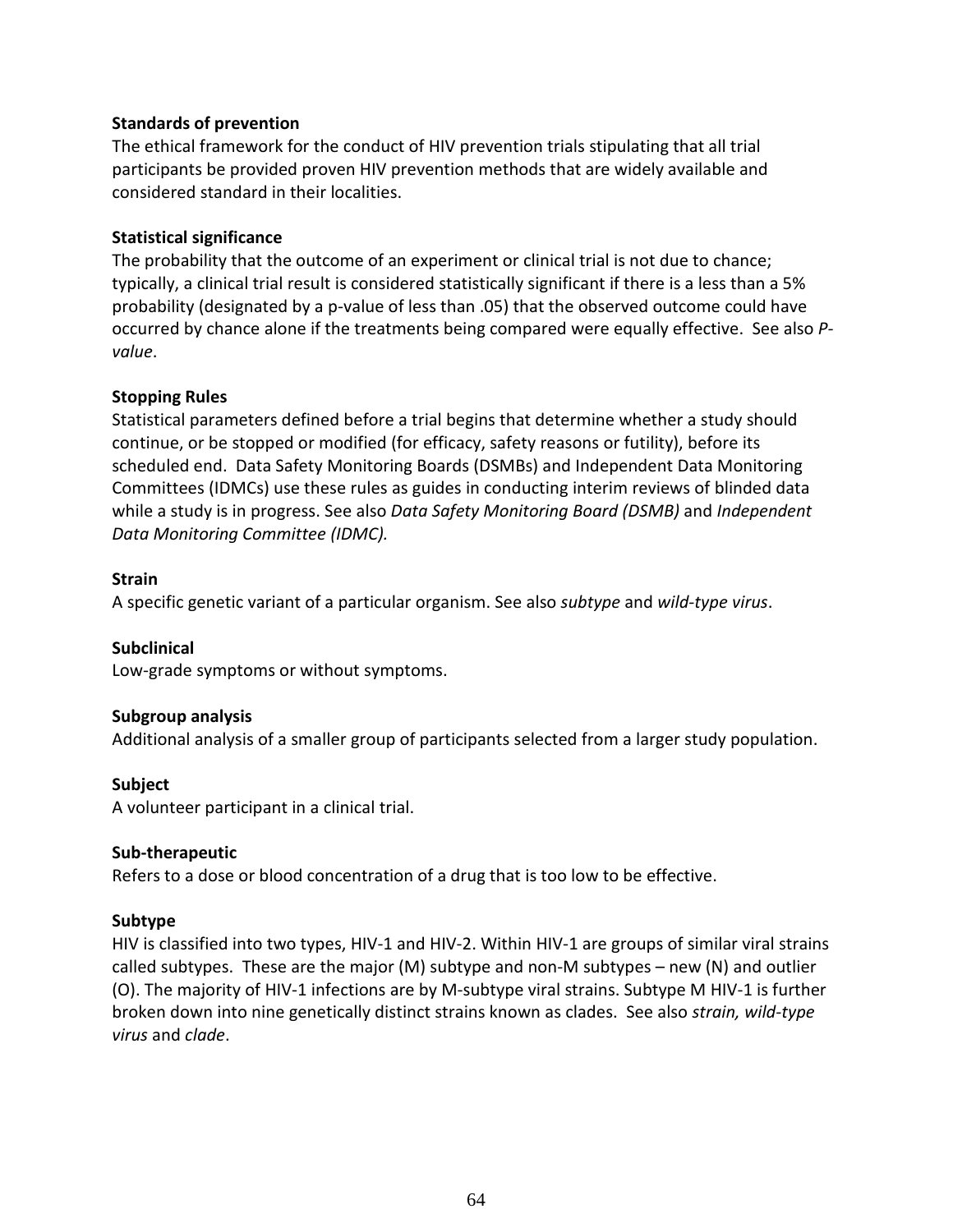## **Superinfection**

Acquisition of a second or subsequent infection within a particular organism while an initial infection is still present; superinfection with HIV appears to worsen disease progression.

## **Superiority trial**

A trial in which the objective is to determine whether one intervention is superior to another.

#### **Surfactants**

A class of candidate microbicides no longer under study that disrupt microbial cell membranes, thereby inactivating or killing the virus. Examples include Nonoxynol-9 and Savvy.

#### **Surrogate marker**

See *biomarker*.

#### **Survival rate**

The percentage of a population or study group that remains alive after a given period.

#### **Susceptible**

Vulnerable to or able to contract a disease; vulnerable to the effects of a drug.

#### **Sustained virologic response**

The continued, long-term suppression of HIV RNA as a result of successful treatment with highly active antiretroviral therapy regimens.

#### **Symptom**

A subjectively perceptible sensation or change that signals the presence of a disease or condition.

#### **Systemic**

A term used to describe a disease or treatment that affects the body as a whole.

## **T\_\_\_\_\_\_\_\_\_\_\_\_\_\_\_\_\_\_\_\_\_\_\_\_\_\_\_\_\_\_\_**

## **Target cell**

Type of cell that HIV or another virus or bacteria infects.

#### **TasP**

See *treatment as prevention*.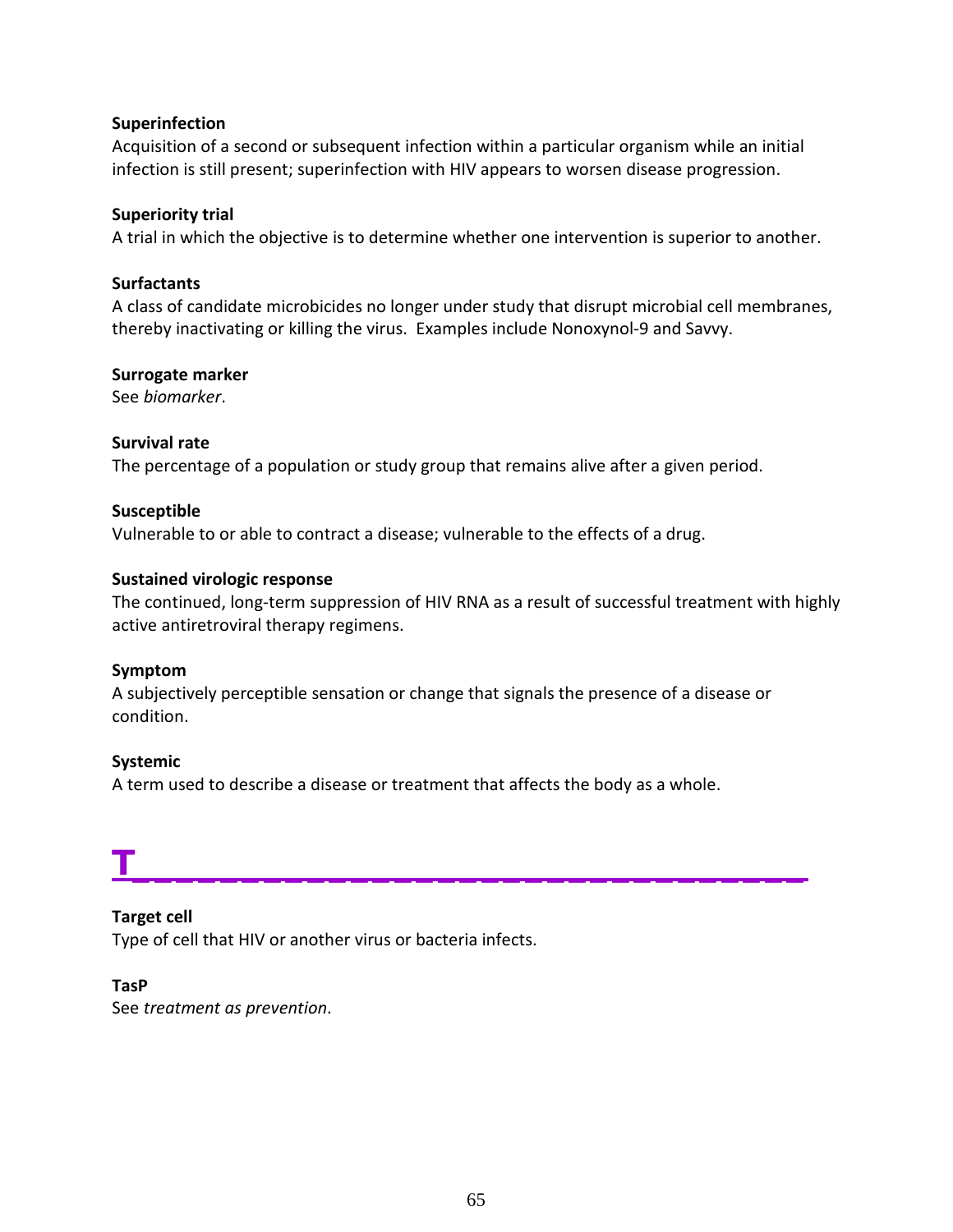## **T cell**

A type of lymphocyte (disease-fighting white blood cell). The T stands for the thymus, the organ in which T cells mature. T cells include CD4 cells and CD8 cells, which are both critical components of the body's immune system.

## **TDF2**

A Phase III clinical trial conducted by the U.S. Centers for Disease Control and Prevention that evaluated daily use of the antiretroviral Truvada in heterosexual men and women in Botswana.

## **Tenofovir**

An antiretroviral (ARV) with the full name tenofovir disoproxil fumarate (TDF) and known by the brand name Viread. Tenofovir is a nucleoside/nucleotide reverse transcriptase inhibitor widely used as part of antiretroviral therapy. It is currently being tested for its ability to prevent HIV as a vaginal and rectal microbicide gel and in other formulations.

## **Tenofovir disoproxil fumarate (TDF)**

See *tenofovir*.

## **Teratogenic**

Capable of causing birth defects, or malformations of a fetus.

## **Test and treat**

An approach to HIV prevention in which HIV testing is followed by immediate treatment for those testing positive. See also *TLC+.*

## **T helper cell**

See *[CD4 cell](http://www.sfaf.org/custom/glossary.aspx?l=en&id=229)*.

## **Therapeutic drug monitoring (TDM)**

The measurement of plasma drug concentrations in an effort to provide the most effective dosage with the least possible toxicity; TDM can help guide decisions regarding changes in drug dosing.

## **The Ring Study**

A Phase III clinical trial designed to evaluate the safety and efficacy of the dapivirine vaginal ring for preventing HIV when used by women for a month at a time. Being conducted by the International Partnership for Microbicides. See also *ASPIRE* and *dapivirine ring*.

## **Titer**

A laboratory measurement of the amount of a given compound in a solution. For example, an antibody titer is the measurement of the amount of a particular antibody in a sample of blood.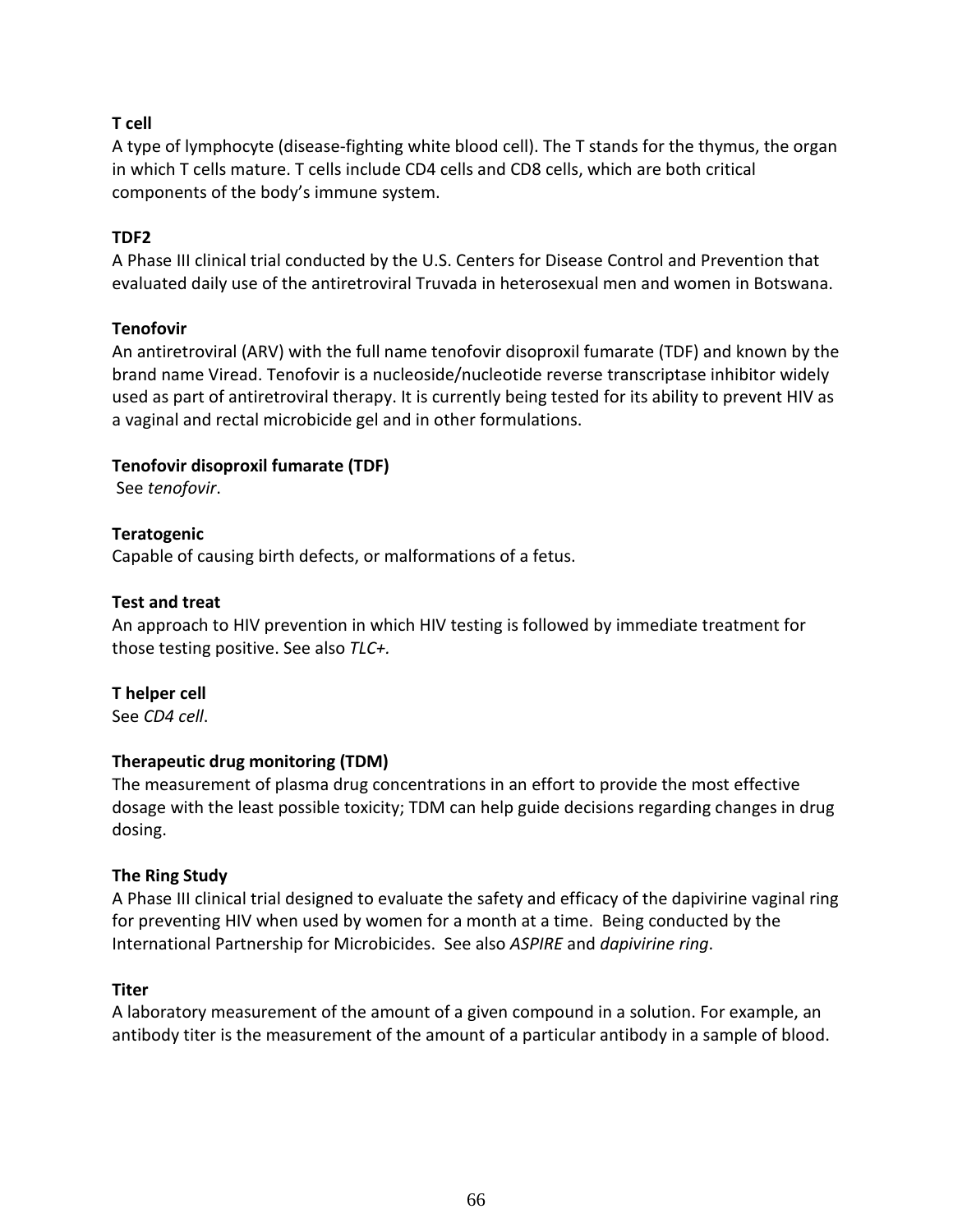## **TLC+**

An HIV prevention approach being evaluated in the United States. TLC+ stands for Testing and Linkage to Care Plus. It aims to increase the percentage of HIV-positive Americans who know their HIV status, improve the health outcomes of individuals who are HIV-positive, and reduce HIV incidence (new cases of HIV infection). See also *test and treat.*

## **TMC-120**

Also known as dapivirine, a nonnucleoside reverse transcriptase inhibitor being developed as a microbicide formulated as both a vaginal gel and intravaginal ring for the prevention of HIV.

## **Tolerability**

Term used to indicate how well a particular drug is tolerated when taken by people at the usual dosage. Good tolerability means that drug side effects do not cause people to stop using the drug.

## **Topical**

A substance, such as a cream or lotion, applied to body surfaces such as the skin or mucous membranes inside the vagina or rectum.

## **Toxicity**

An adverse effect produced by a drug or product that is detrimental to cells, tissues or a person's health.

## **Transcription**

One of the steps in the HIV life cycle in which the HIV DNA provirus is used as a template to create copies of HIV's RNA genetic material as well as shorter strands of HIV RNA called messenger RNA (mRNA). HIV mRNA is then used in a process called translation to create HIV proteins and continue the virus's life cycle. See also *translation*.

## **Transepithelial**

Existing or taking place across the epithelium.

## **Transgender**

An umbrella term for people whose gender identity and/or gender expression differs from the sex they were assigned at birth.

## **Transient**

Short-lived; not permanent.

## **Translation**

The step in the HIV life cycle that follows transcription in which the genetic information contained in HIV mRNA is used to build HIV proteins with the host cell's protein-making machinery. Once these HIV proteins are produced, they can combine with copies of HIV's RNA genetic material to form new, complete copies of HIV. See also *transcription*.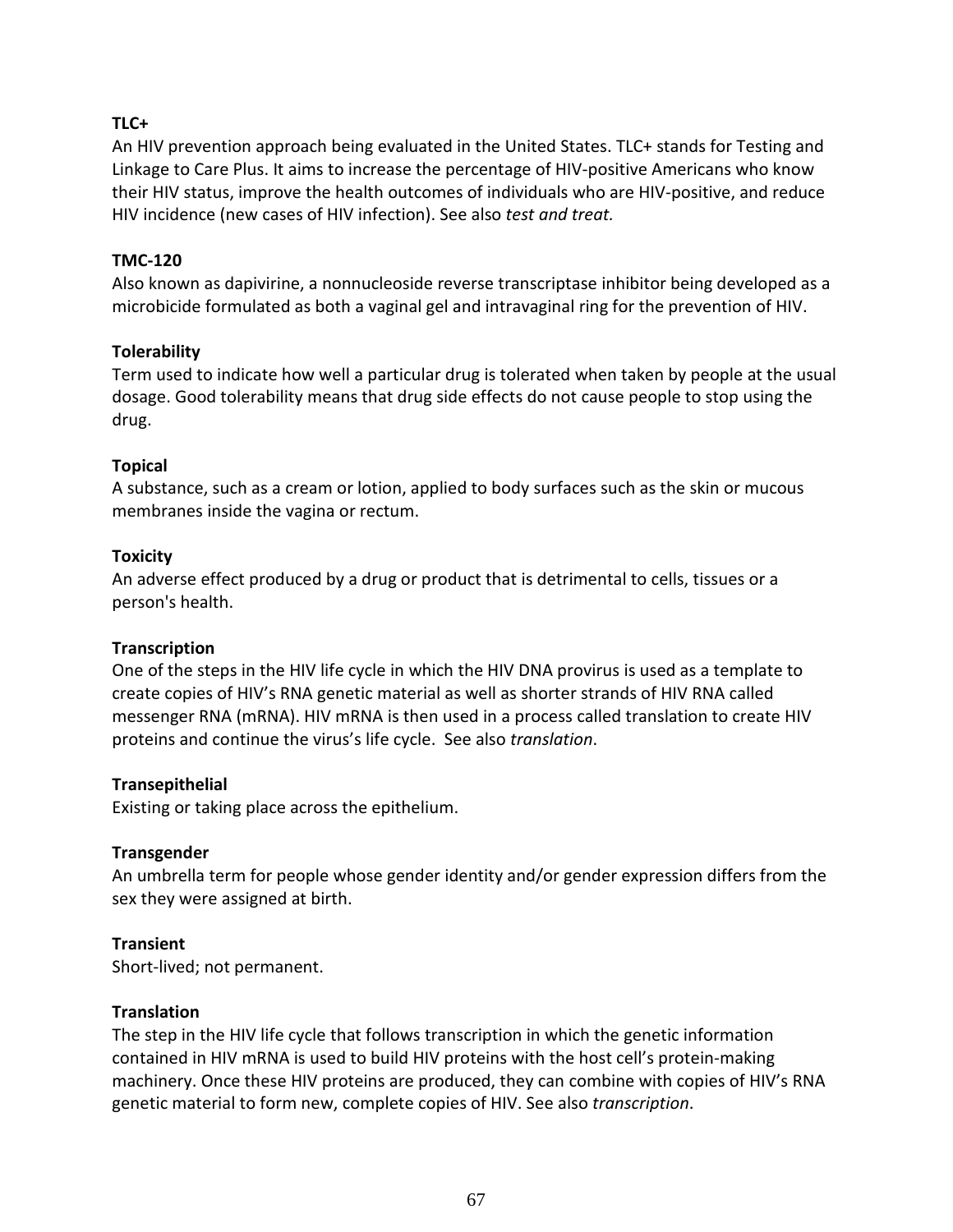## **Transmission**

Spread of an infectious organism from one individual to another.

## **Transmitted/founder virus**

The first of the mutagenic viruses (those that change their genetic blueprint every time they multiply), and the original basis for all of the viruses that follow.

## **Treatment as prevention (TasP)**

The early provision of antiretroviral treatment in people with HIV in order to reduce their risk of transmitting the virus to others through sex.

## **Treatment-experienced**

A term used to describe HIV-infected individuals who are being treated with anti-HIV drugs or who have taken anti-HIV drugs in the past.

## **Treatment failure**

A broad term that describes failure of an anti-HIV treatment to adequately control HIV infection. The three types of HIV treatment failure are virologic, immunologic and clinical failure. Factors that contribute to treatment failure include poor adherence, drug resistance and drug toxicity. See also *clinical failure*, *immunologic failure* and v*irologic failure.*

## **Treatment-näive**

A term used to describe HIV-infected individuals who have never taken anti-HIV drugs.

## **Treatment regimen**

A structured plan of treatment, usually with drugs, implemented to improve or maintain health.

## **Trial**

An experiment involving the collection, analysis and interpretation of data. See also *[clinical](http://www.sfaf.org/custom/glossary.aspx?l=en&id=275)  [trial](http://www.sfaf.org/custom/glossary.aspx?l=en&id=275)*.

## **Trial design**

How a clinical study or trial is structured to answer the questions being asked, e.g., open-label or double-blind, comparative or observational.

## **Trichomonas**

A single-celled protozoan parasite that causes vaginitis (vaginal inflammation). Infection with trichomonas (trichomoniasis) is the most common curable sexually transmitted disease (STD) in young sexually active women.

## **Trough concentration**

The plasma level of a drug measured just prior to the next dose. Contrast with *peak concentration.*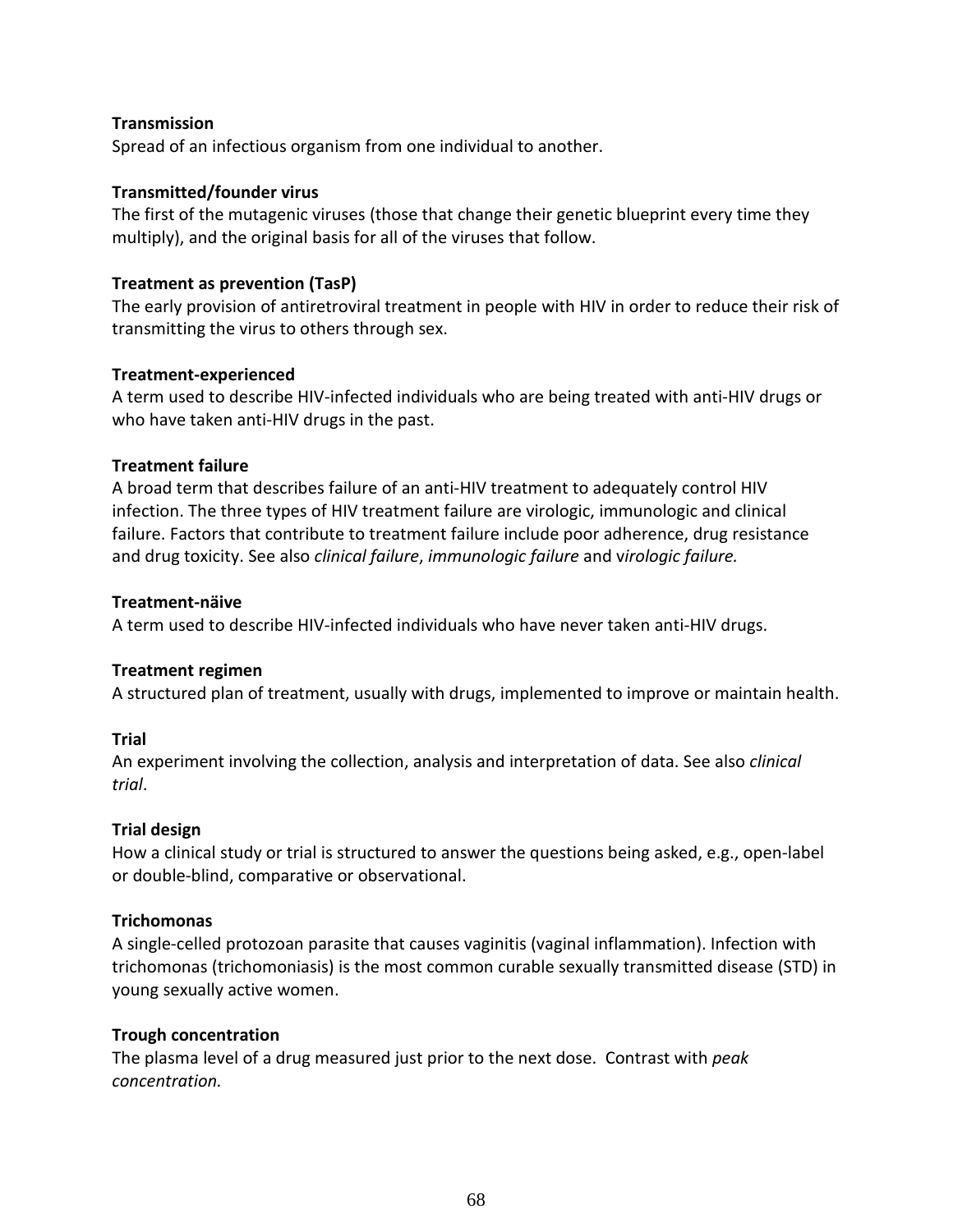## **Truvada**

The brand name for a combination drug that contains tenofovir and emtrictabine (FTC). Truvada may also be referred to as TDF+FTC. Truvada is a nucleoside/nucleotide reverse transcriptase inhibitor widely used as part of antiretroviral therapy, and also approved for use as prevention in the United States. See also *pre-exposure prophylaxis (PrEP)*.

# **U\_\_\_\_\_\_\_\_\_\_\_\_\_\_\_\_\_\_\_\_\_\_\_\_\_\_\_\_\_\_**

## **Unblinding**

The process by which trial participants and, in the case of a double-blind study, researchers, learn which participants received the study intervention and which received the placebo.

## **Uncontrolled trial**

A research study in which there is no placebo group. Compare with *[controlled trial](http://www.sfaf.org/custom/glossary.aspx?l=en&id=324)*.

## **Undetectable viral load (UD VL)**

The point at which levels of HIV RNA in the blood are too low to be detected with a viral load test. This does not mean that HIV has stopped replicating or has been removed from the body entirely, only that the small amount of virus remaining is below the test's ability to measure it. The level below which a test cannot detect virus depends on the brand of the test. See also *viral load (VL)*.

## **Universal precautions**

Infection control measures used in health care settings aimed at preventing the transmission of HIV (and other blood-borne pathogens). These include the use of gloves and other protective gear, and the safe disposal of needles to prevent exposure to blood and other body fluids.

## **Uterus**

The hollow organ within the female pelvis where fertilized eggs come to rest for development during pregnancy; the cervix leads to the uterus from the vagina and the fallopian tubes lead from the ovaries to the uterus.

# **V\_\_\_\_\_\_\_\_\_\_\_\_\_\_\_\_\_\_\_\_\_\_\_\_\_\_\_\_\_\_\_**

## **Vaccine**

A substance that stimulates the body's immune response to prevent or control an infection. A vaccine is typically made up of some part of a bacteria or virus that cannot itself cause infection.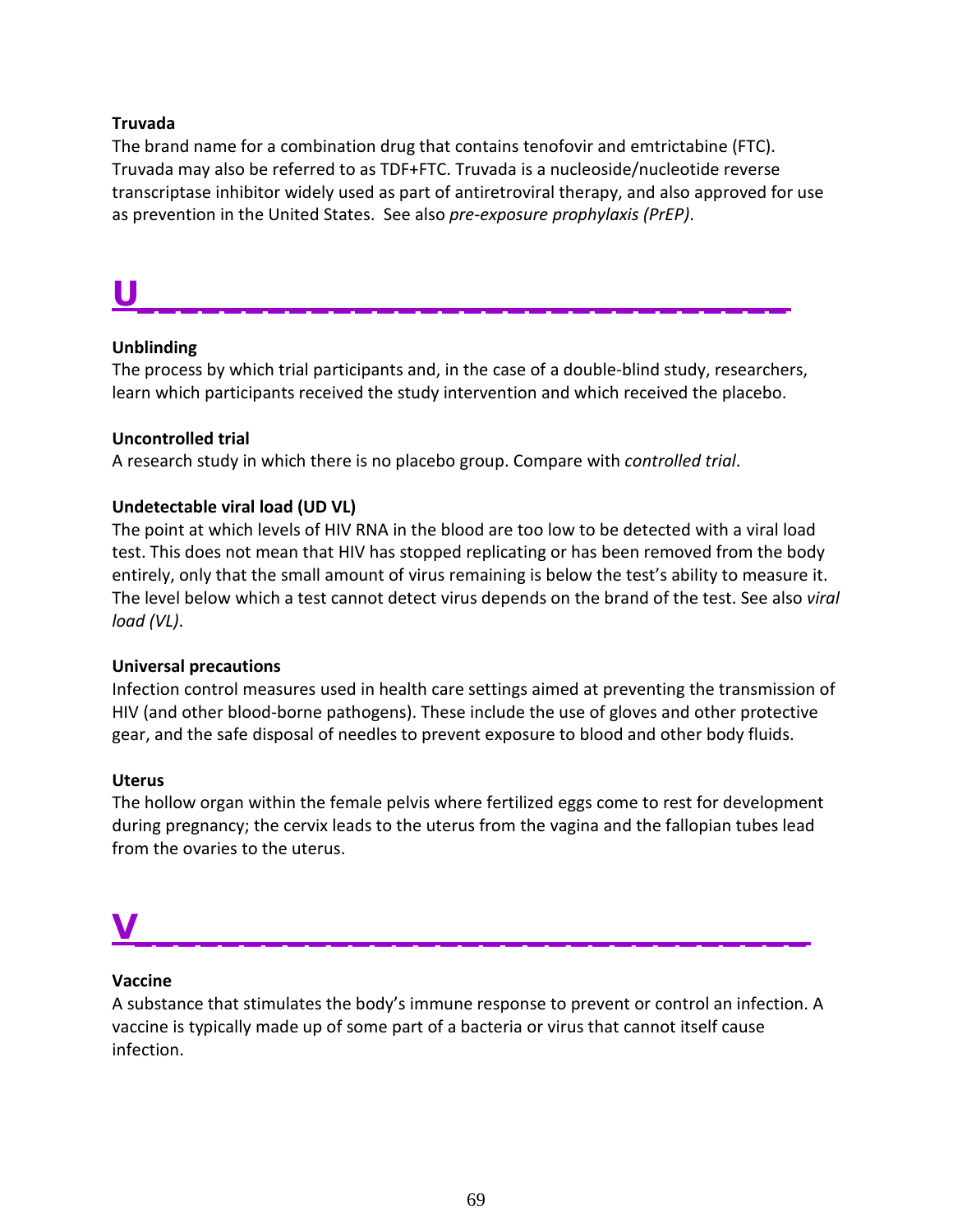## **Vagina**

The muscular canal extending from the cervix to the outside of a woman's body. It is usually six to seven inches in length, and its walls are lined with mucus membrane. The vagina also includes tiny glands that produce vaginal secretions.

## **Vaginal candidiasis**

See *[candidiasis](http://www.sfaf.org/custom/glossary.aspx?l=en&id=203)*.

## **Vaginal flora**

The bacteria that live inside the vagina, consisting primarily of lactobacilli, that aid in forming a natural defense against infections. An imbalance of vaginal flora can allow bad bacteria to take over and lead to infections and other conditions.

## **Vaginal microbicide**

Products being developed and tested in many forms, including gels, films and rings, to reduce the risk of HIV or other sexually transmitted infections acquired through vaginal sex.

#### **Vaginal yeast infection**

Infection of the vagina caused by a fungus known as Candida. A vaginal yeast infection is characterized by itching, burning, soreness and pain during intercourse and/or urination.

#### **Vaginitis**

A term for any infection or inflammation of the vagina. In general, vaginitis may cause itching, irritation or abnormal vaginal discharge.

## **Vector**

A harmless virus or bacteria used as a vaccine carrier to deliver pieces of a disease-causing organism (such as HIV) into the body's cells to stimulate a protective immune response. See also *vaccine*.

## **Vertical transmission**

A term used to describe the transmission of a disease from parent to offspring. For example, HIV can be spread vertically from mother to child during pregnancy, at birth, or through breastfeeding. See also *horizontal transmission* and *mother-to-child transmission (MTCT)*.

## **Vicriviroc**

A CCR5 inhibitor being developed as a microbicide formulated as a combination intravaginal ring to prevent HIV. See also *CCR5*.

## **Viral breakthrough**

An increase in viral load while on antiretroviral treatment.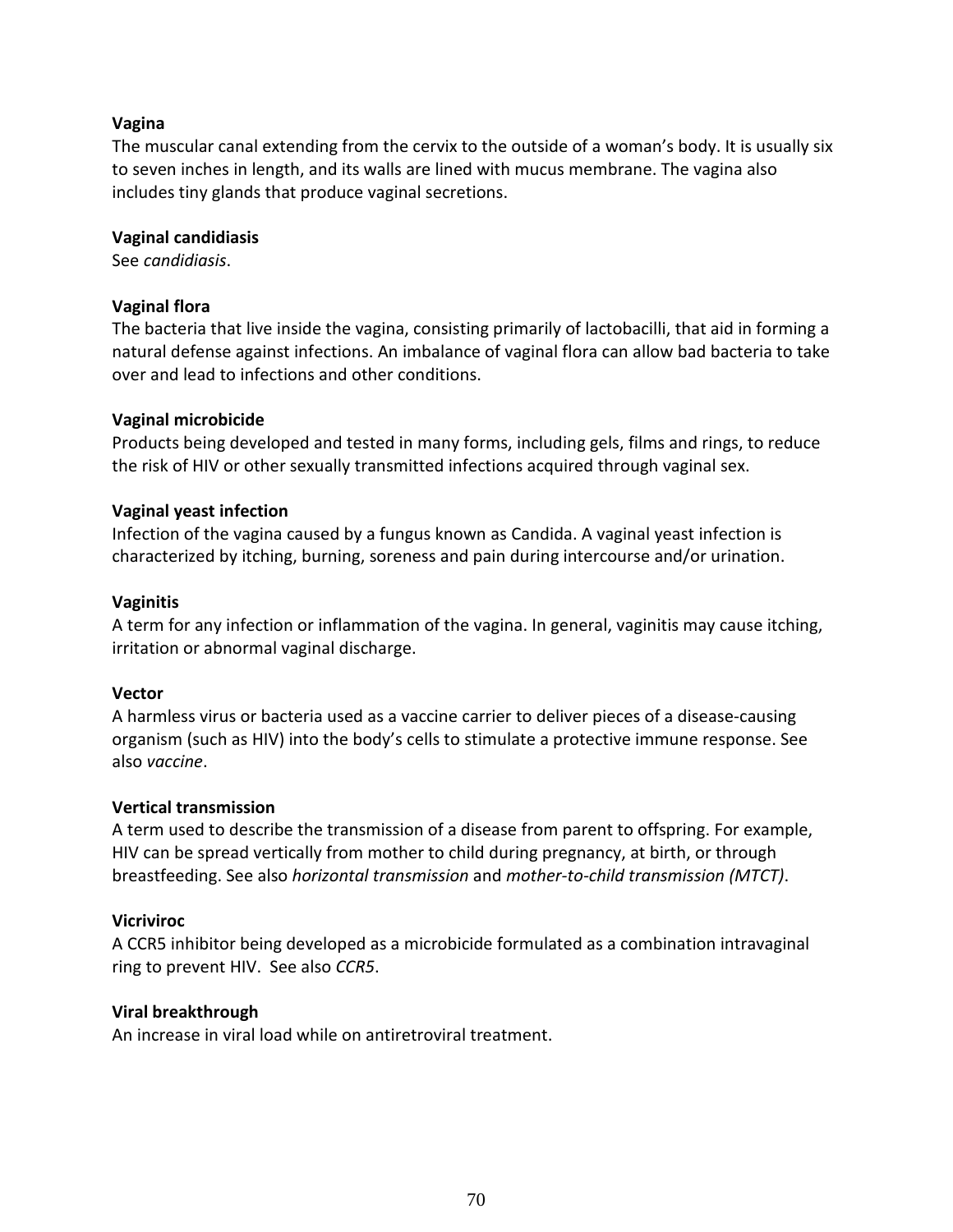## **Viral envelope**

The outer coat of a virus, made up of two lipids (fatty molecules). HIV uses specific proteins embedded in its envelope to enter host cells.

## **Viral load (VL)**

The amount of HIV RNA in a blood sample, reported as number of HIV RNA copies per milliliter of blood plasma. The VL provides information about the number of cells infected with HIV and is an important indicator of HIV progression and of how well treatment is working. Compare with *CD4 cell count*.

## **Viral shedding**

See *shedding*.

## **Viral suppression**

Halting of the function or replication of a virus. In HIV, optimal viral suppression is measured as the reduction of viral load (HIV RNA) to undetectable levels and is the goal of highly active antiretroviral therapy (HAART).

## **Viremia**

The presence of virus in the bloodstream.

## **Virion**

A complete virus particle.

## **Virologic failure**

Inability of anti-HIV drug treatment to reduce viral load or to maintain suppression of viral load. Virologic failure is the most common type of treatment failure and may lead to immunologic and clinical failure. See also *immunologic failure* and *clinical failure*.

## **Virological response**

Reduction in viral replication in response to treatment, especially achievement of an undetectable viral load; sustained virological response (SVR) refers to continued lack of detectable virus after the completion of treatment.

## **Virology**

The study of viruses and viral disease.

## **Virus**

A microscopic organism that requires a host cell to make more copies of itself. Examples of illnesses caused by viral infections include AIDS, measles, mumps, rubella, polio, influenza and the common cold.

## **Viscosity**

The property of resistance to flow in a fluid or semifluid.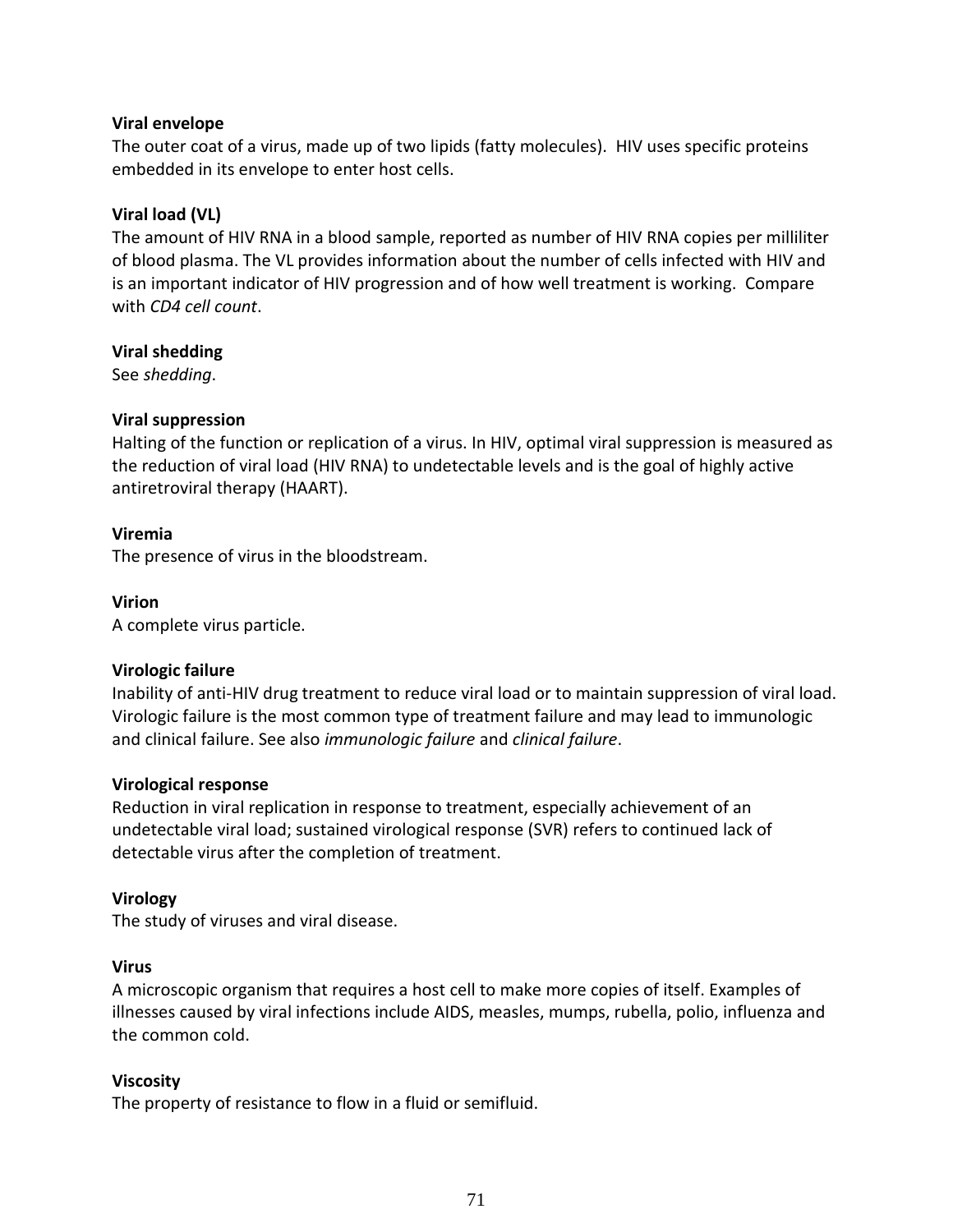## **VOICE**

Stands for Vaginal and Oral Interventions to Control the Epidemic. A large-scale Phase IIb trial conducted by the Microbicide Trials Network (MTN) that evaluated the daily use of tenofovir gel and the antiretroviral drugs tenofovir and Truvada for preventing HIV in women.

## **Voluntary counseling and testing (VCT)**

An internationally accepted intervention designed to enable people to learn their HIV status and receive counseling about risk reduction and referral to care if they are HIV-positive. VCT programs are a critical component of both HIV prevention and treatment activities.

## **Voluntary medical male circumcision (VMMC)**

Surgical removal of the foreskin of the penis (the retractable fold of tissue that covers the head of the penis) to reduce the risk of HIV infection in men.

## **Vulnerable populations**

Populations that are at increased risk of exposure to HIV due to socioeconomic, cultural or behavioral factors. In some geographical regions of the world, vulnerable populations may include certain racial and ethnic minorities, men who have sex with men, injecting drug users, sex workers and women where gender inequality is pronounced.

## **Vulva**

The external female genitalia, including the clitoris and the inner and outer labia surrounding the urethral and vaginal openings.

# **W\_\_\_\_\_\_\_\_\_\_\_\_\_\_\_\_\_\_\_\_\_\_\_\_\_\_\_\_\_\_**

## **Washout period**

The time it takes for a drug to be completely cleared from the body after its use is discontinued. In cross-over trials, participants typically have a washout period after they have completed a course of treatment with one study drug before beginning the course with a second study drug. See also *cross-over trial*.

## **Water soluble**

Capable of being dissolved in water; water-soluble compounds are easily excreted by the body. Compare with *[fat soluble](http://www.sfaf.org/custom/glossary.aspx?l=en&id=523)*.

## **Western blot**

A laboratory technique used to detect a specific protein. A western blot test to detect HIV proteins in the blood is used to confirm a positive HIV antibody test (ELISA). See also *enzymelinked immunosorbent assay (ELISA)*.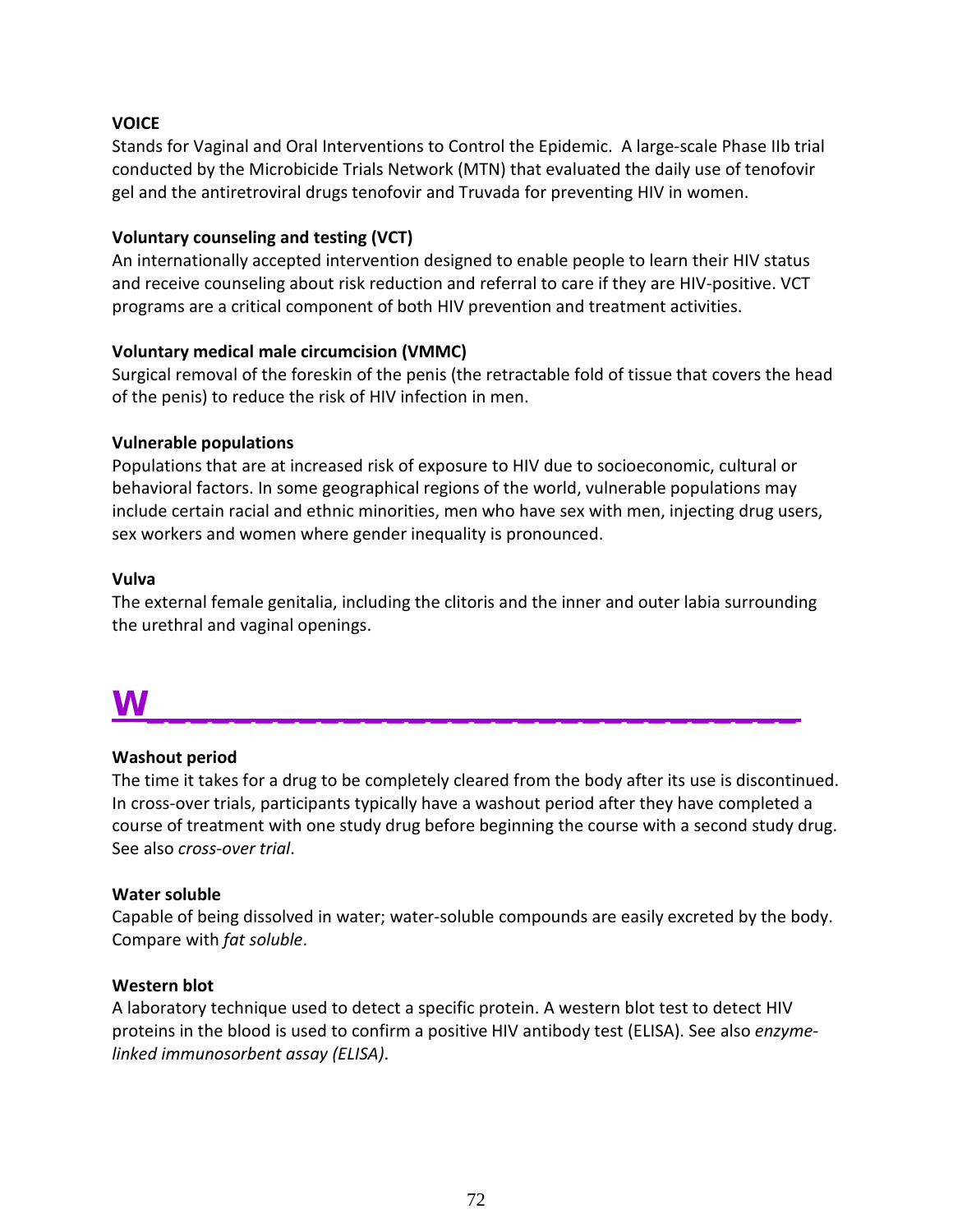## **White blood cell**

Also known as a leukocyte. These cells make up the immune system and include lymphocytes, monocytes, neutrophils, eosinophils, macrophages and mast cells. White blood cells are made by bone marrow and help the body fight infection and other diseases.

#### **Whole-killed virus**

A type of vaccine in which an inactivated virus is used to provoke an immune response.

#### **Wild-type virus**

A term to describe viral strains (including strains of HIV) that have not acquired any genetic mutations that create special characteristics, such as resistance to particular drugs.

#### **Window period**

The time period between a person's infection with HIV and appearance of detectable anti-HIV antibodies. Because antibodies to HIV take some time to form, an HIV antibody test will not be positive immediately after a person is infected. Most people develop detectable antibodies within 2 to 8 weeks (average 25 days). Ninety-seven percent will develop antibodies in the first 3 months from the time of infection, and in very rare cases, it can take up to 6 months.

#### **Woman-year**

See *person-year.*

## **World Health Organization (WHO)**

The United Nations' health organization responsible for providing leadership on global health matters, shaping the health research agenda, setting standards, articulating evidence-based policy options, providing technical support to countries, and monitoring and assessing health trends.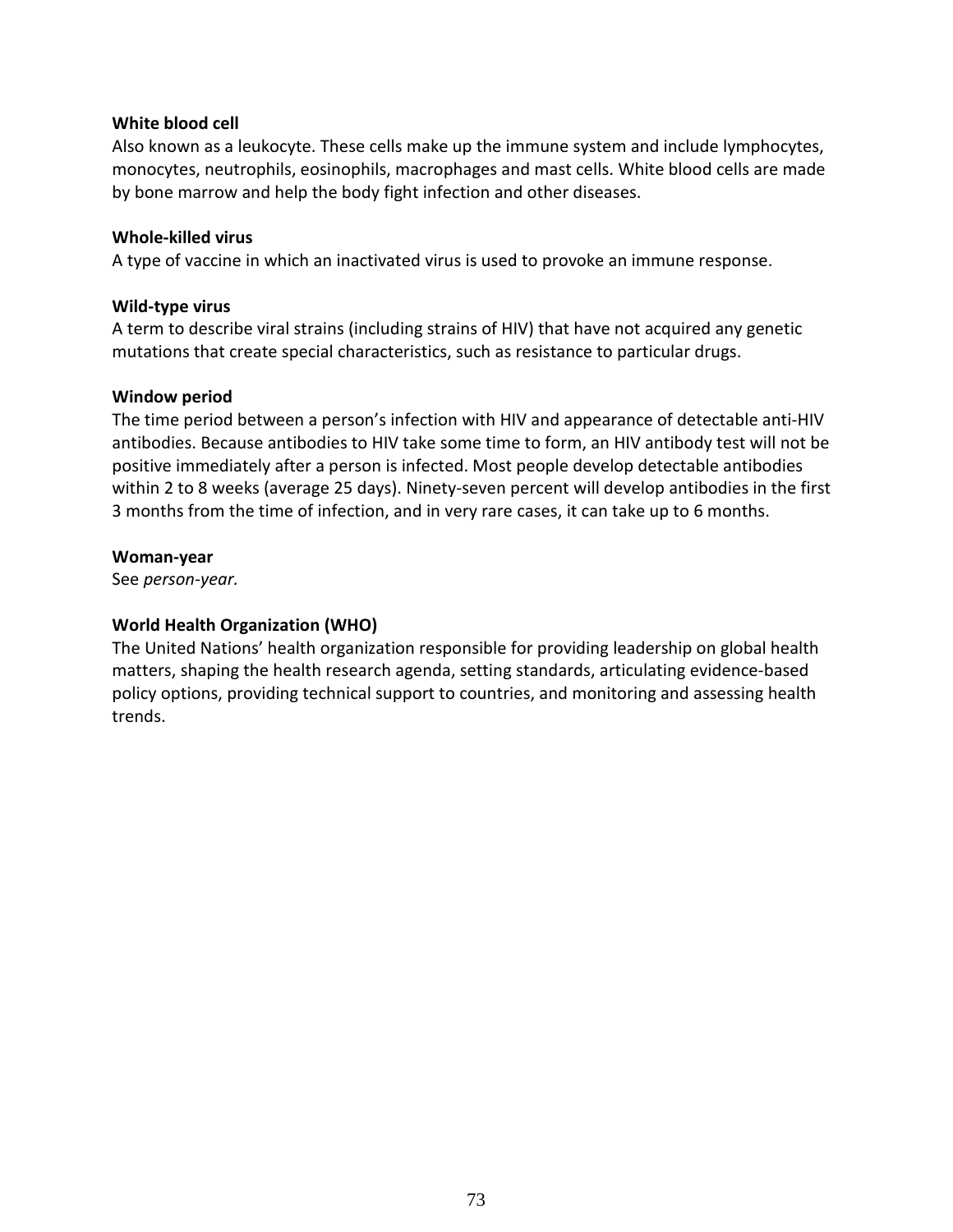# **Online References Include:**

<http://www.clinicaltrials.gov/ct2/info/glossary> <http://www.aidsinfo.nih.gov/ContentFiles/GlossaryHIVrelatedTerms.pdf> <http://kff.org/glossary/global-health-glossary/> <http://www.global-campaign.org/clientfiles/Glossary.pdf> <http://www.hivinfo.us/glossary.html> <http://www.aidsmap.com/Glossary> <http://www.thebody.com/content/art12696.html> <http://www.who.int/trade/glossary/en/>